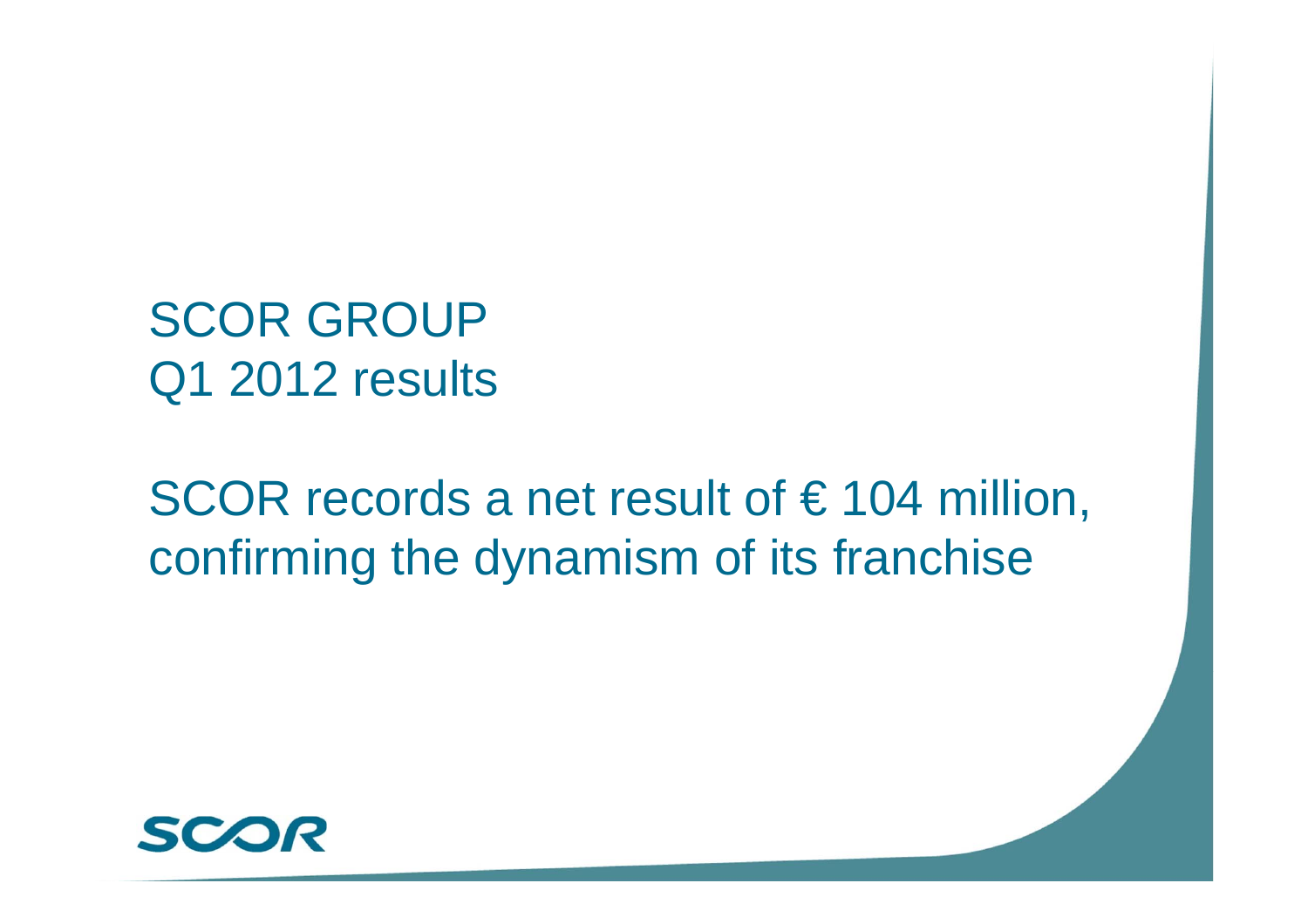#### **Notice**

Certain statements contained in this presentation are forward-looking statements, of necessity provisional, that are based on risks and uncertainties that could cause actual results, performance or events to differ materially from those in such statements.

Undue reliance should not be placed on such statements because by their nature they are subject to known and unknown risks and uncertainties.

As <sup>a</sup> result of the extreme and unprecedented volatility and disruption related to the financial crisis, SCOR is exposed to significant financial, capital market and other risks, including movements in interest rates, credit spreads, equity prices, currency movements, changes in government or regulatory practices, changes in rating agency policies or practices, and the lowering or loss of financial strength or other ratings.

Additional information regarding risks and uncertainties is set forth in the 2011 reference document filed on 8 March 2012 under number D.12-0140 with the French Autorité des Marchés Financiers (AMF) (the "Document de Référence") and posted on SCOR SE's website www.scor.com.

The Group's financial information is prepared on the basis of IFRS and interpretations issued and approved by the European Union. This financial information does not constitute a set of financial statements for an interim period as defined by IAS 34 "Interim Financial Reporting.

The presented Q1 2012 financial results are Unaudited.

Numbers presented throughout this report may not add up precisely to the totals in the tables and text. Percentages and percent changes are calculated on complete figures (including decimals); therefore the presentation might contain immaterial differences in sums and percentages and between slides due to rounding.

Details of the Embedded Value approach used by SCOR Global Life, including analysis of Embedded Value from 2010 to 2011, as well as details of the methodology used, analysis of sensitivities to certain key parameters and reconciliation of the Embedded Value to the IFRS equity of SCOR, can be found in the document entitled "SCOR Global Life Market Consistent Embedded Value 2011 – Supplementary Information" and the "SCOR Global Life" slide show presentation, both of which are available at www.scor.com.

The Embedded Value has been calculated in accordance with the European Insurance CFO Forum Market Consistent Embedded Value Principles (Copyright© Stichting CFO Forum Foundation 2008) published in June 2008 and October 2009 by the CFO Forum.

Towers Watson has been engaged to review the methodology and assumptions used and the results of the calculations made by SCOR to determine the Embedded Values. The scope of their review and opinion is presented in "2011 Market Consistent Embedded Value – Supplementary Information". This MCEV disclosure should not be viewed as <sup>a</sup> substitute for SCOR's primary financial statements.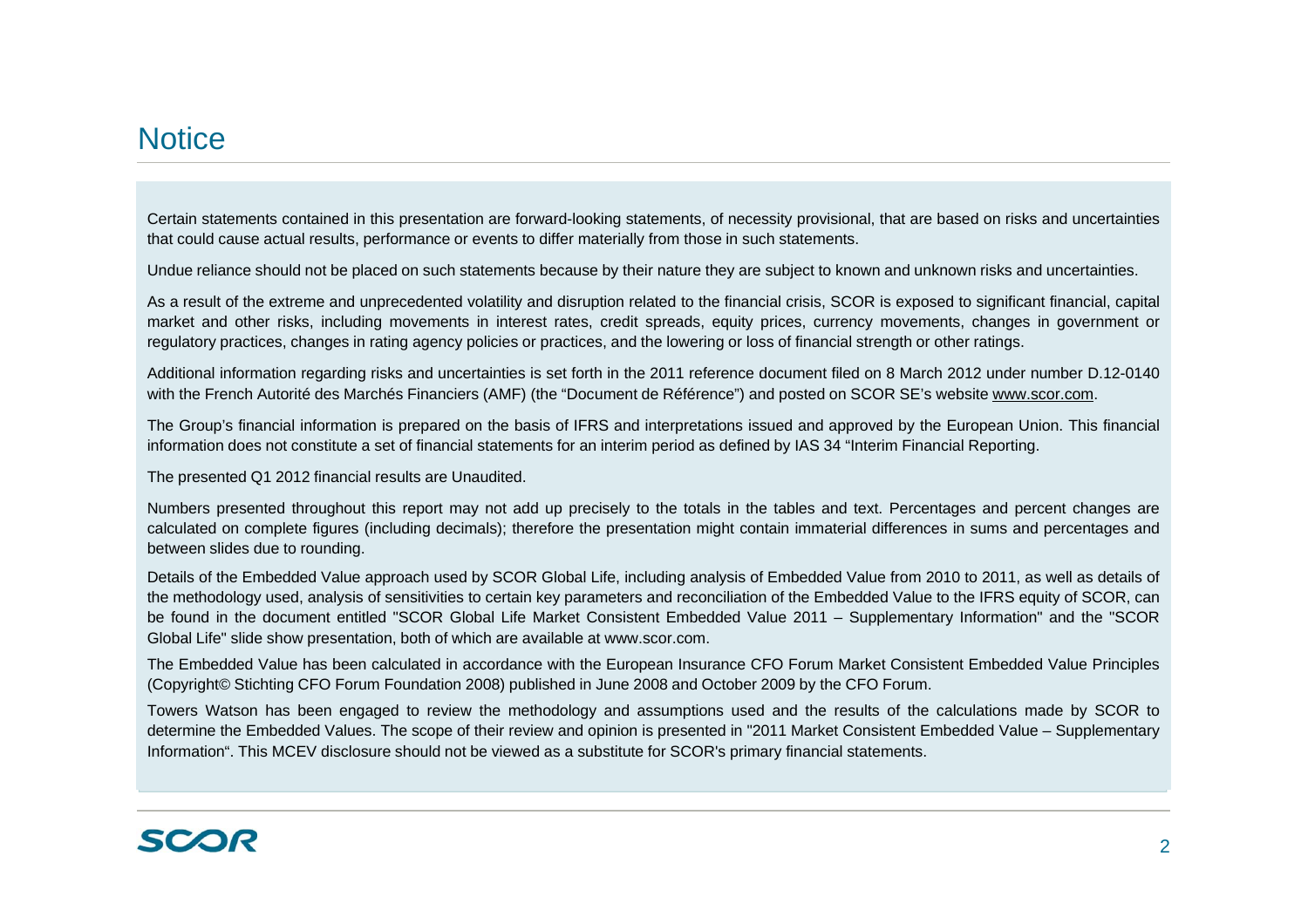# In this presentation two sets of 2011 financial data are used: published accounts & pro-forma information

#### **Audited 2011 published annual accounts:**

■ The audited 2011 published annual accounts have been prepared to reflect the acquisition of Transamerica Re from the acquisition date of 9th August 2011 i.e. 144 days (09/08-31/12) of full Transamerica Re consolidation

#### Unaudited pro-forma 2011 information: Full year 2011 & 2011 quarterly information

- $\Box$  In accordance with IFRS 3 guidelines an acquirer shall disclose information that enables users of its financial statements to evaluate the nature and financial impact of business combinations that were effected during the period
- The unaudited pro-forma financial information as of 31 March 2011 and 31 December 2011 are presented to illustrate the effect on the Group's income statement of the Transamerica Re acquisition as if the acquisition had taken place on 1 January 2011.
- Disclosure of pro-forma gross written premiums and pro-forma net income for the year ended 31 December 2011 are included in the 2011 DDR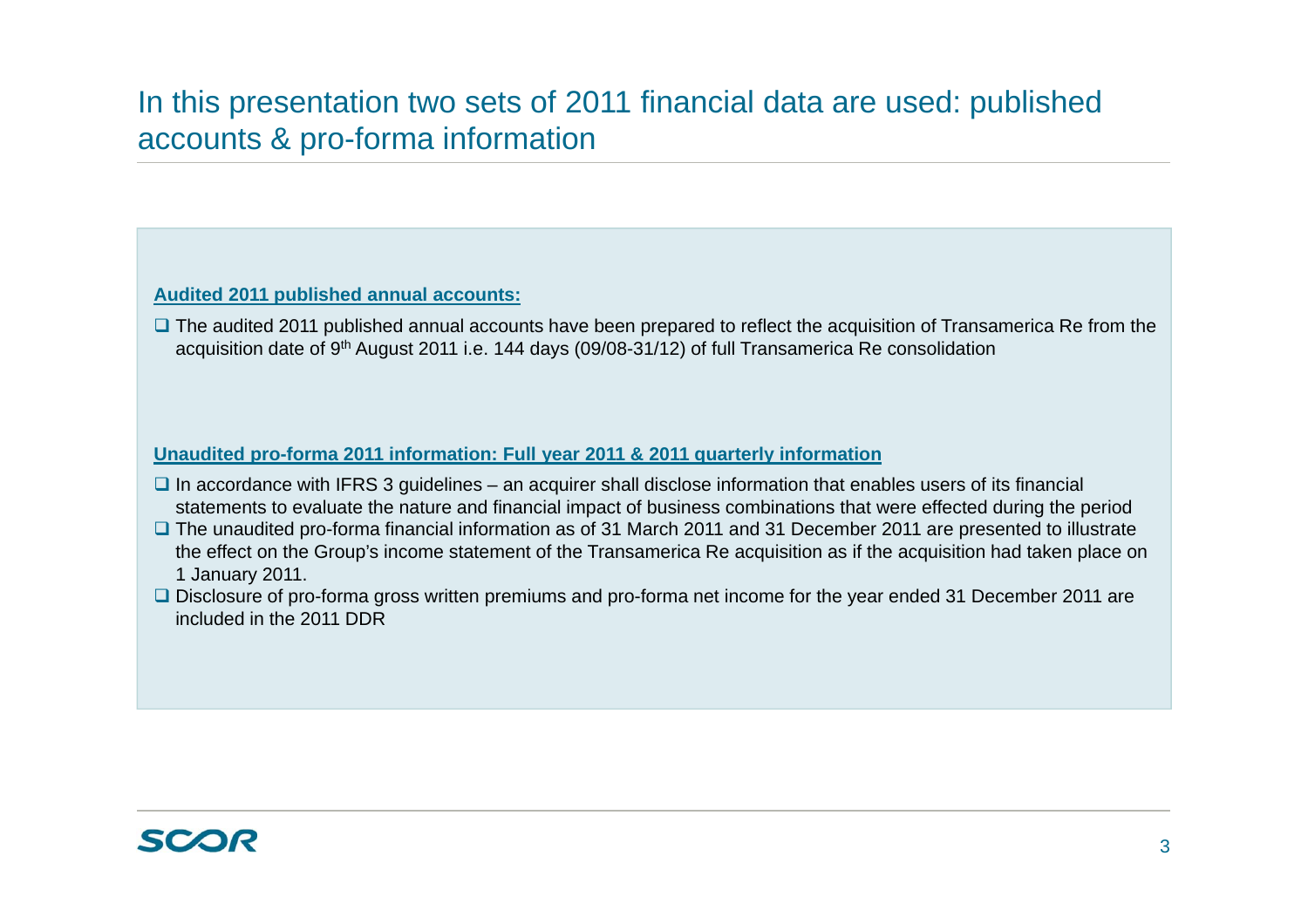# SCOR delivers an excellent start of the year, confirming the dynamism of its franchise

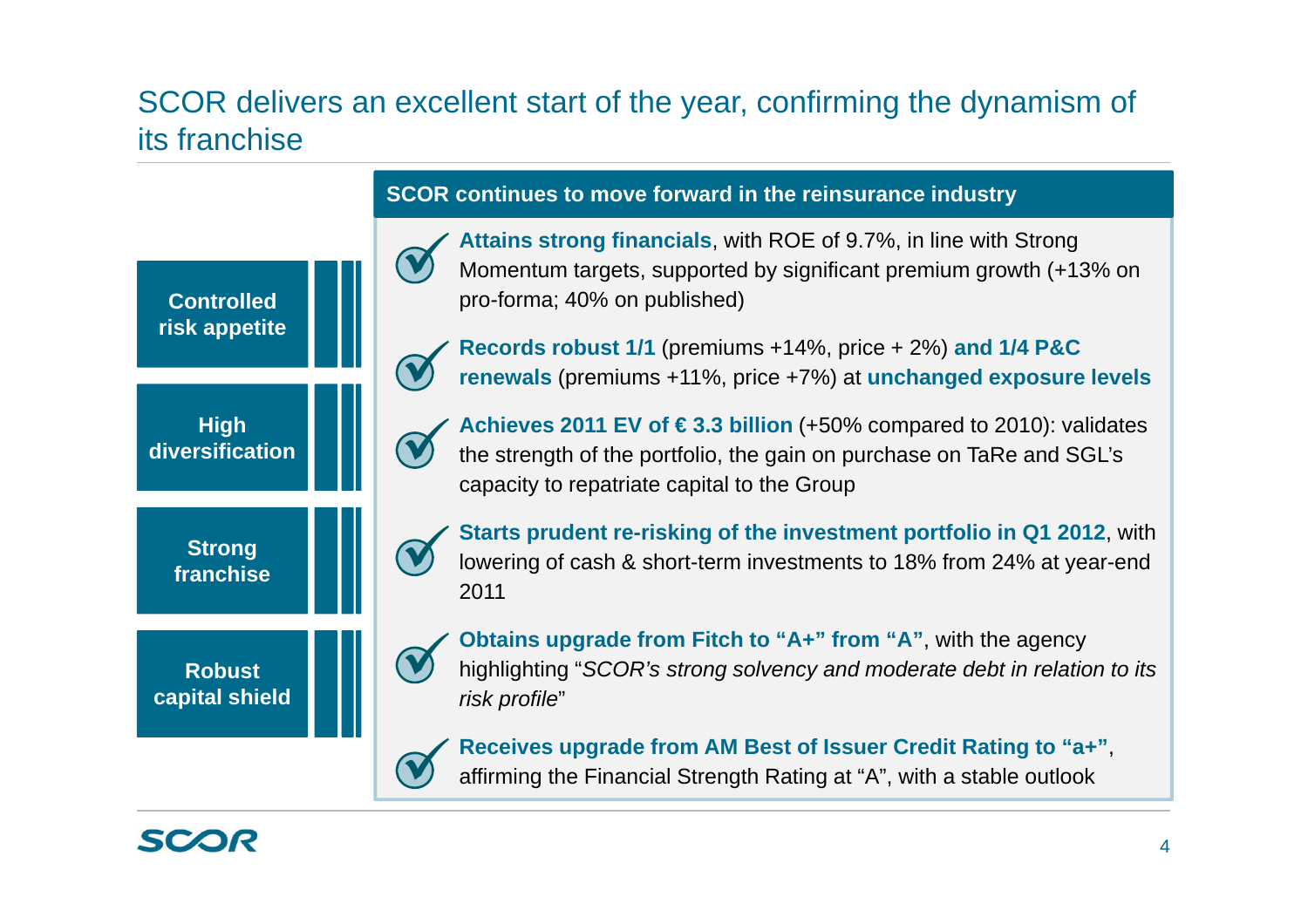### Q1 2012 financial highlights

**Q1 2012 gross written premium growth of 13.2% pro-forma (39.8% published)**, driven by robust SCOR Global P&C renewals and by SCOR Global Life's growth from both new and existing clients **Strong Q1 2012 net income at € 104 million** with a 9.7% return on equity (ROE)



#### **Underlying profitability in line with Strong Momentum, with a ROE of 951bps above RFR**

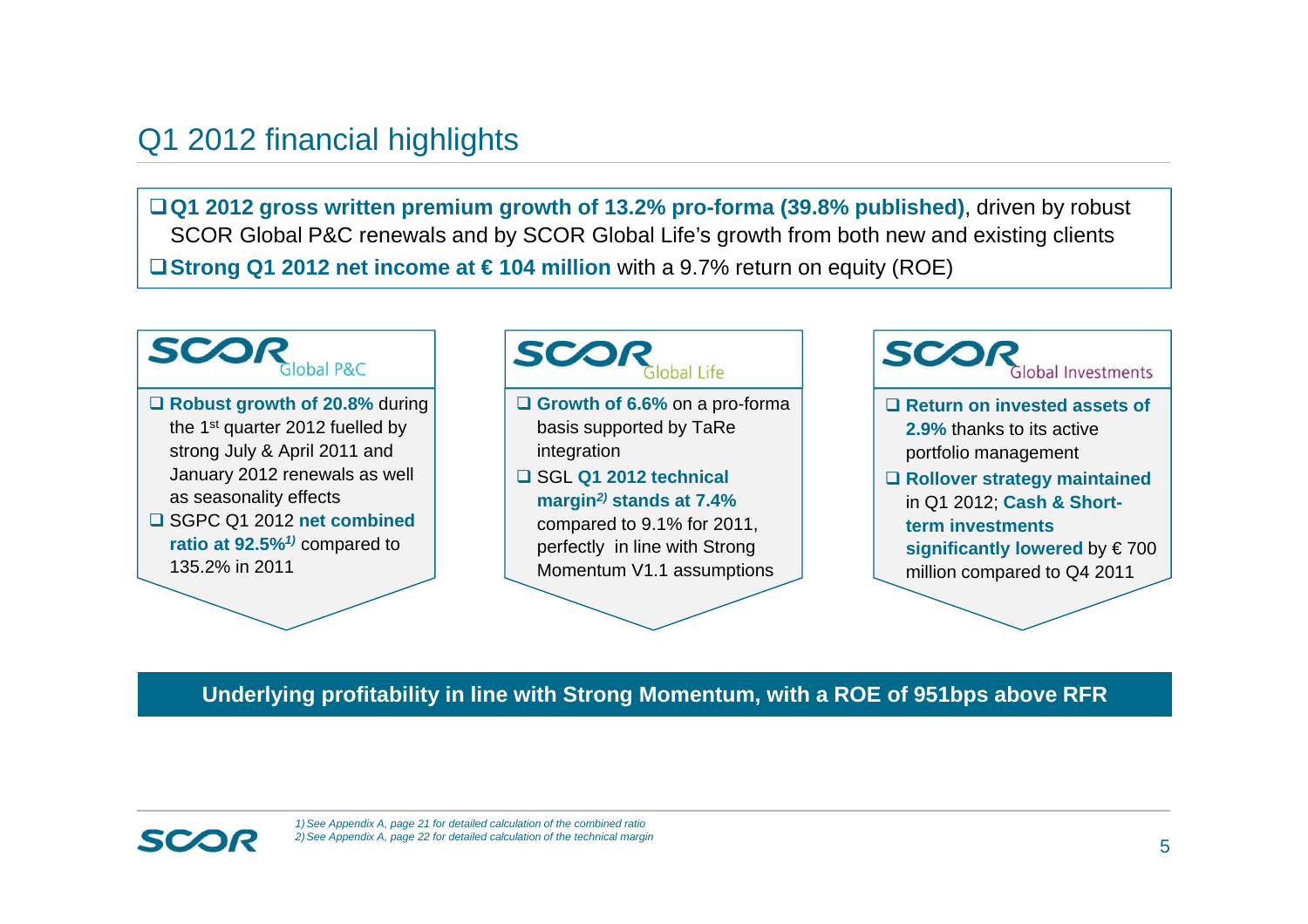# SCOR Q1 2012 financial details

|              | in $\notin$ m (rounded)                 | Q1 2012 | Q1 2011<br>published <sup>5)</sup> | Variation at<br>current FX | Variation at<br>constant FX | Q1 2011<br>pro-forma $^{5)}$ | Variation at<br>current FX | Variation at<br>constant FX |
|--------------|-----------------------------------------|---------|------------------------------------|----------------------------|-----------------------------|------------------------------|----------------------------|-----------------------------|
|              | <b>Gross written premiums (GWP)</b>     | 2 3 2 7 | 1 6 6 5                            | 39.8%                      | 35.3%                       | 2 0 5 6                      | 13.2%                      | 9.6%                        |
|              | Net earned premiums                     | 2016    | 1 4 4 6                            | 39.4%                      |                             | 1782                         | 13.1%                      |                             |
|              | <b>Operating result</b>                 | 159     | $-148$                             | F                          |                             | $-134$                       | F                          |                             |
|              | <b>Net income</b>                       | 104     | $-80$                              | F                          |                             | 50                           | 108.0%                     |                             |
|              | Cost ratio <sup><math>1</math></sup>    | 5.2%    | 5.6%                               | $-0.4$ pts                 |                             | 5.2%                         | 0.0pts                     |                             |
| Group        | Net investment income                   | 134     | 168                                | $-19.9%$                   |                             | 179                          | $-24.8%$                   |                             |
|              | Return on invested assets <sup>2)</sup> | 2.9%    | 4.3%                               | $-1.4$ pts                 |                             | 4.5%                         | $-1.6$ pts                 |                             |
|              | <b>ROE</b>                              | 9.7%    | $-7.3%$                            | 17.0pts                    |                             | 4.7%                         | 5.0pts                     |                             |
|              | EPS $($                                 | 0.56    | $-0.44$                            | F                          |                             | 0.28                         | 104.9%                     |                             |
|              | Book value per share $\bigoplus$        | 24.46   | 22.86                              | 7.0%                       |                             | 23.87                        | 2.4%                       |                             |
|              | <b>Operating cash flow</b>              | 110     | 201                                | $-45.3%$                   |                             |                              |                            |                             |
|              |                                         |         |                                    |                            |                             |                              |                            |                             |
| ္လြင္လ       | <b>Gross written premiums (GWP)</b>     | 1 1 5 1 | 953                                | 20.8%                      | 17.2%<br>П                  | 953                          | 20.8%                      | 17.2%                       |
| $\mathbf{a}$ | Combined ratio <sup>3)</sup>            | 92.5%   | 135.2%                             | $-42.7$ pts                |                             | 135.2%                       | $-42.7$ pts                |                             |
|              |                                         |         |                                    |                            |                             |                              |                            |                             |
| Life         | <b>Gross written premiums (GWP)</b>     | 1 1 7 6 | 712                                | 65.2%                      | 59.6%                       | 1 1 0 3                      | 6.6%                       | 3.0%                        |
|              | Life technical margin <sup>4)</sup>     | 7.4%    | 11.2%                              | $-3.8$ pts                 |                             | 9.1%                         | $-1.7$ pts                 |                             |



1) See Appendix A, page 23 for detailed calculation of the cost ratio<br>2) See Appendix E, page 32 for detailed calculation of the return on invested assets<br>3) See Appendix A, page 21 for detailed calculation of the combined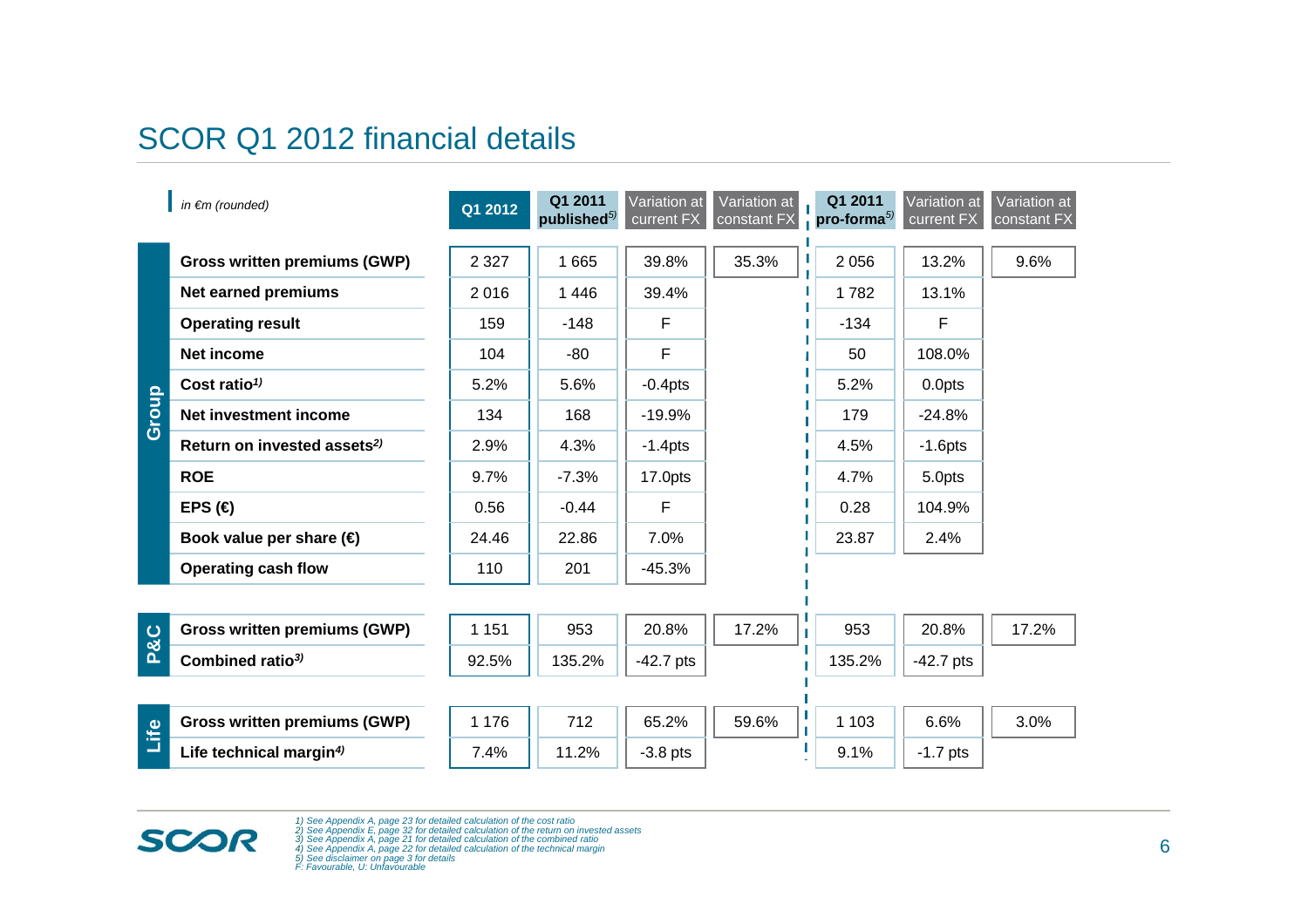#### Shareholders' equity development



1) The calculation of the leverage ratio excludes accrued interest from debt and includes the effects of the swaps related to the CHF 650 million subordinated debt issuance within debt. In the Q4 2011<br>disclosure, the calcu

*2) Excluding minorities. Please refer to page 27 for the detailed calculation of the Book value per share* 

**SCOR** 

*3) Variation of unrealized gains/losses on AFS securities, net of shadow accounting and taxes, see Appendix E, page 44*

*4) In respect of the CHF 650 million subordinated debt issuance, SCOR entered into cross-currency swaps, which exchange the CHF principal and coupon into EURO and mature on 2 August 2016. Please refer to page 47 for details of SCOR's outstanding credit instruments 5) Peer group includes Hannover Re, Munich Re and Swiss Re, as of Q4 2011 disclosures*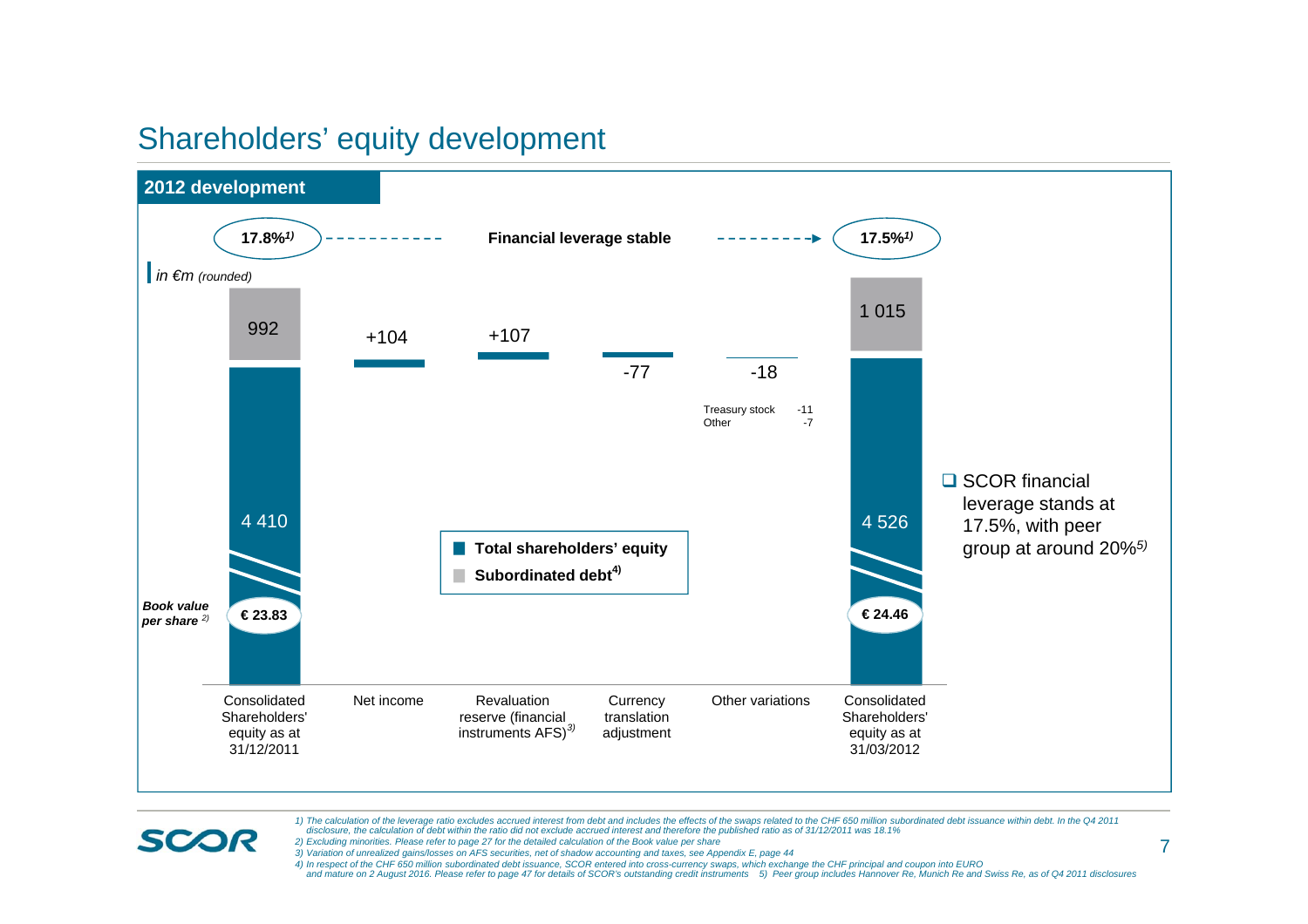# € 110 million of net operating cash flow generated during Q1 2012 despite payment of 2011 Cat events; liquidity position stands at € 2.4 billion

| $\ln \epsilon m$ (rounded)                                                                               | 2012              |
|----------------------------------------------------------------------------------------------------------|-------------------|
| <b>Cash and cash equivalents at 1 January</b>                                                            | 1 2 8 1           |
| Net operating cash flow, of which:                                                                       | 110               |
| <b>SCOR Global P&amp;C</b>                                                                               | 41                |
| <b>SCOR Global Life</b>                                                                                  | 69                |
| Net cash flow from investment activities <sup><math>1</math></sup>                                       | 41                |
| Net cash flow from financing activities <sup>2)</sup>                                                    | $-27$             |
| Effect of exchange rate variations on cash flow                                                          | $12 \overline{ }$ |
| <b>Total cash flow</b>                                                                                   | 136               |
| <b>Cash and cash equivalents at 31 March</b>                                                             | 1417              |
| Short-term investments (i.e. T-bills less than 12 months)<br>classified as "other loans and receivables" | 1 254 $3$         |
| Cash payable/receivable                                                                                  | $-316^{4}$        |
| <b>Total liquidity</b>                                                                                   | 2 3 5 5           |

**□** Business model continues to deliver a robust operating cash flow of  $\epsilon$  110 million as of 31 March 2012, with contribution from both business engines; SCOR Global P&C starting to be affected by payments of 2011 nat cat events (~50 million euros in Q1'2012)

**□ Cash and short-term investments position** stands at  $\epsilon$  2.4 billion as of Q1 2012. compared to  $\in$  3.1 billion as of Q4 2011

 $\Box$  Approximately  $\epsilon$  5.0 billion liquidity (including cash and short-term investments) expected within the next 24 months thanks to rollover investment strategy



<sup>1)</sup> Investment activities are the acquisition and disposal of assets and other investments not included in cash equivalents. They predominantly include net purchases / disposals of investments; see page 26 for details<br>2) Financing activities are activities that result in changes in the size and composition of the contributed equity and borrowings of the entity. They predominantly include increases in capital,

dividends paid by SCOR SE and cash generated by the issuance or reimbursement of financial debt; see page 26 for details<br>3) Excludes accrued interests; see page 46 for reconciliation<br>4) This relates to purchases of investm

*<sup>31/03/2012,</sup> page 46*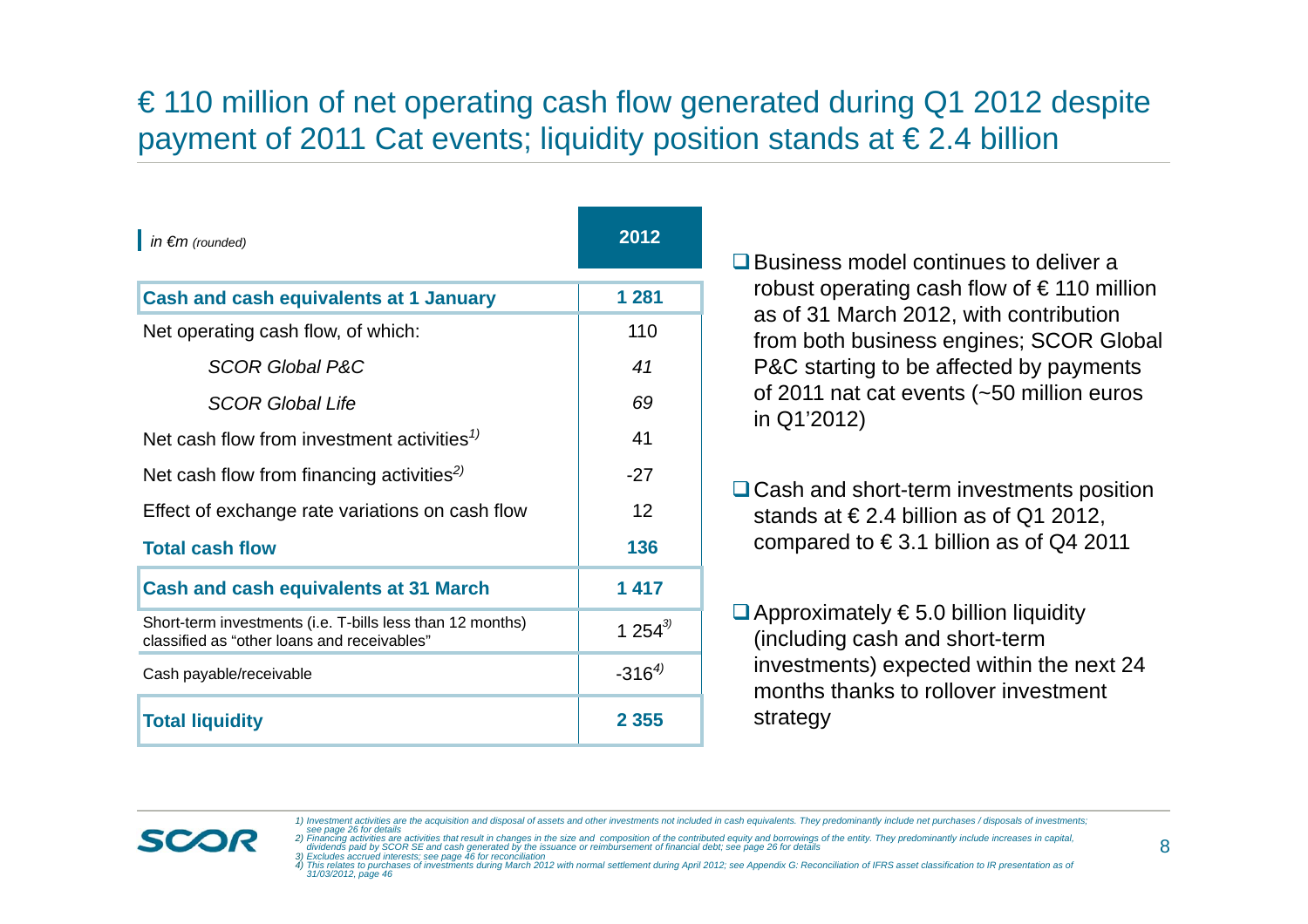# In Q1 2012 SCOR Global P&C meets SM V1.1 strategic plan objectives, combining healthy growth with very good technical profitability



#### SCO obal P&C

- $\Box$  Q1 2012 top line positively impacted by strong 1/1 renewals and volume seasonality, reflecting last year's April & July renewals; full year 2012 expected to be in line with Strong Momentum growth assumption (~+9%)
- $\Box$  Excellent combined ratio of 92.5% thanks to:
	- a good net loss ratio excluding Nat Cat, in line with the 60% SM V1.1 assumption
	- Below-budget Nat Cat net losses for 3.7 pts, including a revision of the 2011 Thai floods estimate by  $\in$  28 million up to € 173 million in total*1)*
- $\Box$  Normalized net combined ratio of 94.8%*2)*, perfectly in line with SM V1.1 assumption (95%-96%)
- $\Box$  Positive full-year perspective following successful April renewals, confirming positive pricing trends overall, enhanced by Nat Cat prices



*1)Based on 2012 rate of exchange*

*2)See Appendix A, page 21 for detailed calculation of the combined ratio; the normalized net combined ratio is calculated by adding 2.3 pts (the difference between 6.0 pts of quarterly cat budget and the actual level of 3.7 pts) to the actual net combined ratio of 92.5%*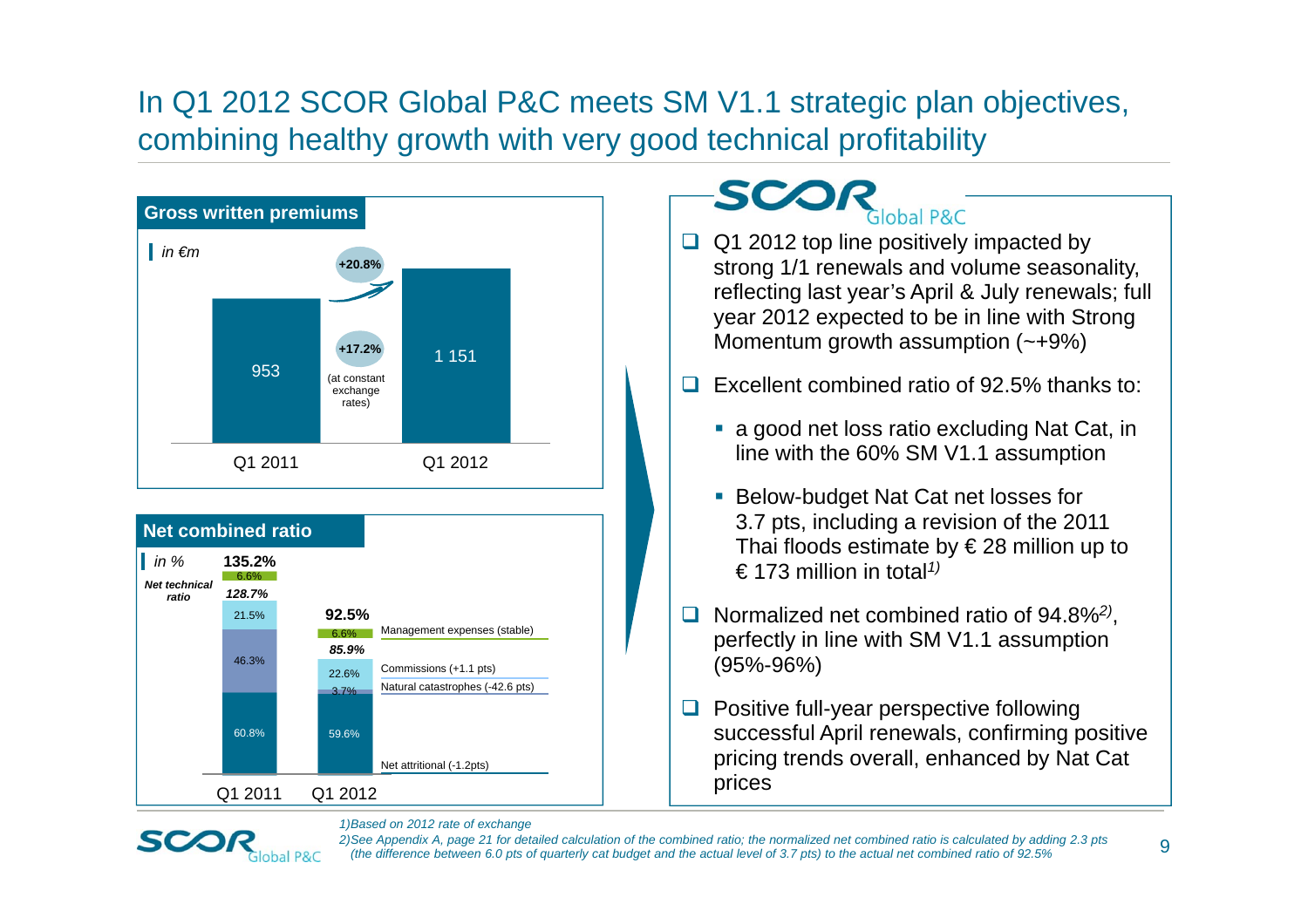# April renewals confirm that SCOR Global P&C is very well positioned in the markets…



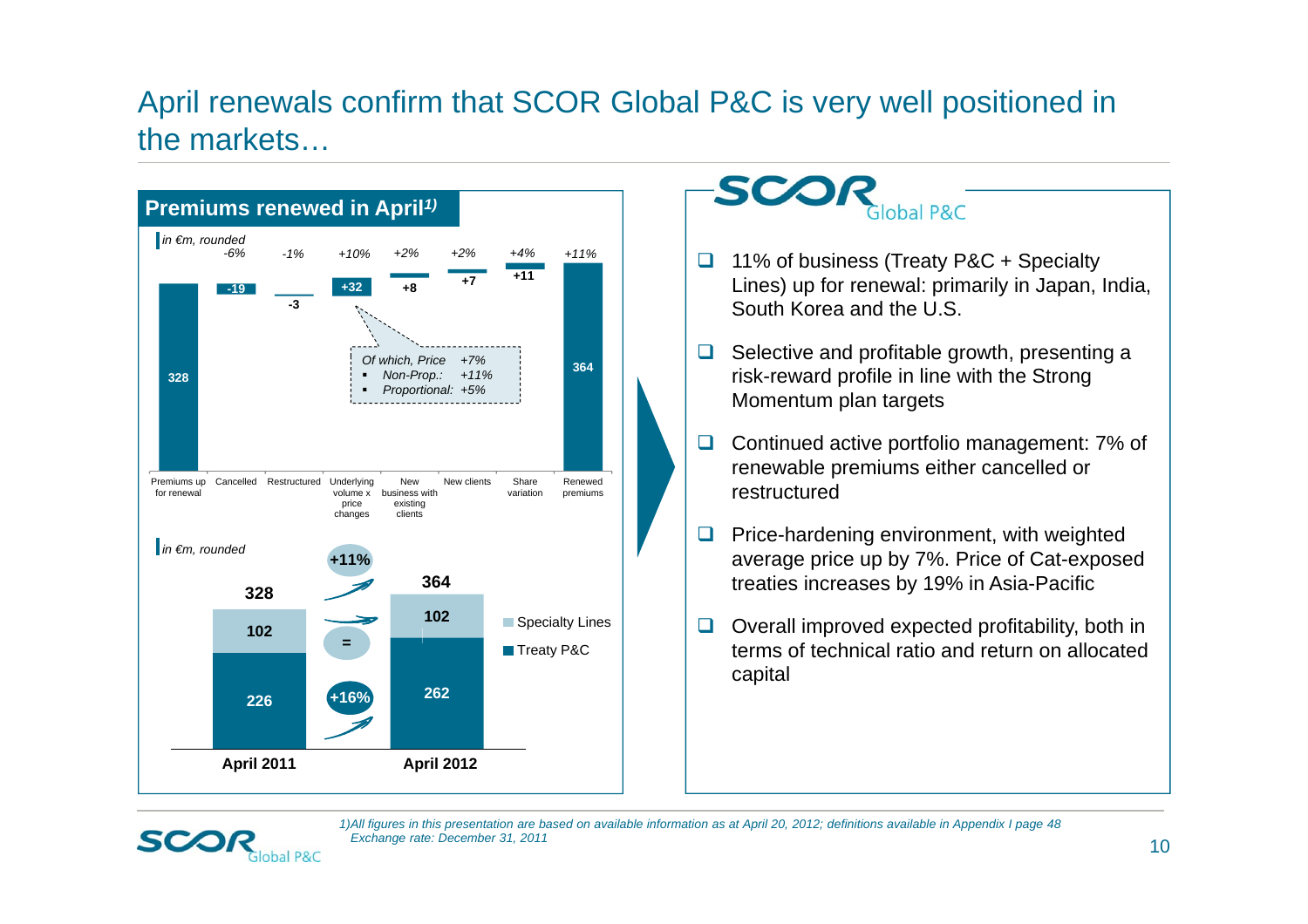# …combining strong growth with active portfolio management and progressing in line with Strong Momentum V1.1 targets



- **□ Agriculture** decrease following reduction of shares driven by too competitive T&C in certain areas (such as India)
- **Credit & Surety** decrease due to reduced exposures and restructuring of programmes and placements, mainly in South Korea and Mexico / Latin America surety business
- **Engineering**: renewals concentrated in APAC*2)* over 3 markets (S. Korea, India and Japan); continuing organic growth coupled with selective increase of our participation on some treaties with good expected profitability
- **Marine & Energy**: new business with long-standing Japanese cedants and price increases in South Korea
- **Aviation**: overall growth driven by increasing shares on selected UK and U.S. treaties



- **□** Asian treaties benefit from significant price increases and improvements in terms & conditions, leading to important growth rates in **Japan** and **India**
- **□ In South Korea**, restructuring and cancellations have caused overall flat evolution, but have improved return on allocated capital
- **□** In the U.S., significant decrease caused by cancellations of treaties which do not meet our required profitability levels
- Substantial growth in **Caribbean & Latin America**, benefiting from price improvements and selected share increases

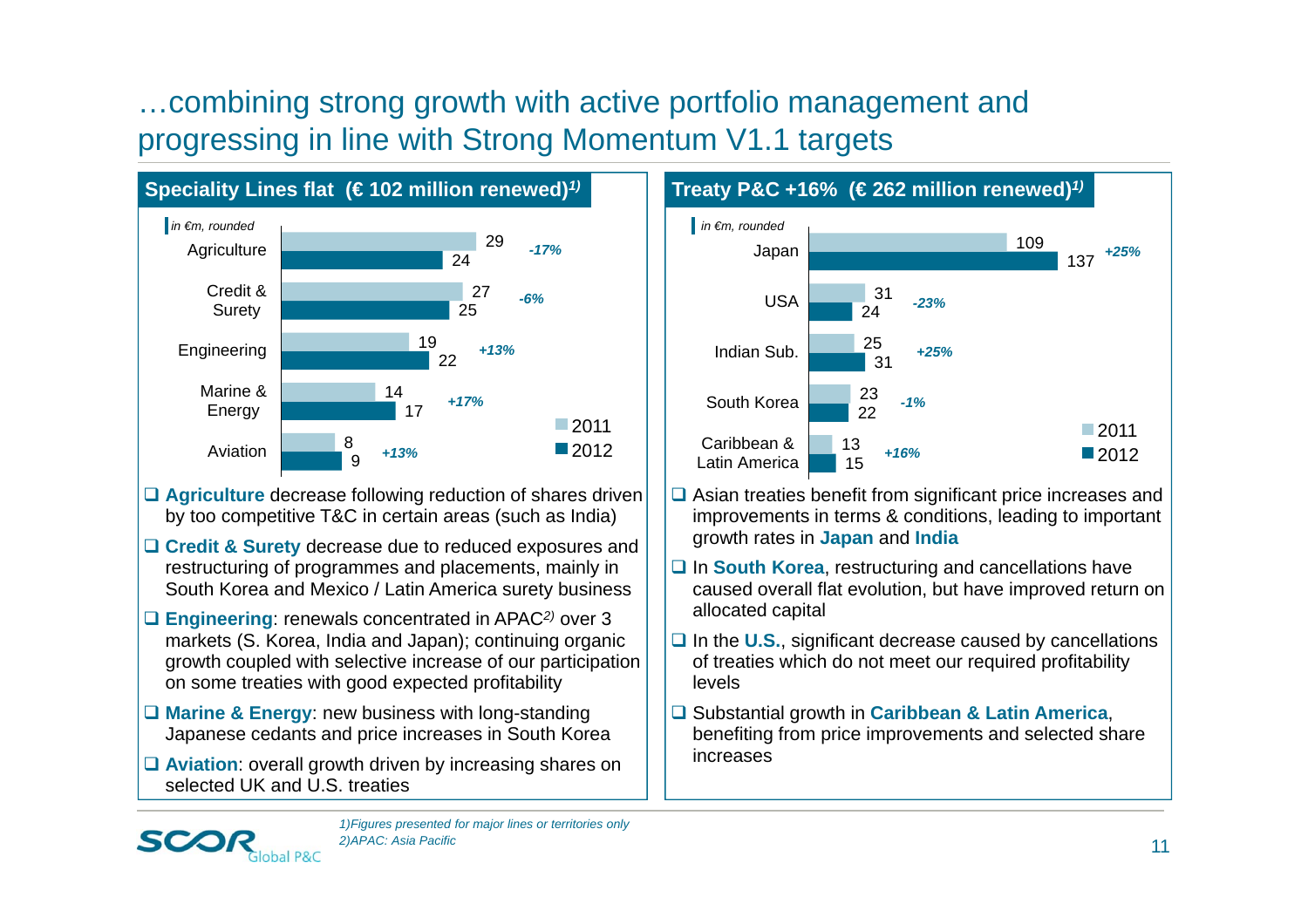# SCOR Global Life delivers a solid Q1 2012 technical performance





#### SCO alobal Life

- □ Solid 6.6% growth compared to Q1 2011 proforma (+65% on published basis) with significant increases in emerging markets (Latin America and Asia/Australia); Canada, France and Germany experiencing low double-digit growths
- $\Box$  Double-digit growth in disability, financing, critical illness and health, with traditional Life reinsurance growing at approximately 5% year-on-year
- 0 Strong new business production (approx. +14% compared to 2011 pro-forma) driven by robust production in France, Asia/Pacific, the Middle-East and the Nordic region
- $\Box$  Strong technical margin of 7.4%*2)* in line with the Strong Momentum V1.1 plan and above 2011 technical margin which contained 2pts of non-recurring items (GMDB run-off portfolio reserve release)

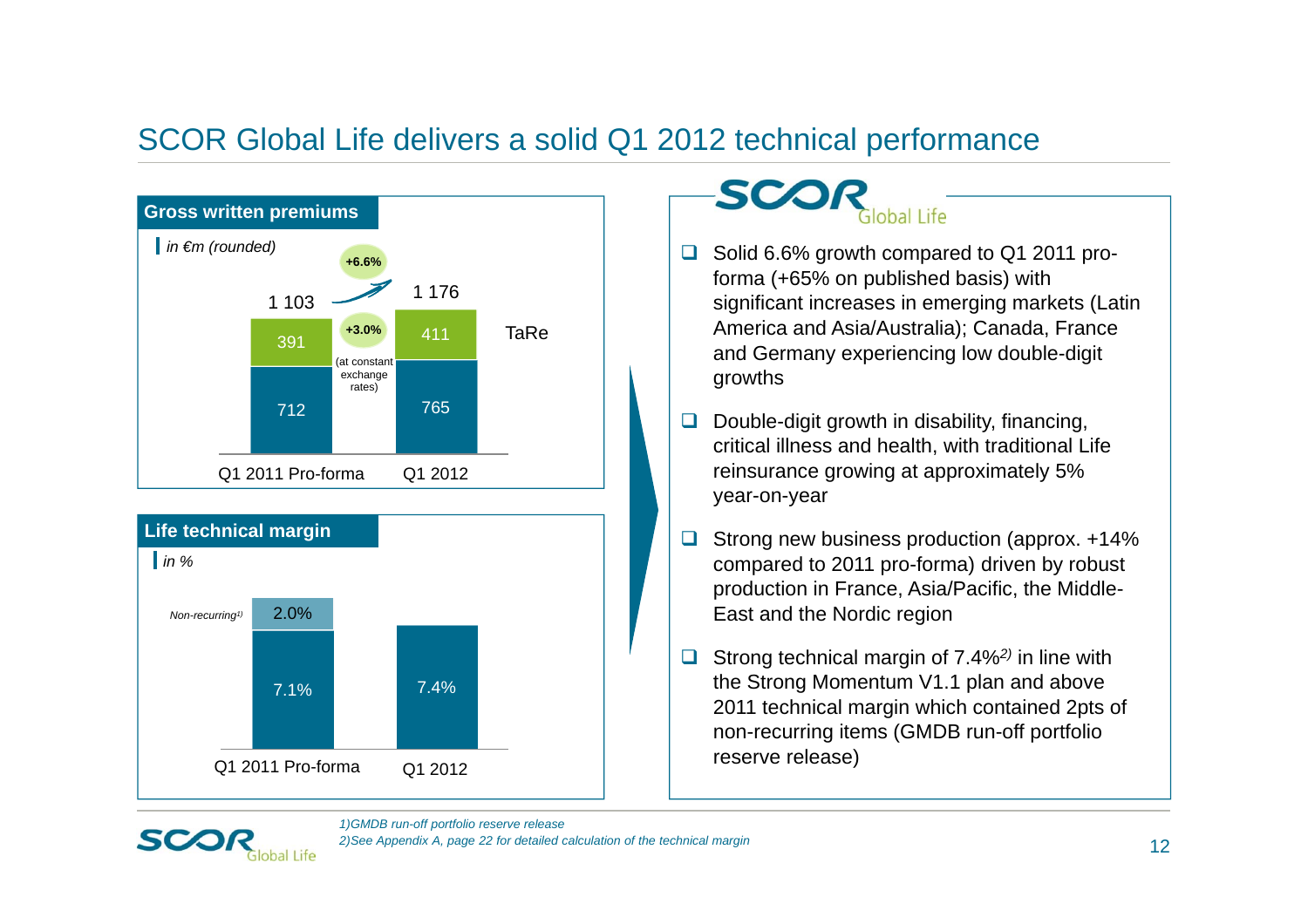# SCOR Global Life MCEV*1)* reaches € 3.3 billion in 2011, driven by gain on purchase of TaRe and MCEV earnings: + 50% compared to 2010

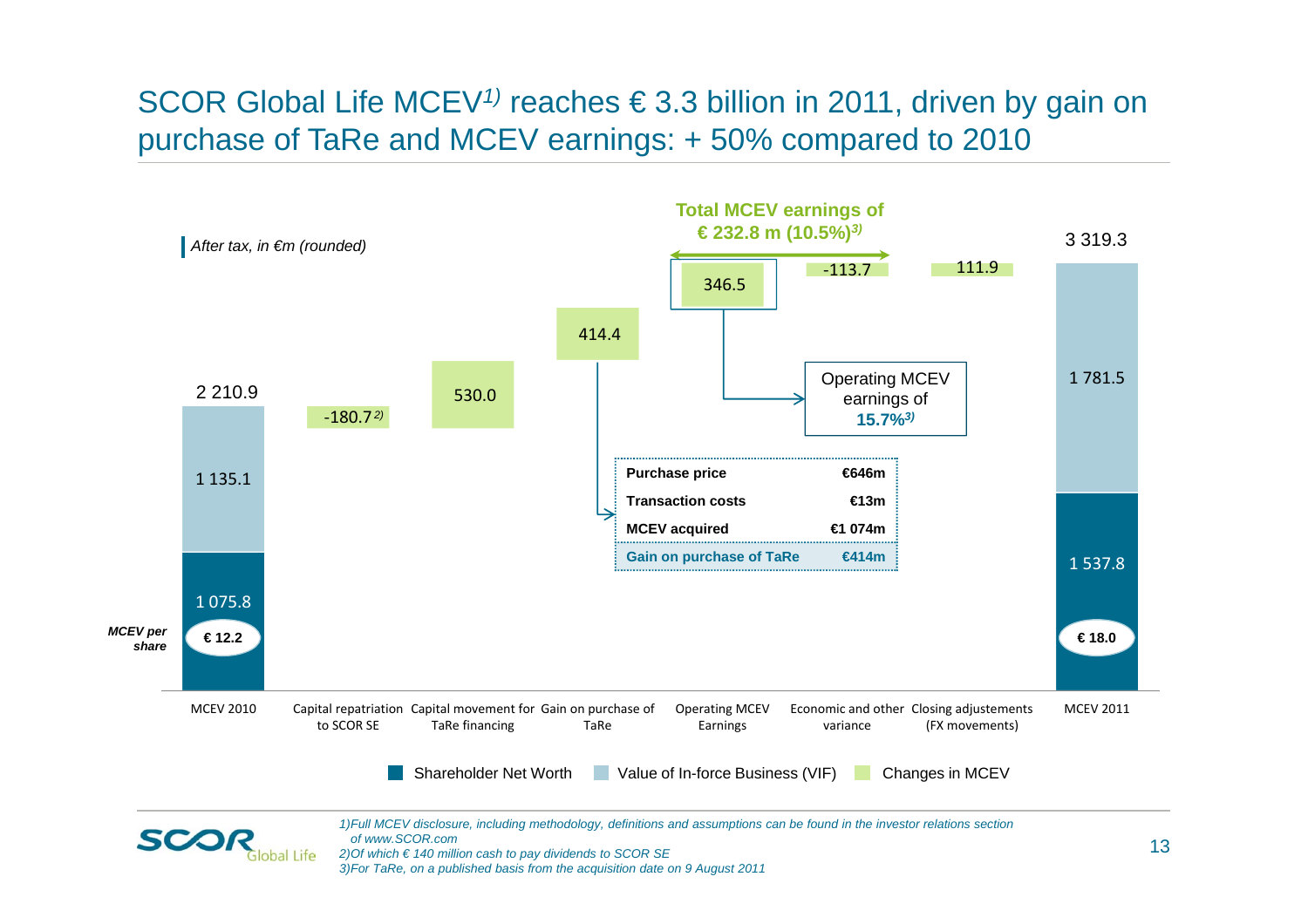### MCEV fully captures the strong economic value of the Life business



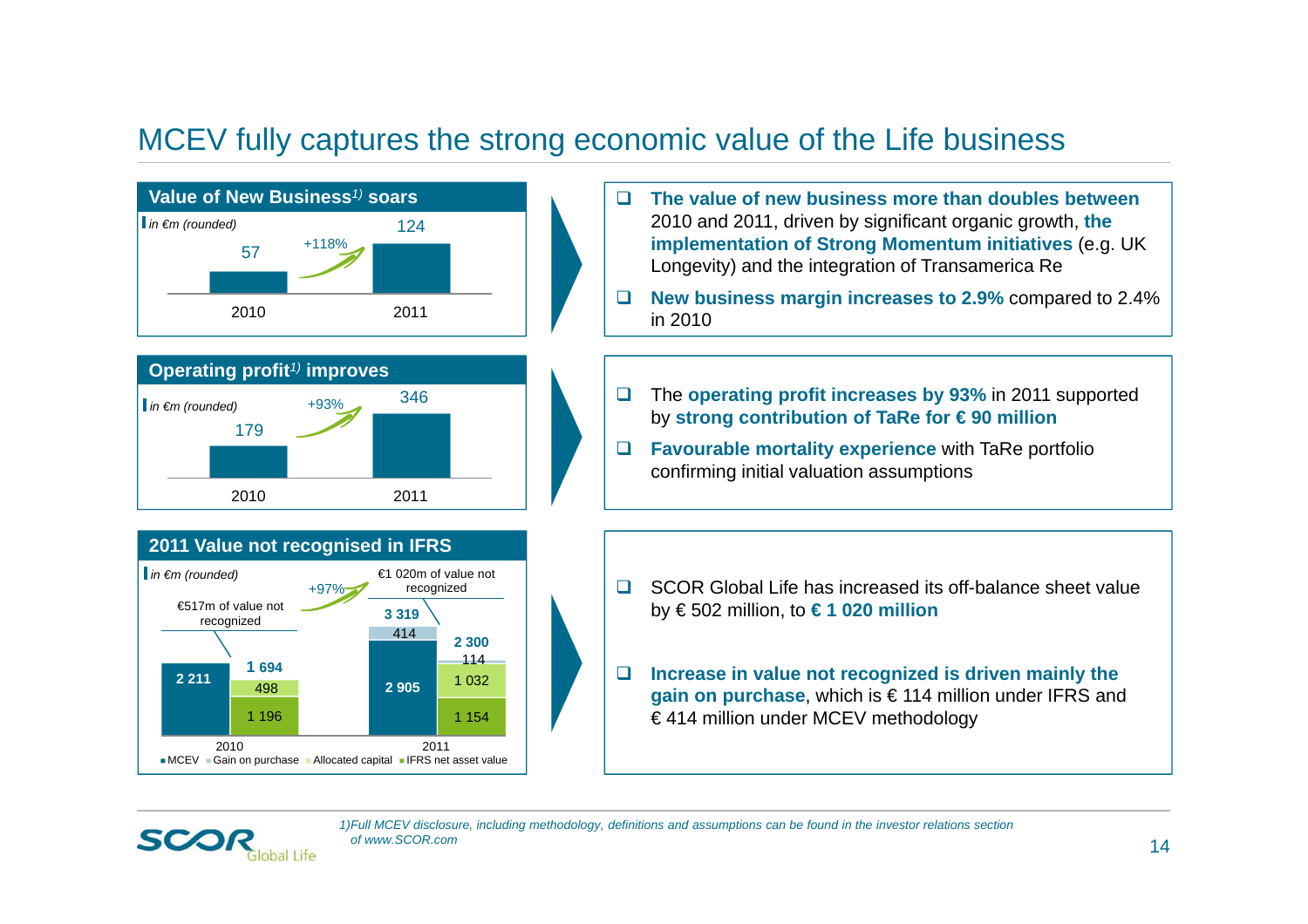# SCOR Global Life produces significant free cashflow, demonstrating the strength and maturity of the franchise



*1)Free surplus of acquired business including business restructuring immediately after closing*

**SCO** 

lobal Life

*Full MCEV disclosure, including methodology, definitions and assumptions can be found in the investor relations section of www.SCOR.com*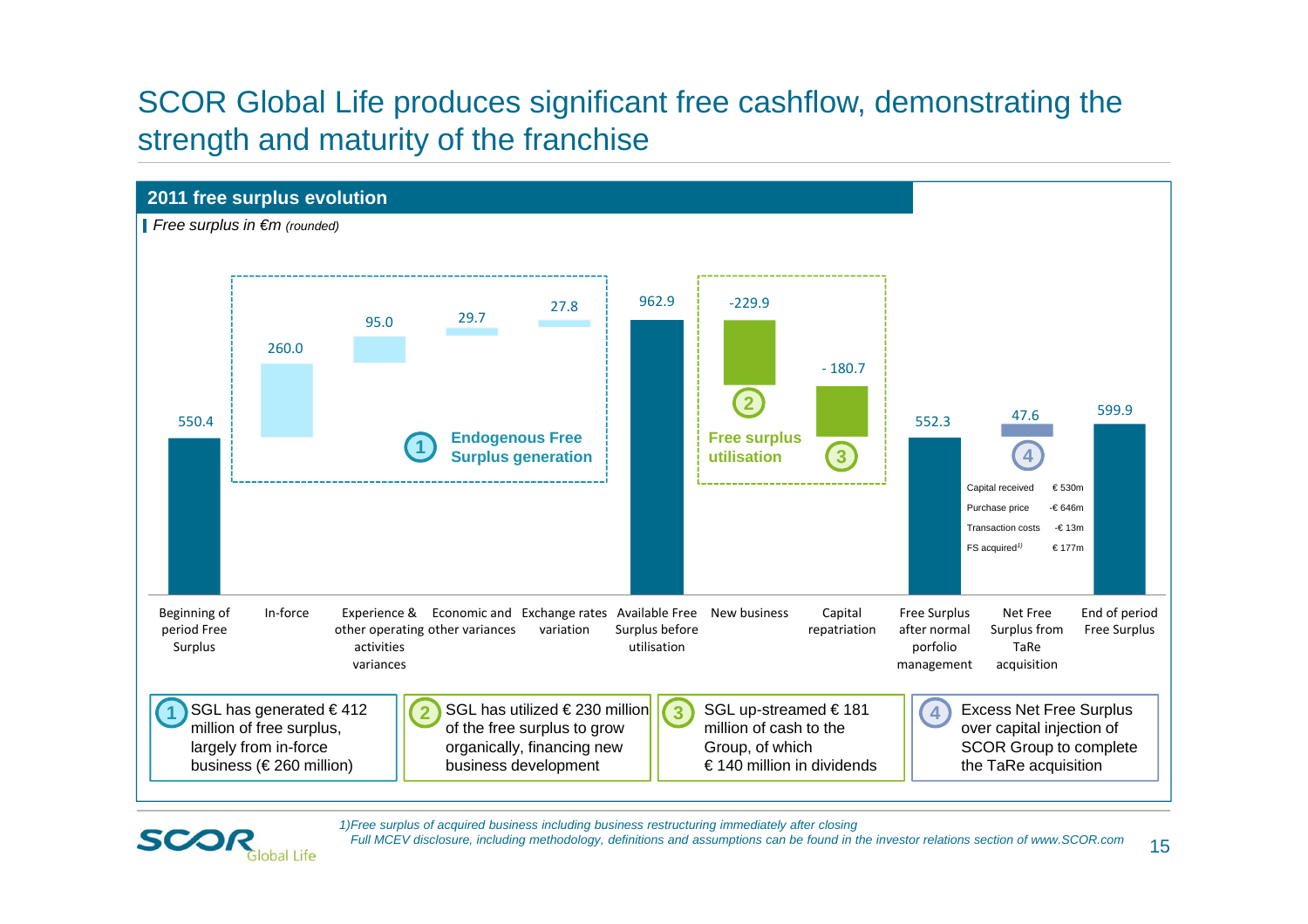SCOR Global Investments achieves a return on invested assets of 2.9% in a challenging environment, starting to prudently re-risk its invested assets





- **□** Total investments of  $\epsilon$  21.4 billion, of which total invested assets of  $\in$  13.1 billion and funds withheld of € 8.3 billion
- **Rollover investment strategy maintained in Q1 2012:** 
	- relatively short duration of the fixed income portfolio at 2.9 years*4)*
	- **•** highly liquid investment portfolio, with financial cash flows*5)* of € 5.0 billion expected over the next 24 months
- **□** Prudent re-risking started in Q1 2012:
	- **Example 2** cash and short-term investments redeployed, leading to  $\epsilon$  2.4 billion at the end of Q1 2012 vs. € 3.1 billion at Q4 2011 (-6 pts)
	- **Example 2** increased exposure to covered bonds and agency MBS (+3 pts) and to corporate bonds (+3 pts)
	- high quality fixed income portfolio with a AAaverage rating and no sovereign exposure to GIIPS*6)*
- $\Box$  Performance maintained thanks to active management:
	- **I** investment income on invested assets of € 92 million for Q1 2012, of which realized gains of  $\in$  29 million<sup>7)</sup>
	- return on invested assets for Q1 2012 of 2.9%

SCO

*1) Excluding funds withheld worth € 8 302 million, technical items and accrued interest; details of total investment portfolio in Appendix E, page 30; 2) See slide 42 for details of the "Other investments" category; 3) See full details on investment income and returns in Appendix E, pages 31 and 32; 4) Excluding cash; 5) Including cash, coupons and redemptions ; 6) See Appendix E, page 34 for details of the Government Bond portfolio; 7) See Appendix E, page 33 for details*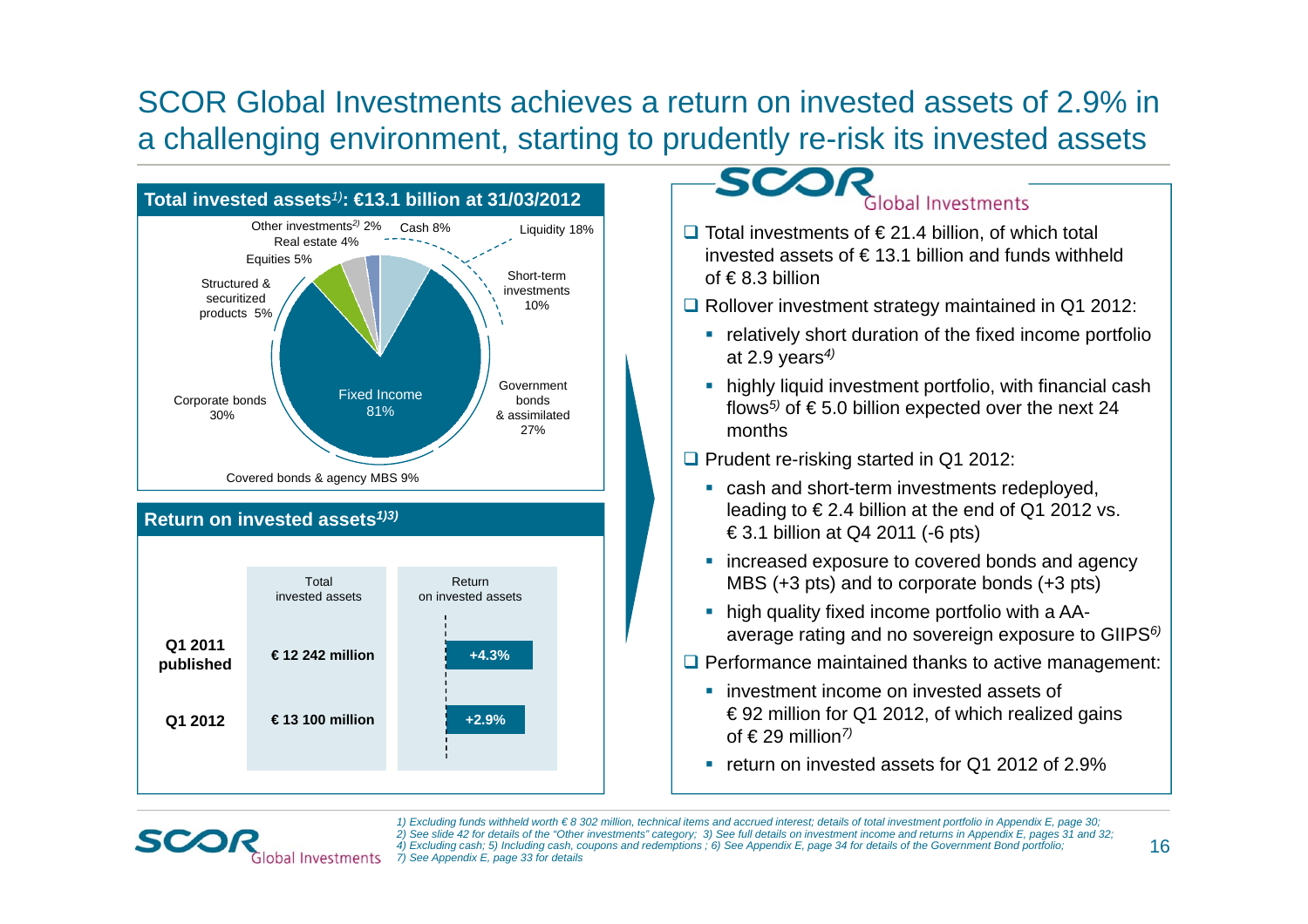# 2012 forthcoming events



#### **In 2012 SCOR is scheduled to attend the following investor conferences**

- **□ UBS Global Financial Services, New York (May 8)**
- **□ UBS Mid-Cap Pan European, London (May 15)**
- □ Cheuvreux, London (May 21)
- Autonomous, London (May 22)
- **□** Société Générale European Mid & Small Cap, Nice (May 31)
- **□ Goldman Sachs, Brussels (June 13)**
- □ Cheuvreux, Paris (September 19)
- **□ Merrill Lynch Banking & Insurance CEO, London (September 26)**
- Macquarie, Zurich (November 20)
- **□ Société Générale, Paris (November 28)**
- **□** Berenberg, London (December 4)
- **□ Citigroup, London (December 7)**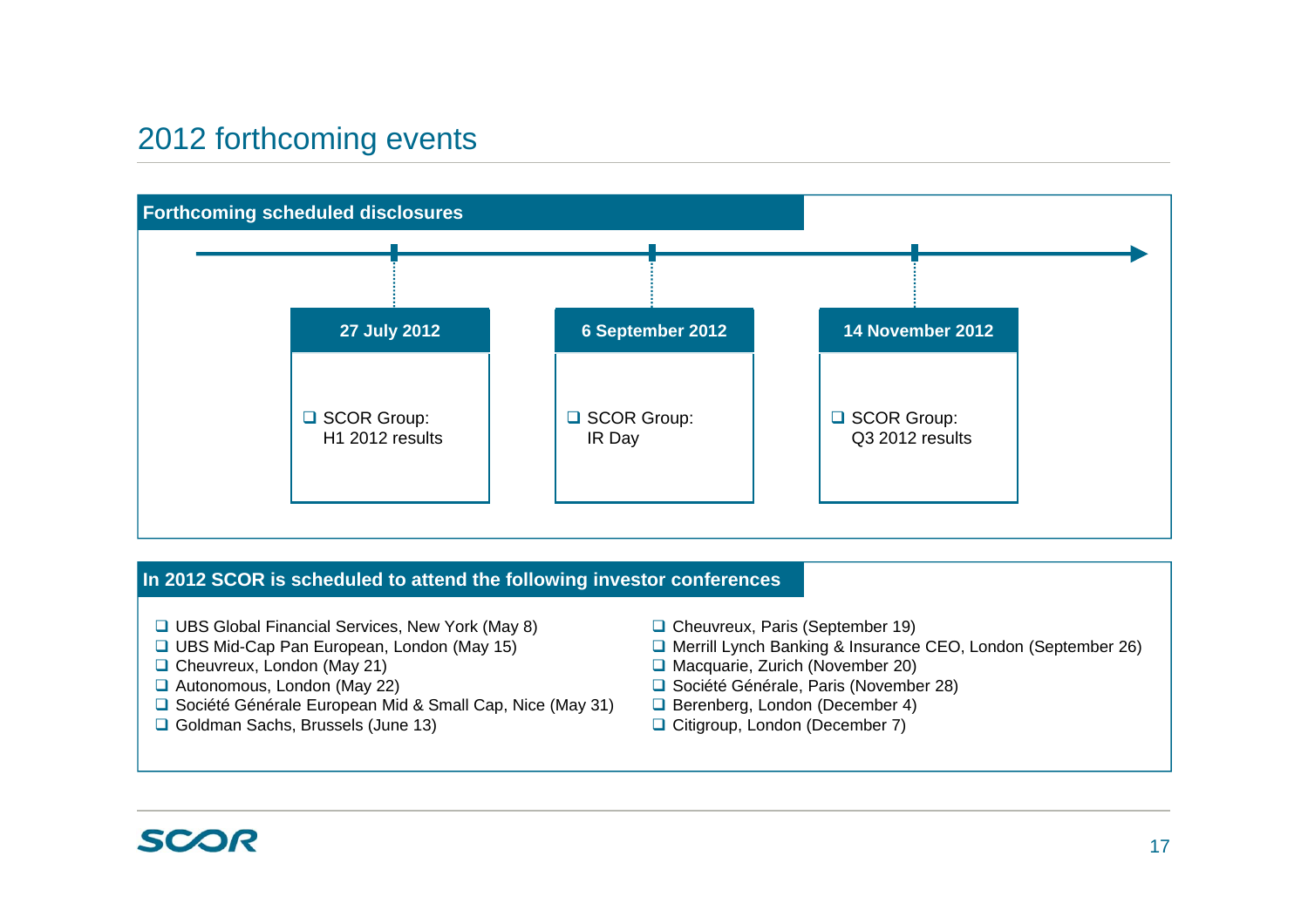# APPENDICES

| <b>Appendix A</b> | Key figures for Q1 2012                                        |
|-------------------|----------------------------------------------------------------|
| <b>Appendix B</b> | <b>Balance sheet &amp; Cash flow statement</b>                 |
| <b>Appendix C</b> | Calculations of EPS, Book value per share and ROE              |
| <b>Appendix D</b> | Net liabilities by segment                                     |
| <b>Appendix E</b> | <b>Details of invested assets</b>                              |
| <b>Appendix F</b> | <b>SCOR's impairment policy</b>                                |
| <b>Appendix G</b> | Reconciliation of IFRS asset classification to IR presentation |
| <b>Appendix H</b> | <b>Debt structure</b>                                          |
| <b>Appendix I</b> | <b>SCOR Global P&amp;C renewal definition</b>                  |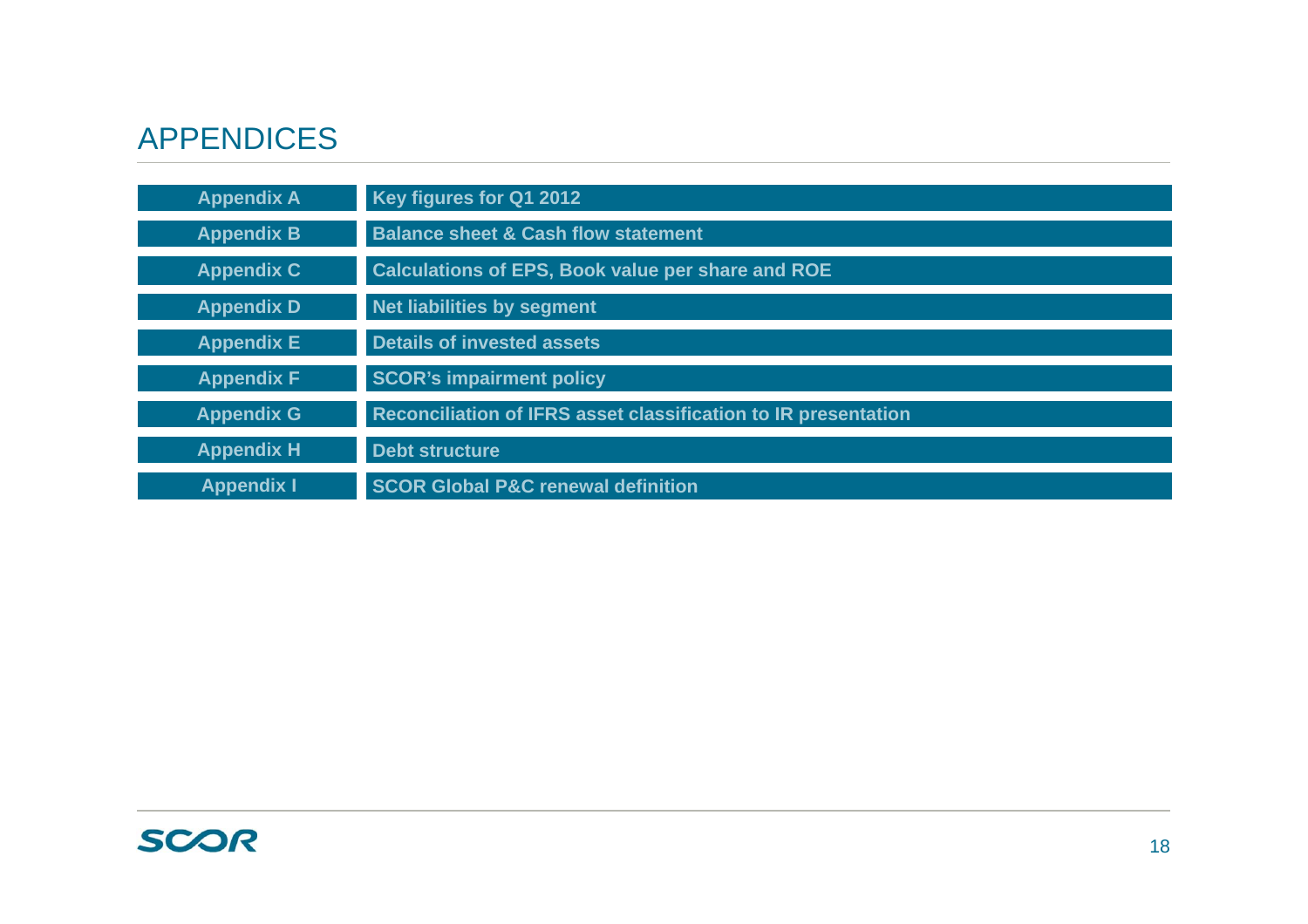# Appendix A: Consolidated statement of income, Q1 2012

| $\ln \epsilon m$ (rounded) |                                                  | Q1 2012        | Q1 2011<br>Pro-forma | Q1 2011<br><b>Published</b> |
|----------------------------|--------------------------------------------------|----------------|----------------------|-----------------------------|
|                            | Gross written premiums                           | 2 3 2 7        | 2 0 5 6              | 1 6 6 5                     |
|                            | Change in unearned premiums                      | $-82$          | $-96$                | $-96$                       |
|                            | Gross Claims expenses                            | $-1501$        | $-1653$              | $-1.387$                    |
|                            | Gross commissions earned                         | $-486$         | $-417$               | $-364$                      |
|                            | <b>Gross Technical result</b>                    | 258            | $-110$               | $-182$                      |
|                            | Retroceded written premiums                      | $-295$         | $-210$               | $-155$                      |
|                            | Change in retroceded unearned premiums           | 66             | 32                   | 32                          |
|                            | Retroceded claims expenses                       | 130            | 83                   | 83                          |
|                            | Retrocession earned commissions                  | 10             | 32                   | 31                          |
|                            | Net result of retrocession                       | $-89$          | $-63$                | -9                          |
|                            | <b>Net Technical result</b>                      | 169            | $-173$               | $-191$                      |
|                            | Other revenues from operations (excl. Interests) | $-13$          | $-20$                | $-20$                       |
|                            | <b>Total other revenues from operations</b>      | $-13$          | $-20$                | $-20$                       |
|                            | Investment revenues                              | 69             | 87                   | 75                          |
|                            | Interests on deposits                            | 49             | 46                   | 46                          |
|                            | Realized capital gains/losses                    | 29             | 51                   | 52                          |
|                            | Change in investment impairment                  | -6             | 1                    | 1                           |
|                            | Change in fair value on investments              | 3              | 0                    | 0                           |
|                            | Foreign exchange gains/losses                    | $\overline{7}$ | $-1$                 | $-1$                        |
|                            | <b>Total net investment income</b>               | 151            | 184                  | 173                         |
|                            | Investment management expenses                   | $-7$           | $-6$                 | $-6$                        |
|                            | Acquisition and operational expenses             | $-84$          | $-78$                | $-63$                       |
|                            | Other current operational expenses               | $-44$          | $-35$                | $-35$                       |
|                            | Other current operational income                 | $\Omega$       | $\Omega$             | $\Omega$                    |
|                            | <b>CURRENT OPERATING RESULTS</b>                 | 172            | $-128$               | $-142$                      |
|                            | Goodwill impairment                              | $\mathbf 0$    | 0                    | 0                           |
|                            | Other operating expenses                         | $-11$          | $-6$                 | $-6$                        |
|                            | Other operating income                           | $-2$           | $\Omega$             | 0                           |
|                            | <b>OPERATING RESULTS</b>                         | 159            | $-134$               | $-148$                      |
|                            | Financing expenses                               | $-29$          | $-20$                | $-14$                       |
|                            | Income from affiliates                           | $\Omega$       | 5                    | 5                           |
|                            | Acquisition related expenses                     | $-4$           | $-7$                 | 0                           |
|                            | Profit from a bargain purchase                   | 0              | 127                  | 0                           |
|                            | Income tax                                       | $-22$          | 79                   | 77                          |
|                            | <b>CONSOLIDATED NET INCOME</b>                   | 104            | 50                   | $-80$                       |
|                            | of which Minority interests                      | $\Omega$       | $\Omega$             | $\mathbf 0$                 |
|                            | <b>GROUP NET INCOME</b>                          | 104            | 50                   | $-80$                       |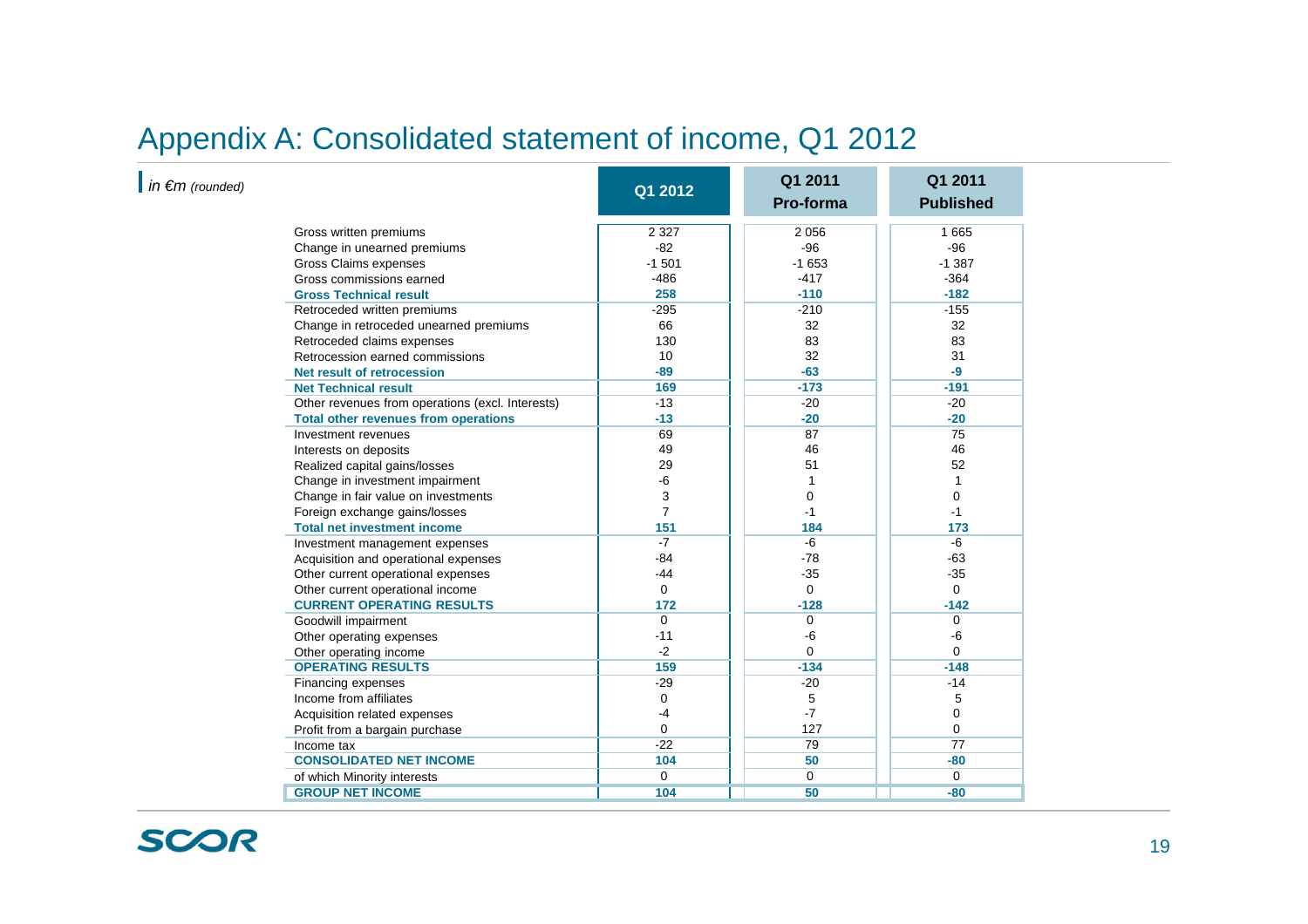### Appendix A: Consolidated statement of income by segment for Q1 2012

| $\ln \epsilon$ m (rounded)                       |             |          | Q1 2012            |                 |                | Q1 2011<br>Pro-forma |                |                    |                      | Q1 2011<br><b>Published</b> |             |                |                    |                      |                |
|--------------------------------------------------|-------------|----------|--------------------|-----------------|----------------|----------------------|----------------|--------------------|----------------------|-----------------------------|-------------|----------------|--------------------|----------------------|----------------|
|                                                  | Life        | P&C      | Group<br>functions | Intra-<br>Group | Total          | Life                 | P&C            | Group<br>functions | Intra-<br>Group      | Total                       | Life        | P&C            | Group<br>functions | Intra-<br>Group      | Total          |
| Gross written premiums                           | 1 1 7 6     | 1 1 5 1  | $\mathbf 0$        | $\mathbf 0$     | 2 3 2 7        | 1 1 0 3              | 953            | 0                  | $\mathbf 0$          | 2056                        | 712         | 953            | $\Omega$           | $\Omega$             | 1665           |
| Change in unearned premiums                      | 3           | $-85$    | $\mathbf 0$        | 0               | $-82$          | -6                   | -90            | 0                  | $\mathbf 0$          | -96                         | -6          | $-90$          | 0                  | $\mathbf 0$          | $-96$          |
| Gross Claims expenses                            | $-861$      | $-640$   | $\mathbf 0$        | 0               | $-1501$        | $-760$               | $-893$         | 0                  | 0                    | $-1653$                     | $-494$      | $-893$         | $\Omega$           | $\mathbf 0$          | $-1387$        |
| Gross commissions earned                         | $-257$      | $-229$   | $\Omega$           | $\Omega$        | $-486$         | $-239$               | $-178$         | 0                  | $\Omega$             | $-417$                      | $-186$      | $-178$         | $\Omega$           | $\Omega$             | $-364$         |
| <b>Gross Technical result</b>                    | 61          | 197      | $\Omega$           | $\bf{0}$        | 258            | 98                   | $-208$         | $\bf{0}$           | $\bf{0}$             | $-110$                      | 26          | $-208$         | $\mathbf{0}$       | $\mathbf{0}$         | $-182$         |
| Retroceded written premiums                      | $-129$      | $-166$   | $\Omega$           | $\Omega$        | $-295$         | $-105$               | $-105$         | 0                  | $\mathbf 0$          | $-210$                      | $-50$       | $-105$         | $\Omega$           | $\Omega$             | $-155$         |
| Change in retroceded unearned premiums           | $\mathbf 0$ | 66       | $\Omega$           | $\Omega$        | 66             | $-1$                 | 33             | 0                  | $\mathbf 0$          | 32                          | $-1$        | 33             | $\Omega$           | $\mathbf 0$          | 32             |
| Retroceded claims expenses                       | 101         | 29       | $\mathbf 0$        | 0               | 130            | 38                   | 45             | 0                  | $\mathbf 0$          | 83                          | 38          | 45             | 0                  | $\mathbf 0$          | 83             |
| Retrocession earned commissions                  | $-1$        | 11       | $\Omega$           | $\Omega$        | 10             | 25                   | $\overline{7}$ | $\Omega$           | $\mathbf 0$          | 32                          | 24          | $\overline{7}$ | $\Omega$           | $\Omega$             | 31             |
| Net result of retrocession                       | $-29$       | $-60$    | $\Omega$           | $\bf{0}$        | $-89$          | $-43$                | $-20$          | $\bf{0}$           | $\bf{0}$             | $-63$                       | 11          | $-20$          | 0                  | $\bf{0}$             | -9             |
| <b>Net Technical result</b>                      | 32          | 137      | $\mathbf{0}$       | $\bf{0}$        | 169            | 55                   | $-228$         | $\bf{0}$           | $\bf{0}$             | $-173$                      | 37          | $-228$         | $\mathbf{0}$       | $\bf{0}$             | $-191$         |
| Other revenues from operations (excl. Interests) | $-1$        | $-10$    | $\Omega$           | $-2$            | $-13$          | $-17$                | $-2$           | 0                  | $-1$                 | $-20$                       | $-17$       | $-2$           | $\Omega$           | $-1$                 | $-20$          |
| <b>Total other revenues from operations</b>      | -1          | $-10$    | $\Omega$           | -2              | $-13$          | $-17$                | -2             | 0                  | $-1$                 | $-20$                       | $-17$       | $-2$           | 0                  | $-1$                 | $-20$          |
| Investment revenues                              | 25          | 46       | $\mathbf 0$        | $-2$            | 69             | 34                   | 52             | 0                  | $\overline{1}$       | 87                          | 22          | 52             | 0                  | -1                   | 75             |
| Interests on deposits                            | 44          | 5        | $\Omega$           | $\Omega$        | 49             | 38                   | 8              | 0                  | $\mathbf 0$          | 46                          | 38          | 8              | $\Omega$           | $\Omega$             | 46             |
| Realized capital gains/losses                    | 14          | 15       | $\Omega$           | $\Omega$        | 29             | 10                   | 40             | 0                  | $\overline{1}$       | 51                          | 11          | 40             | $\Omega$           | -1                   | 52             |
| Change in investment impairment                  | $-2$        | $-4$     | $\Omega$           | $\Omega$        | -6             | $-2$                 | 3              | 0                  | $\Omega$             | 1                           | -2          | 3              | $\Omega$           | $\Omega$             | $\overline{1}$ |
| Change in fair value on investments              | $\mathbf 0$ | 3        | $\Omega$           | $\Omega$        | 3              | $-2$                 | $\overline{2}$ | 0                  | $\Omega$             | 0                           | -2          | $\overline{2}$ | $\Omega$           | $\Omega$             | $\mathbf 0$    |
| Foreign exchange gains/losses                    | -1          | 6        | $\Omega$           | 0               | $\overline{7}$ | -5                   | $\overline{4}$ | 0                  | 0                    | -1                          | -5          | $\overline{4}$ | 0                  | 0                    | $-1$           |
| <b>Total net investment income</b>               | 82          | 71       | $\mathbf{0}$       | $-2$            | 151            | 73                   | 109            | $\bf{0}$           | $\overline{2}$       | 184                         | 62          | 109            | 0                  | $\overline{2}$       | 173            |
| Investment management expenses                   | $-2$        | $-4$     | $-1$               | $\Omega$        | $-7$           | $-2$                 | $-3$           | $-1$               | $\mathbf 0$          | -6                          | $-2$        | $-3$           | $-1$               | $\Omega$             | -6             |
| Acquisition and operational expenses             | $-38$       | $-45$    | $-1$               | $\Omega$        | $-84$          | -36                  | $-39$          | $-3$               | 0                    | $-78$                       | $-21$       | $-39$          | $-3$               | $\mathbf 0$          | -63            |
| Other current operational expenses               | $-10$       | $-10$    | $-24$              | $\Omega$        | $-44$          | -9                   | $-11$          | $-15$              | $\mathbf 0$          | $-35$                       | -9          | $-11$          | $-15$              | $\Omega$             | $-35$          |
| Total other current income and expenses          | $-50$       | $-59$    | $-26$              | $\mathbf 0$     | $-135$         | -47                  | $-53$          | $-19$              | $\bf{0}$             | $-119$                      | $-32$       | $-53$          | $-19$              | $\mathbf{0}$         | $-104$         |
| <b>CURRENT OPERATING RESULT</b>                  | 63          | 139      | $-26$              | -4              | 172            | 64                   | $-174$         | $-19$              | $\blacktriangleleft$ | $-128$                      | 50          | $-174$         | $-19$              | $\blacktriangleleft$ | $-142$         |
| Goodwill variation on acquired assets            | $\mathbf 0$ | $\Omega$ | $\mathbf 0$        | $\Omega$        | $\mathbf{0}$   | $\mathbf 0$          | $\mathbf 0$    | $\mathbf 0$        | $\mathbf 0$          | $\Omega$                    | $\mathbf 0$ | $\mathbf 0$    | $\Omega$           | $\Omega$             | $\mathbf 0$    |
| Other operating income / expenses                | $-2$        | $-11$    | $\mathbf 0$        | $\mathbf 0$     | $-13$          | $\mathbf 0$          | -6             | 0                  | 0                    | -6                          | $\mathbf 0$ | -6             | 0                  | $\mathbf 0$          | -6             |
| <b>OPERATING RESULT</b>                          | 61          | 128      | $-26$              | -4              | 159            | 64                   | $-180$         | $-19$              | $\blacktriangleleft$ | $-134$                      | 50          | $-180$         | $-19$              | -1                   | $-148$         |
| Loss ratio                                       |             | 63.3%    |                    |                 |                |                      | 107.2%         |                    |                      |                             |             | 107.2%         |                    |                      |                |
| 22.6%<br>Commissions ratio                       |             |          |                    |                 | 21.5%          |                      |                |                    |                      | 21.5%                       |             |                |                    |                      |                |
| P&C management expense ratio                     |             | 6.6%     |                    |                 |                |                      | 6.6%           |                    |                      |                             |             | 6.6%           |                    |                      |                |
| <b>Combined Ratio<sup>1)</sup></b>               |             | 92.5%    |                    |                 |                |                      | 135.2%         |                    |                      |                             |             | 135.2%         |                    |                      |                |
| Life technical margin <sup>2)</sup>              | 7.4%        |          |                    |                 |                | 9.1%                 |                |                    |                      |                             | 11.2%       |                |                    |                      |                |
| Life operating margin $^{2)}$                    | 5.8%        |          |                    |                 |                | 6.4%                 |                |                    |                      |                             | 7.6%        |                |                    |                      |                |

**SCOR** 

*1)See Appendix A, page 21 for detailed calculation of the combined ratio*

*2)See Appendix A, page 22 for detailed calculation of the technical/operating margin*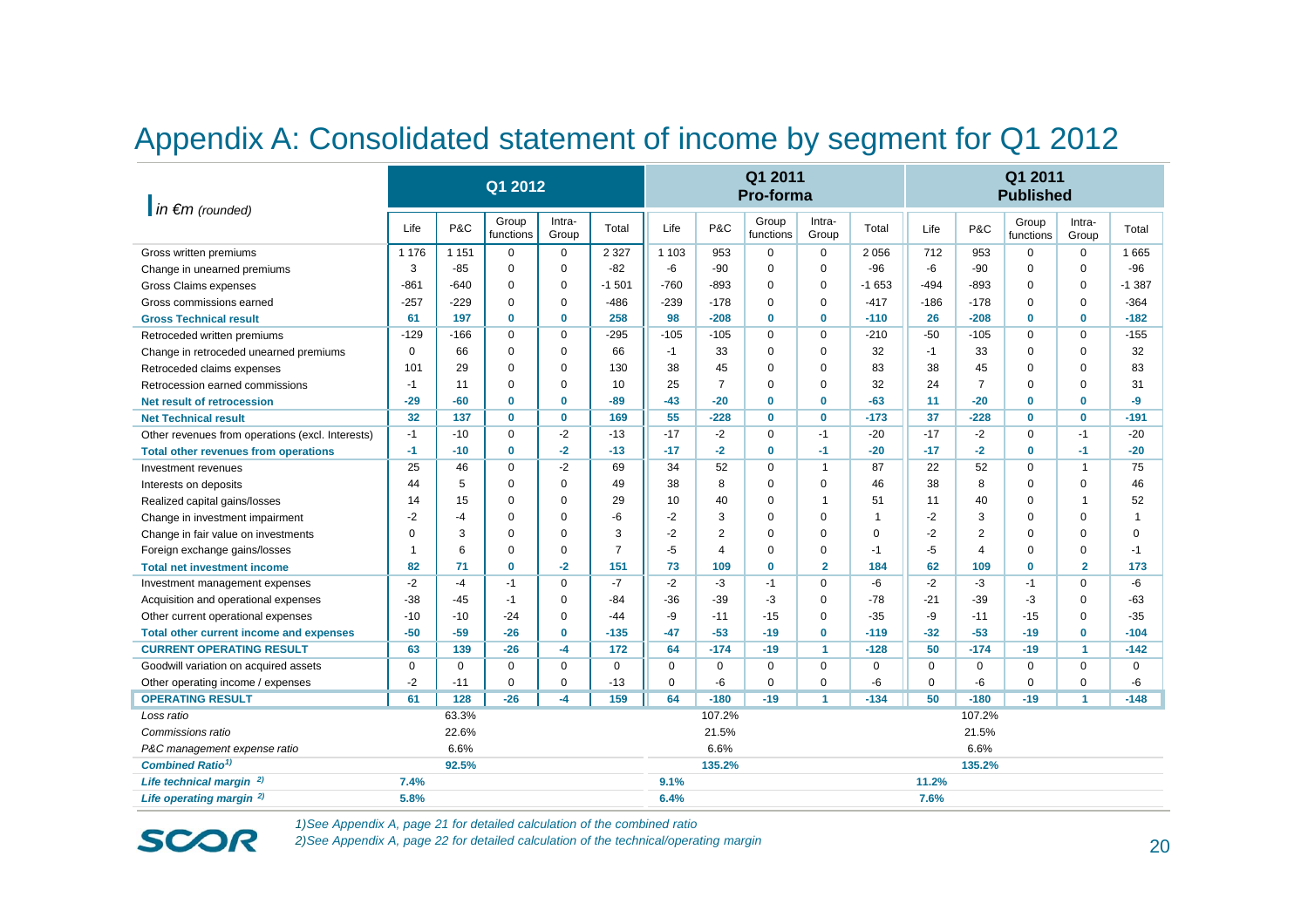# Appendix A: Calculation of P&C Combined Ratio

| $\ln \epsilon m$ (rounded) |                                                                | Q1 2012 | Q1 2011        |
|----------------------------|----------------------------------------------------------------|---------|----------------|
|                            |                                                                | P&C     | P&C            |
|                            | Gross earned premiums                                          | 1 0 6 6 | 863            |
|                            | Retroceded earned premiums                                     | $-100$  | $-72$          |
|                            | Net earned premiums (A)                                        | 966     | 791            |
|                            | Expenses for claims and policy benefits                        | $-640$  | $-893$         |
|                            | Retroceded claims                                              | 29      | 45             |
|                            | Total claims (B)                                               | $-611$  | $-848$         |
|                            | Loss ratio (Net attritional + Natural catastrophes): - (B)/(A) | 63.3%   | 107.2%         |
|                            | Gross earned commissions                                       | $-229$  | $-178$         |
|                            | Retroceded commissions                                         | 11      | $\overline{7}$ |
|                            | Total commissions (C)                                          | $-218$  | $-171$         |
|                            | <b>Commission ratio: - (C)/(A)</b>                             | 22.6%   | 21.5%          |
|                            | Total Technical Ratio: -((B)+(C))/(A)                          | 85.9%   | 128.7%         |
|                            | Acquisition and administrative expenses                        | $-45$   | $-39$          |
|                            | Other current operating expenses                               | $-10$   | $-11$          |
|                            | Other revenues from operations (excluding interests)           | $-10$   | $-2$           |
|                            | <b>Total P&amp;C management expenses (D)</b>                   | -65     | $-52$          |
|                            | Total P&C management expense ratio: - (D)/(A)                  | 6.6%    | 6.6%           |
|                            | Total Combined Ratio: -((B)+(C)+(D))/(A)                       | 92.5%   | 135.2%         |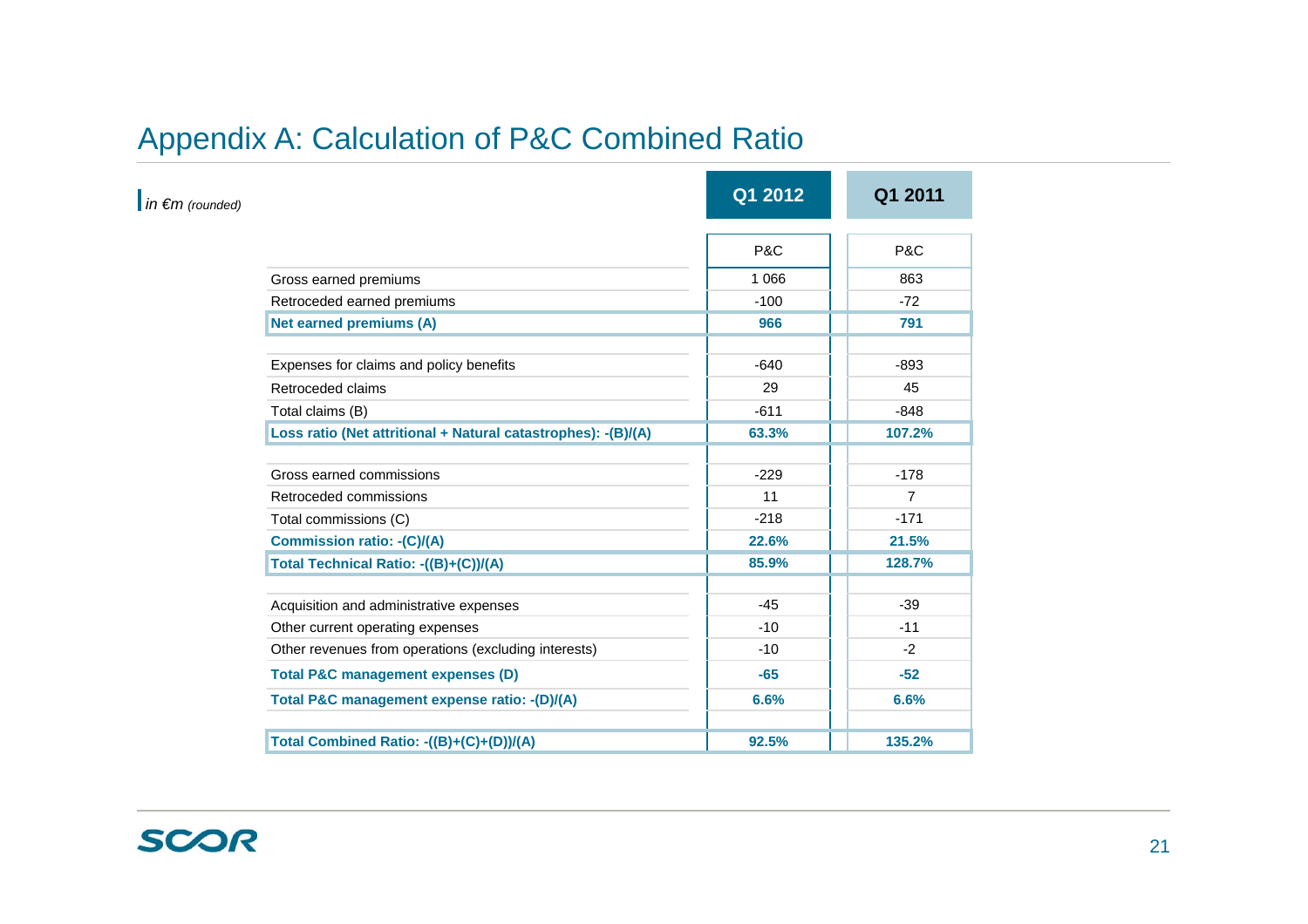### Appendix A: Calculation of the Life Technical, Investment, Expense and Operating Margins

| $\ln \epsilon m$ (rounded) |                                                | Q1 2012      | Q1 2011<br>Pro-forma | Q1 2011<br><b>Published</b> |
|----------------------------|------------------------------------------------|--------------|----------------------|-----------------------------|
|                            |                                                | SGL          | SGL                  | SGL                         |
|                            | Gross earned premiums                          | 1 1 7 9      | 1 0 9 7              | 706                         |
|                            | Retroceded earned premiums                     | $-129$       | $-106$               | $-51$                       |
|                            | <b>Net earned premiums (A)</b>                 | 1 0 5 0      | 991                  | 655                         |
|                            | <b>Net Technical Result</b>                    | 32           | 55                   | 37                          |
|                            | Interests on deposits                          | 44           | 38                   | 38                          |
|                            | Change in fair value of investments            | $\Omega$     | $-2$                 | $-2$                        |
|                            | <b>Technical result (B)</b>                    | 76           | 91                   | 73                          |
|                            | <b>Net Technical margin (B)/(A)</b>            | 7.4%         | 9.1%                 | 11.2%                       |
|                            |                                                |              |                      |                             |
|                            | Investment income without interest on deposits | 25           | 34                   | 22                          |
|                            | Realized gains / losses                        | 14           | 10                   | 11                          |
|                            | Change in investment impairment                | $-2$         | $-2$                 | $-2$                        |
|                            | Foreign exchange gains / losses                | $\mathbf{1}$ | $-5$                 | $-5$                        |
|                            | <b>Total Investments (C)</b>                   | 38           | 37                   | 26                          |
|                            | <b>Total Investment margin (C)/(A)</b>         | 3.5%         | 3.7%                 | 3.9%                        |
|                            | Investment management expenses                 | $-2$         | $-2$                 | $-2$                        |
|                            | Acquisition and administrative expenses        | $-38$        | $-36$                | $-21$                       |
|                            | Other current operating expenses               | $-10$        | $-9$                 | -9                          |
|                            | Other operating revenue / expenses             | $-3$         | $-17$                | $-17$                       |
|                            | <b>Total Life expenses (D)</b>                 | $-53$        | $-64$                | $-49$                       |
|                            | <b>Total Life expense margin (D)/(A)</b>       | $-5.1%$      | $-6.4%$              | $-7.5%$                     |
|                            |                                                |              |                      |                             |
|                            | <b>Total Operating result: (B+C+D)</b>         | 61           | 64                   | 50                          |
|                            | Total Operating Margin: ((B)+(C)+(D))/(A)      | 5.8%         | 6.4%                 | 7.6%                        |

SCOR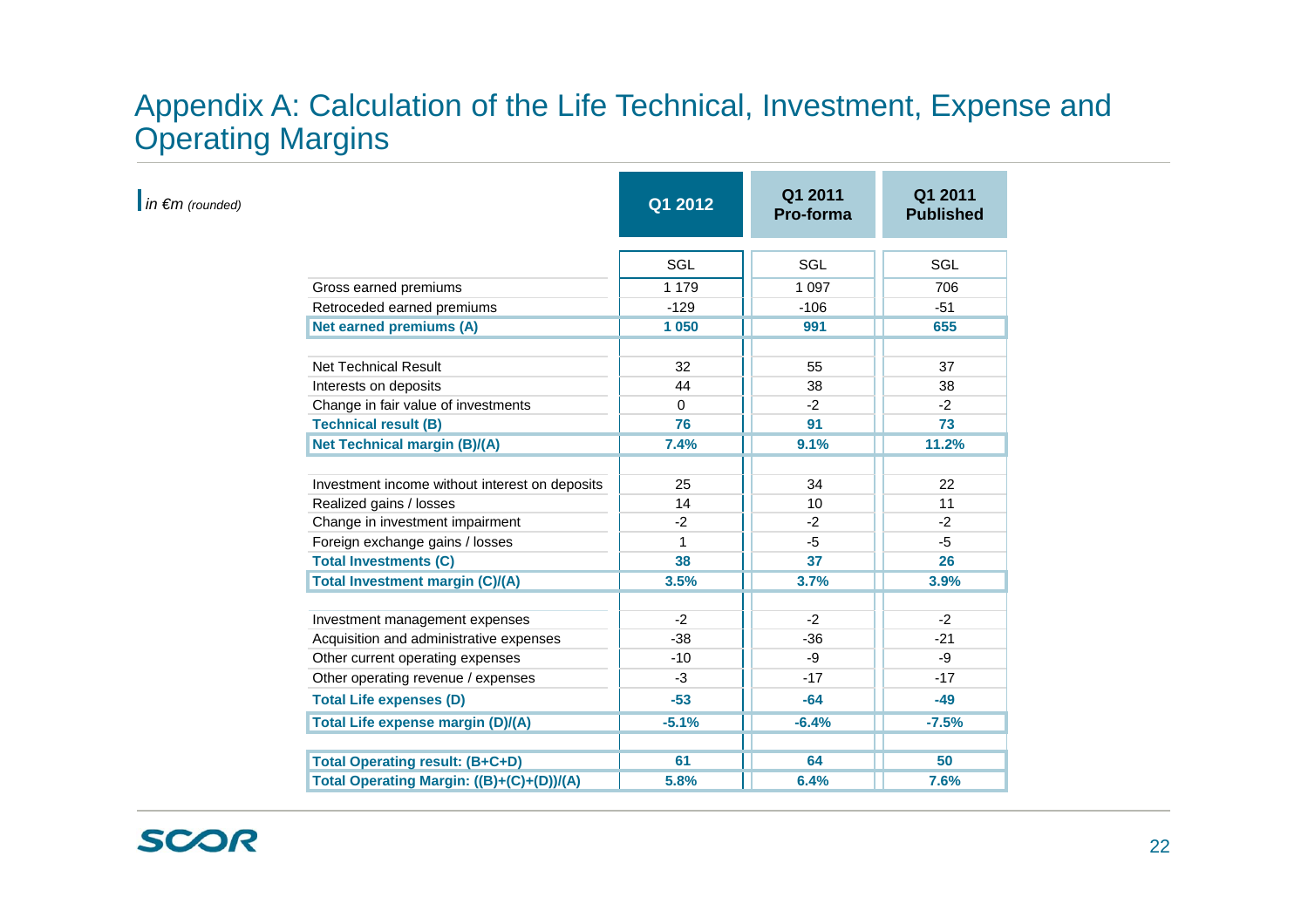# Appendix A: Reconciliation of total expenses to cost ratio

| $\ln \epsilon$ m (rounded)                                       | Q1 2012        | Q1 2011<br>Pro-forma | Q1 2011<br><b>Published</b> |
|------------------------------------------------------------------|----------------|----------------------|-----------------------------|
| <b>Total Expenses as per Profit &amp; Loss account</b>           | $-135$         | $-119$               | $-104$                      |
| <b>ULAE</b> (Unallocated Loss Adjustment Expenses)               | -8             | $-7$                 | $-7$                        |
| <b>Total management expenses</b>                                 | $-143$         | $-126$               | $-111$                      |
| Investment management expenses                                   | $\overline{7}$ | 6                    | 6                           |
| <b>Total expense base</b>                                        | $-136$         | $-120$               | $-105$                      |
| Corporate finance                                                | $-2$           | $-5$                 | $-5$                        |
| Amortization                                                     | -6             | $-3$                 | $-4$                        |
| Non controllable expenses                                        | $-7$           | $-3$                 | $-3$                        |
| <b>Total management expenses</b><br>(for cost ratio calculation) | $-121$         | $-109$               | $-93$                       |
| <b>Gross Written Premiums (GWP)</b>                              | 2 3 2 7        | 2056                 | 1665                        |
| <b>Management cost ratio</b>                                     | 5.2%           | 5.2%                 | 5.6%                        |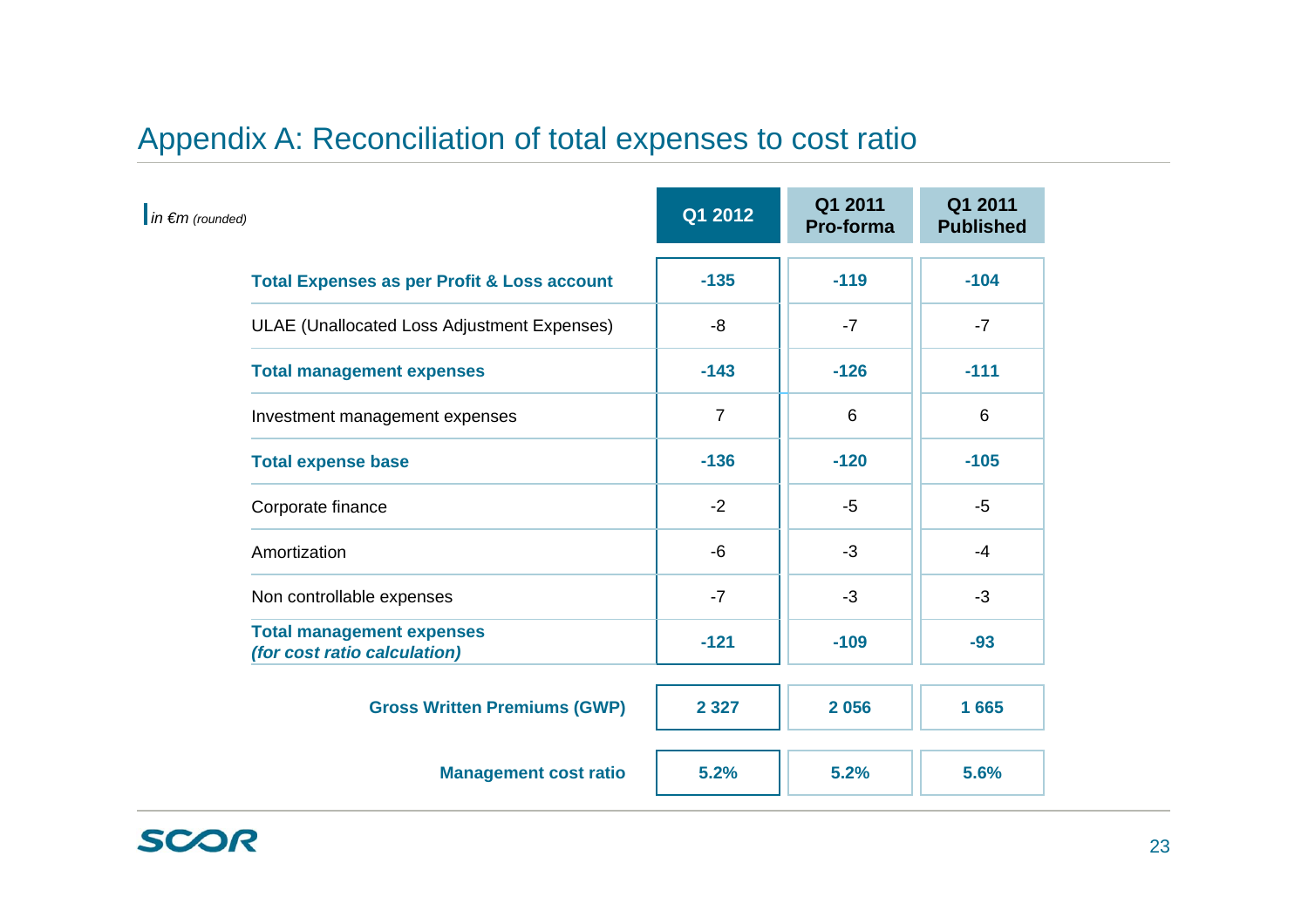# Appendix B: Consolidated balance sheet – Assets

|                                                                             | Q1 2012 | Q4 2011 |
|-----------------------------------------------------------------------------|---------|---------|
| <b>Intangible assets</b>                                                    | 1957    | 1969    |
| Goodwill                                                                    | 788     | 788     |
| Value of purchased insurance portfolios                                     | 1 0 5 5 | 1 0 6 9 |
| Other intangible assets                                                     | 114     | 112     |
| <b>Tangible assets</b>                                                      | 552     | 515     |
| <b>Insurance business investments</b>                                       | 20 708  | 20 148  |
| Investment property                                                         | 497     | 499     |
| Investments available for sale                                              | 10 316  | 9492    |
| Investments at fair value through income                                    | 148     | 127     |
| Loans and receivables                                                       | 9570    | 9872    |
| Derivative instruments                                                      | 177     | 158     |
| <b>Investments in associates</b>                                            | 83      | 83      |
| Retrocessionaires' share in technical reserves and<br>financial liabilities | 1 2 8 1 | 1 2 5 1 |
| <b>Other assets</b>                                                         | 6 0 63  | 6 0 7 2 |
| Deferred tax assets                                                         | 629     | 653     |
| Assumed insurance and reinsurance accounts receivable                       | 4 0 4 5 | 4 0 8 4 |
| Accounts receivable from ceded reinsurance transactions                     | 215     | 175     |
| Taxes receivable                                                            | 47      | 47      |
| Other assets                                                                | 356     | 391     |
| Deferred acquisition costs                                                  | 771     | 722     |
| <b>Cash and cash equivalents</b>                                            | 1417    | 1 2 8 1 |
| <b>TOTAL ASSETS</b>                                                         | 32 061  | 31 319  |

*in €m (rounded)*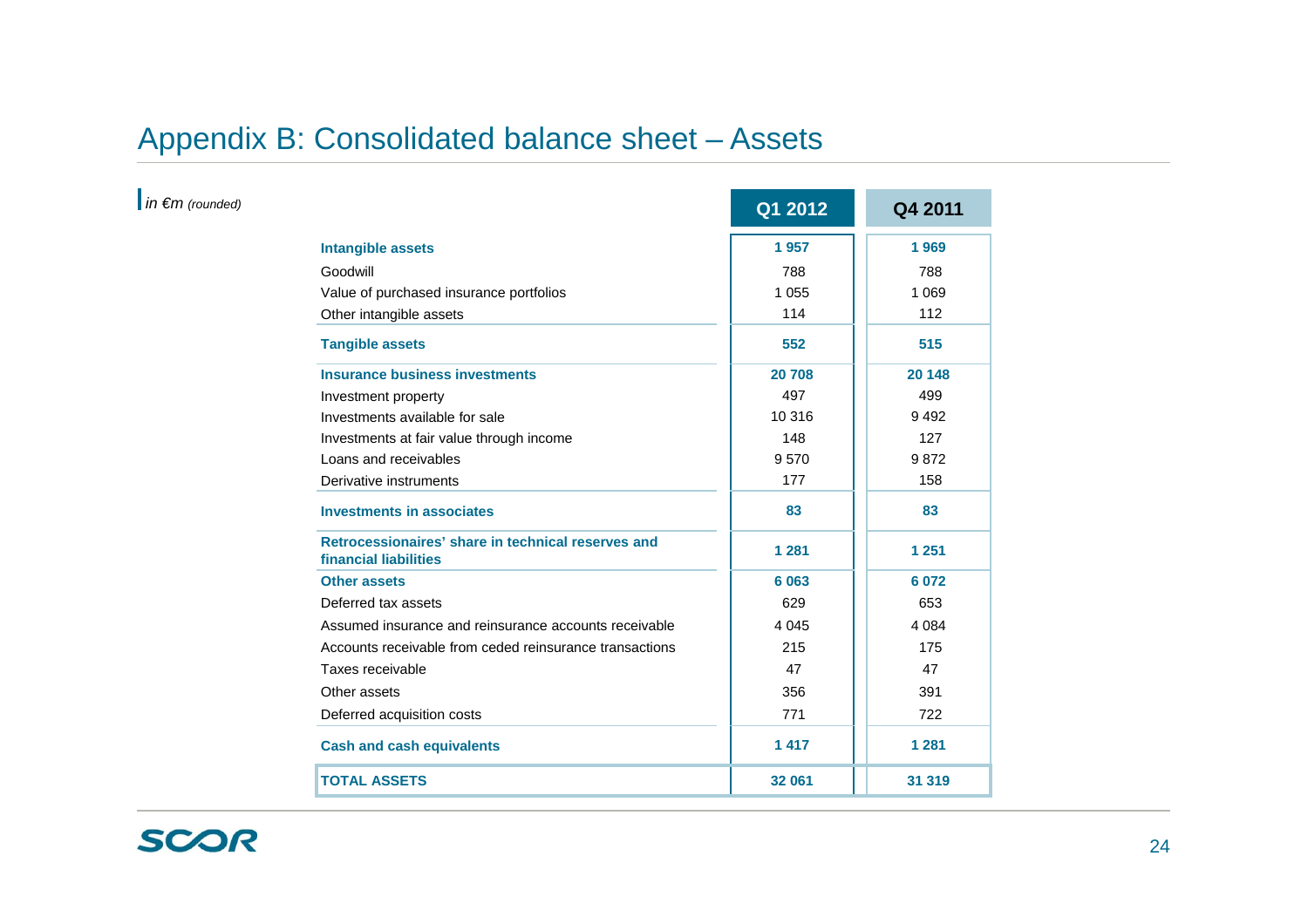# Appendix B: Consolidated balance sheet – Liabilities & shareholders' equity

#### *in €m (rounded)*

|                                                                | Q1 2012 | Q4 2011 |
|----------------------------------------------------------------|---------|---------|
| <b>Group shareholders' equity</b>                              | 4519    | 4 4 0 3 |
| Minority interests                                             | 7       | 7       |
| <b>Total shareholders' equity</b>                              | 4526    | 4410    |
| <b>Financial liabilities</b>                                   | 1459    | 1 4 2 5 |
| Subordinated debt                                              | 1 0 1 5 | 992     |
| Financial debt to entities in the banking sector <sup>1)</sup> | 444     | 433     |
| <b>Contingency reserves</b>                                    | 122     | 119     |
| <b>Contract liabilities</b>                                    | 23 497  | 23 307  |
| Technical reserves linked to insurance contracts               | 23 353  | 23 162  |
| Liabilities relating to financial contracts                    | 144     | 145     |
| <b>Other liabilities</b>                                       | 2 4 5 7 | 2058    |
| Deferred tax liabilities                                       | 251     | 254     |
| Derivative instruments                                         | 49      | 52      |
| Assumed insurance and reinsurance accounts payable             | 319     | 237     |
| Retrocession accounts payable                                  | 859     | 852     |
| Taxes payable                                                  | 94      | 122     |
| <b>Other liabilities</b>                                       | 885     | 541     |
| <b>TOTAL LIABILITIES &amp; SHAREHOLDERS' EQUITY</b>            | 32 061  | 31 319  |

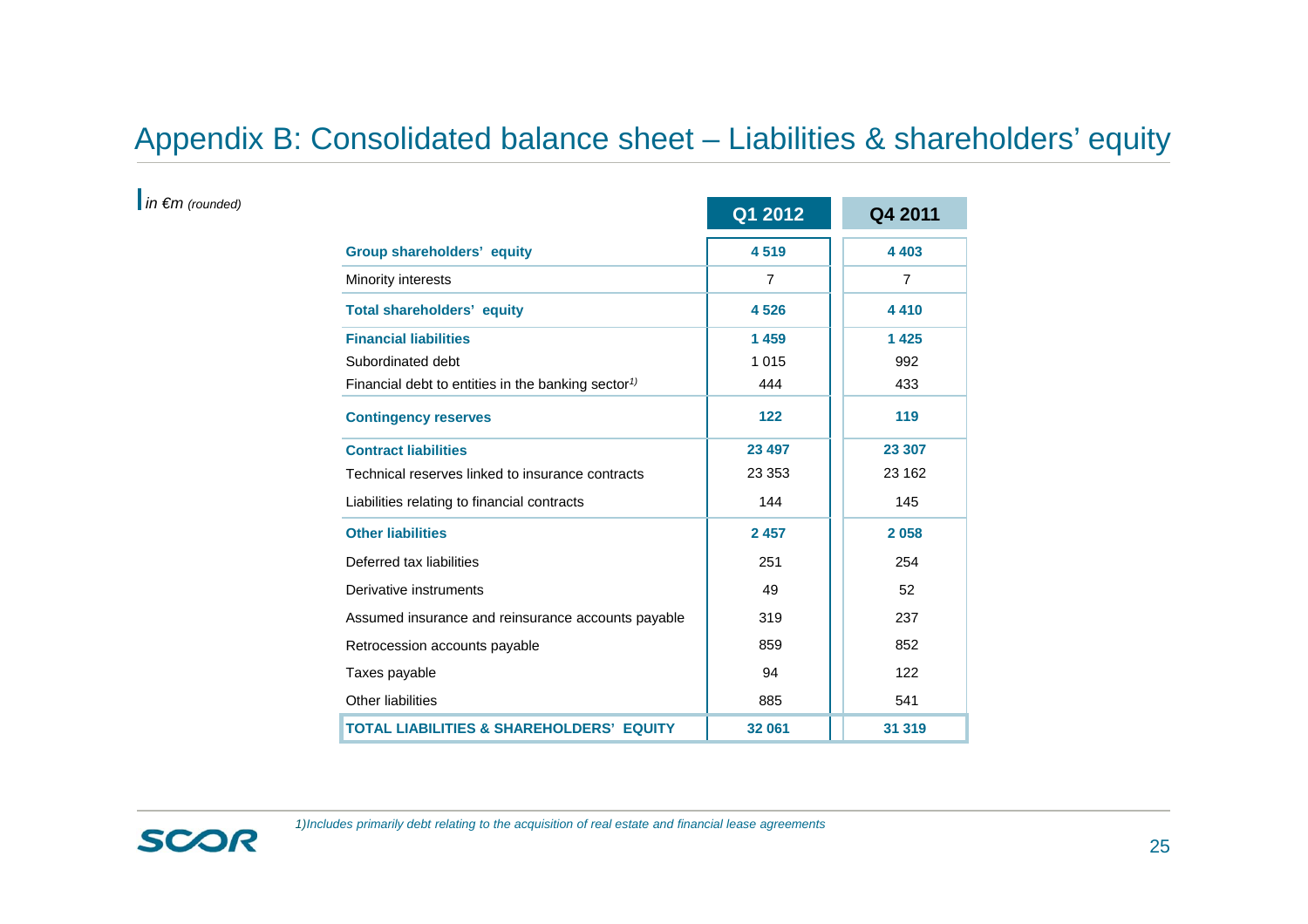# Appendix B: Consolidated statements of cash flows

| $\ln \epsilon$ m (rounded)                                                         | Q1 2012  | Q1 2011  |
|------------------------------------------------------------------------------------|----------|----------|
| <b>CASH AND CASH EQUIVALENTS AT JANUARY 1</b>                                      | 1 2 8 1  | 1 007    |
| <b>NET CASH FLOWS FROM OPERATING ACTIVITIES</b>                                    | 110      | 201      |
| Cash flows from changes in scope of consolidation                                  | $\Omega$ | $\Omega$ |
| Cash flows from acquisitions and sale of financial assets                          | 81       | $-268$   |
| Cash flows from acquisitions and disposals of tangible and intangible fixed assets | $-40$    | $-12$    |
| <b>NET CASH FLOWS FROM INVESTING ACTIVITIES</b>                                    | 41       | $-280$   |
| Transactions on treasury shares                                                    | $-18$    | $-4$     |
| Contingent capital                                                                 | 0        | 0        |
| Dividends paid                                                                     | $\Omega$ | 0        |
| <b>Cash flows from shareholder transactions</b>                                    | $-18$    | $-4$     |
| Cash related to issue or reimbursement of financial debt                           | 3        | 298      |
| Interest paid on financial debt                                                    | $-12$    | $-1$     |
| <b>Cash flows from financing activities</b>                                        | -9       | 297      |
| <b>NET CASH FLOWS FROM FINANCING ACTIVITIES</b>                                    | $-27$    | 293      |
| Effect of exchange rate variations on cash flow & U.S. annuity                     | 12       | $-15$    |
| U.S. annuity business disposal <sup>1)</sup>                                       | $\bf{0}$ | $-74$    |
| <b>CASH AND CASH EQUIVALENTS AT MARCH 31</b>                                       | 1417     | 1 1 3 2  |

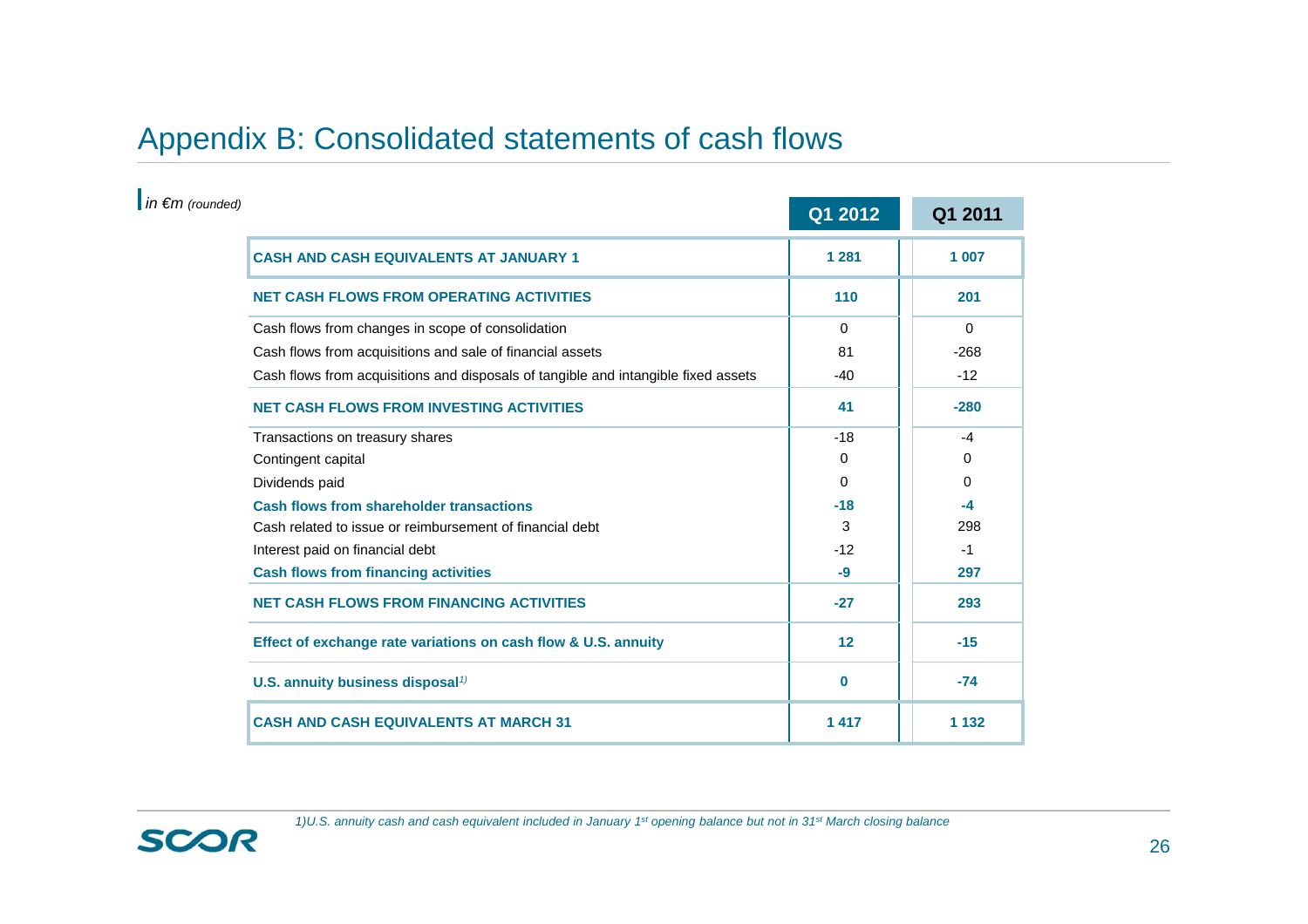# Appendix C: Calculations of EPS, book value per share and ROE, published

| <b>Earnings per share calculation</b>         |             |             |
|-----------------------------------------------|-------------|-------------|
| $\ln \epsilon m$ (rounded)                    | Q1 2012     | Q1 2011     |
| Net income <sup><math>\eta</math></sup> (A)   | 104         | -80         |
| Average number of opening<br>shares (1)       | 192 021 303 | 187 795 401 |
| Impact of new shares<br>issued (2)            | 20459       | 7077        |
| <b>Time Weighted Treasury Shares</b><br>(3)   | -7 692 199  | -6 274 282  |
| Basic Number of Shares (B)<br>$= (1)+(2)+(3)$ | 184 349 563 | 181 528 197 |
| <b>Basic EPS (A)/(B)</b>                      | 0.56        | $-0.44$     |

#### **Book value per share calculation**

| in $\epsilon$ m (rounded)                 | 31/03/2012  | 31/03/2011  |
|-------------------------------------------|-------------|-------------|
| Net equity (A)                            | 4519        | 4 1 5 9     |
| Number of closing shares (1)              | 192 190 348 | 187 881 275 |
| Closing Treasury Shares (2)               | -7 402 964  | -5 947 141  |
| Basic Number of Shares (B) =<br>$(1)+(2)$ | 184 787 384 | 181 934 134 |
| <b>Basic Book Value PS (A)/(B)</b>        | 24.46       | 22.86       |

| <b>Post-tax Return on Equity (ROE)</b>         |          |          |
|------------------------------------------------|----------|----------|
| $\ln \epsilon m$ (rounded)                     |          |          |
|                                                | Q1 2012  | Q1 2011  |
|                                                |          |          |
| Net income <sup><math>1</math></sup>           | 104      | $-80$    |
| Opening shareholders' equity                   | 4 4 0 3  | 4 345    |
| Weighted net income <sup>2)</sup>              | 52       | $-40$    |
| Payment of dividends                           | $\Omega$ | $\Omega$ |
| Increase in weighted capital                   | $\Omega$ | 0        |
| Currency translation adjustement <sup>2)</sup> | $-38$    | $-28$    |
| Revaluation reserve and others <sup>2)</sup>   | 43       | $-26$    |
| Weighted average shareholders'<br>equity       | 4 4 6 0  | 4 2 5 1  |
| <b>ROE</b>                                     | 9.7%     | $-7.3%$  |

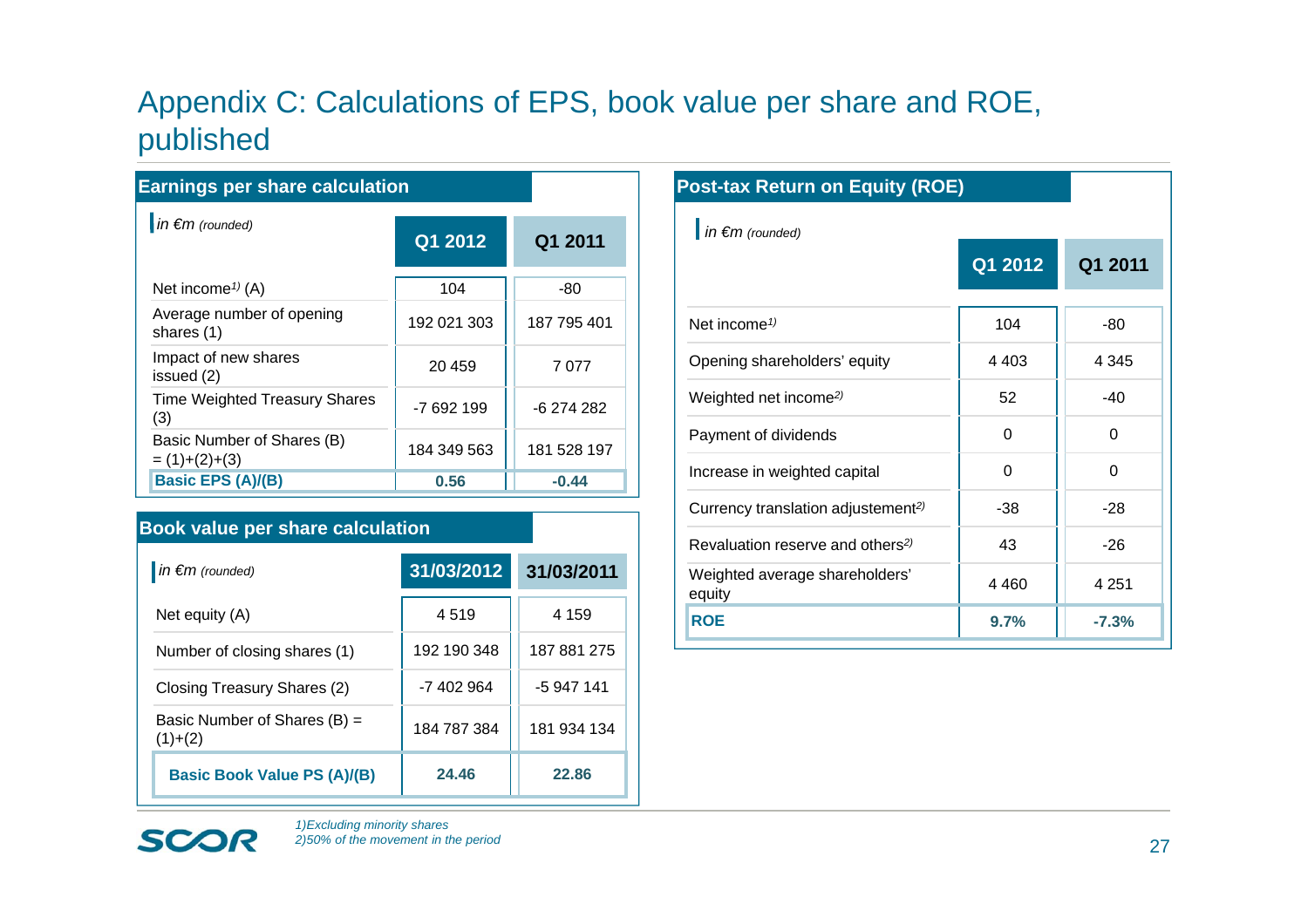# Appendix D: Net liabilities by segment

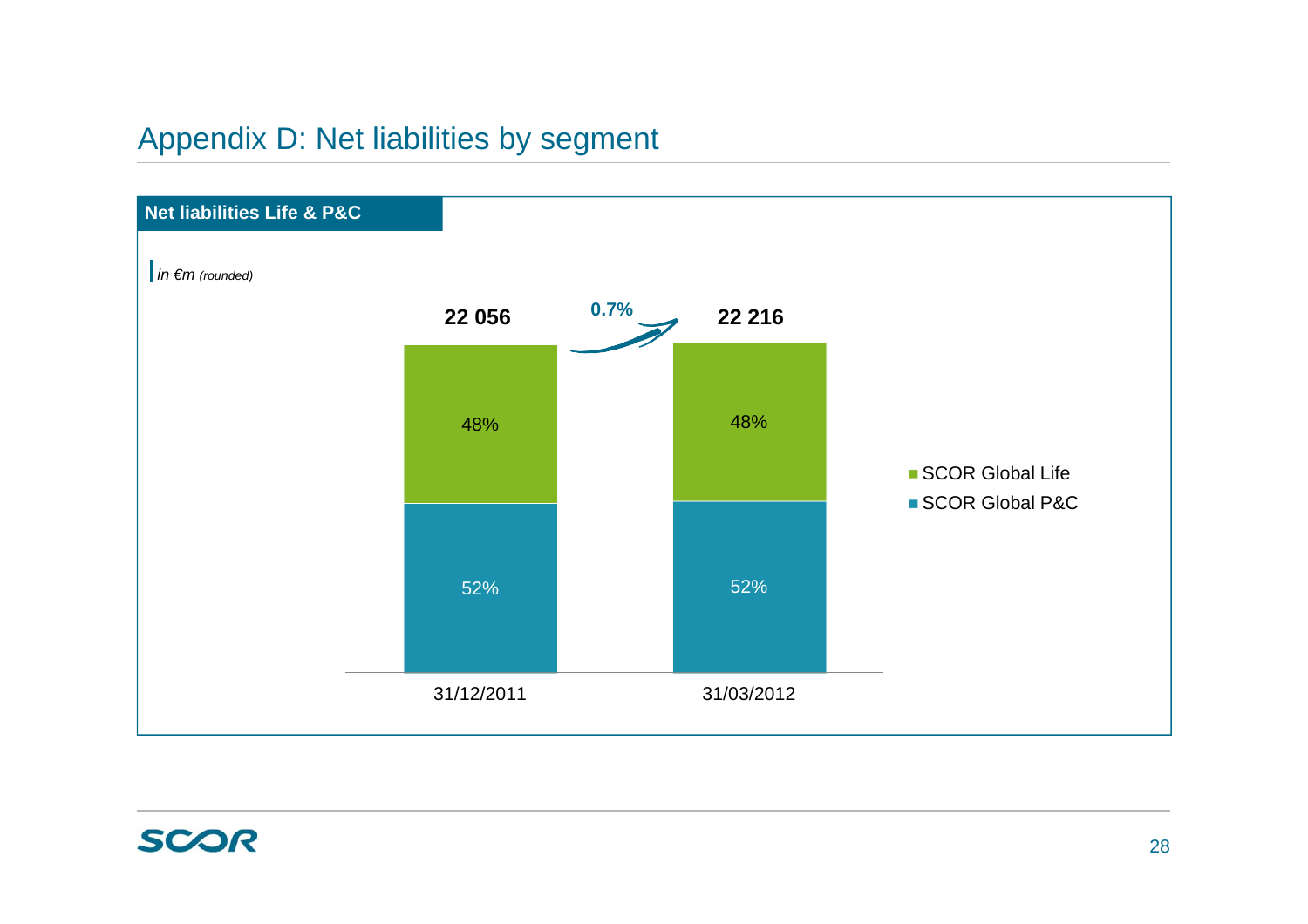### Appendix E: Investment portfolio asset allocation as of 31/03/2012



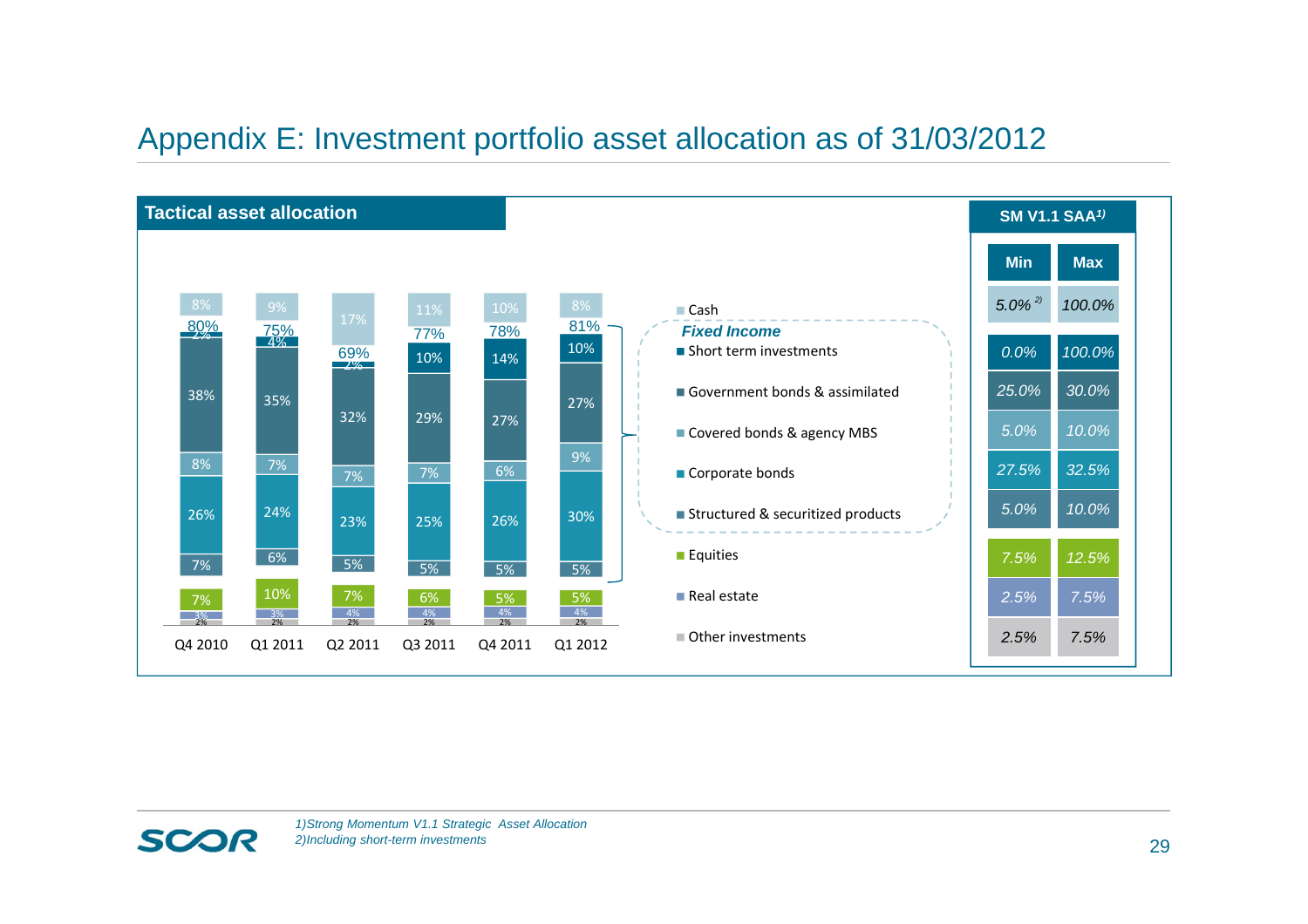#### Appendix E: Details of total investment portfolio



*1) Please refer to slide 31 for the reconciliation table between the invested assets in the IR presentation and the invested assets in IFRS format*

*2) Included in loans and receivables according to IFRS accounting classification, see page 46 for details*

**SCOR** 

3) The Q4 2010 total investment amount included invested assets & funds withheld, respectively for € 1 009 million and € 58 million, in relation to SCOR's subsequent disposal of its U.S. annuity business through the sale of its subsidiary Investors Insurance Corporation (IIC) - see press release #22 of 19 July, 2011. These amounts were classified within the "available for sale" *category in the Q1 2011 and Q2 2011 balance sheets*

30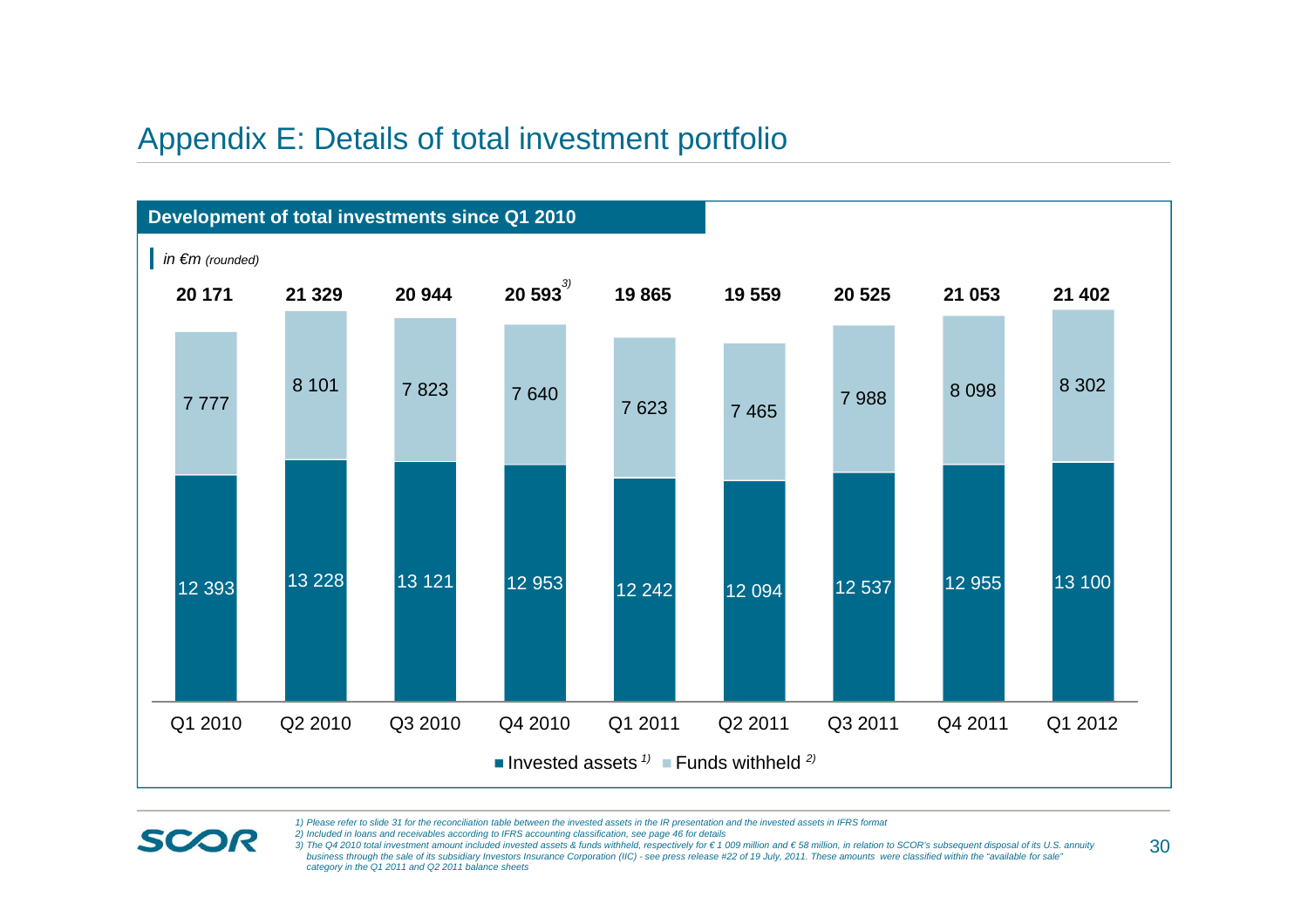### Appendix E: Reconciliation of IFRS invested assets to IR presentation

*in €m (rounded)*

|                                              | Q1 2010      | Q2 2010 | Q3 2010 | Q4 2010      | Q1 2011 | Q2 2011 | Q3 2011 | Q4 2011      | Q1 2012    |
|----------------------------------------------|--------------|---------|---------|--------------|---------|---------|---------|--------------|------------|
| <b>IFRS invested assets</b>                  | 12 656       | 13 5 62 | 13 4 27 | 13 238       | 12 478  | 12 4 26 | 12850   | 13 3 32      | 13821      |
| <b>Accrued interest</b>                      | $-107$       | $-114$  | $-114$  | $-115$       | $-93$   | - 85    | $-92$   | $-91$        | $-107$     |
| Technical items <sup>1)</sup>                | $-116$       | $-132$  | $-102$  | - 94         | $-79$   | $-108$  | $-73$   | $-158$       | $-177$     |
| <b>Real estate URGL</b>                      | 103          | 107     | 106     | 115          | 115     | 118     | 102     | 119          | 121        |
| Real estate debt                             | $-143$       | $-195$  | $-196$  | $-191$       | - 179   | $-258$  | $-250$  | $-247$       | $-242$     |
| Cash payable/receivable                      | $\mathcal O$ | 0       | 0       | 0            | 0       | 0       | 0       | $\mathcal O$ | $-316^{3}$ |
| <b>Invested assets in IR</b><br>presentation | 12 3 93      | 13 2 28 | 13 1 21 | 12 $953^{2}$ | 12 24 2 | 12 094  | 12 537  | 12 955       | 13 100     |

1) Including Atlas cat bonds, mortality swaps, derivatives used to hedge U.S equity linked annuity book and FX derivatives<br>2) The Q4 2010 invested assets included € 1 009 million in relation to SCOR's subsequent disposal o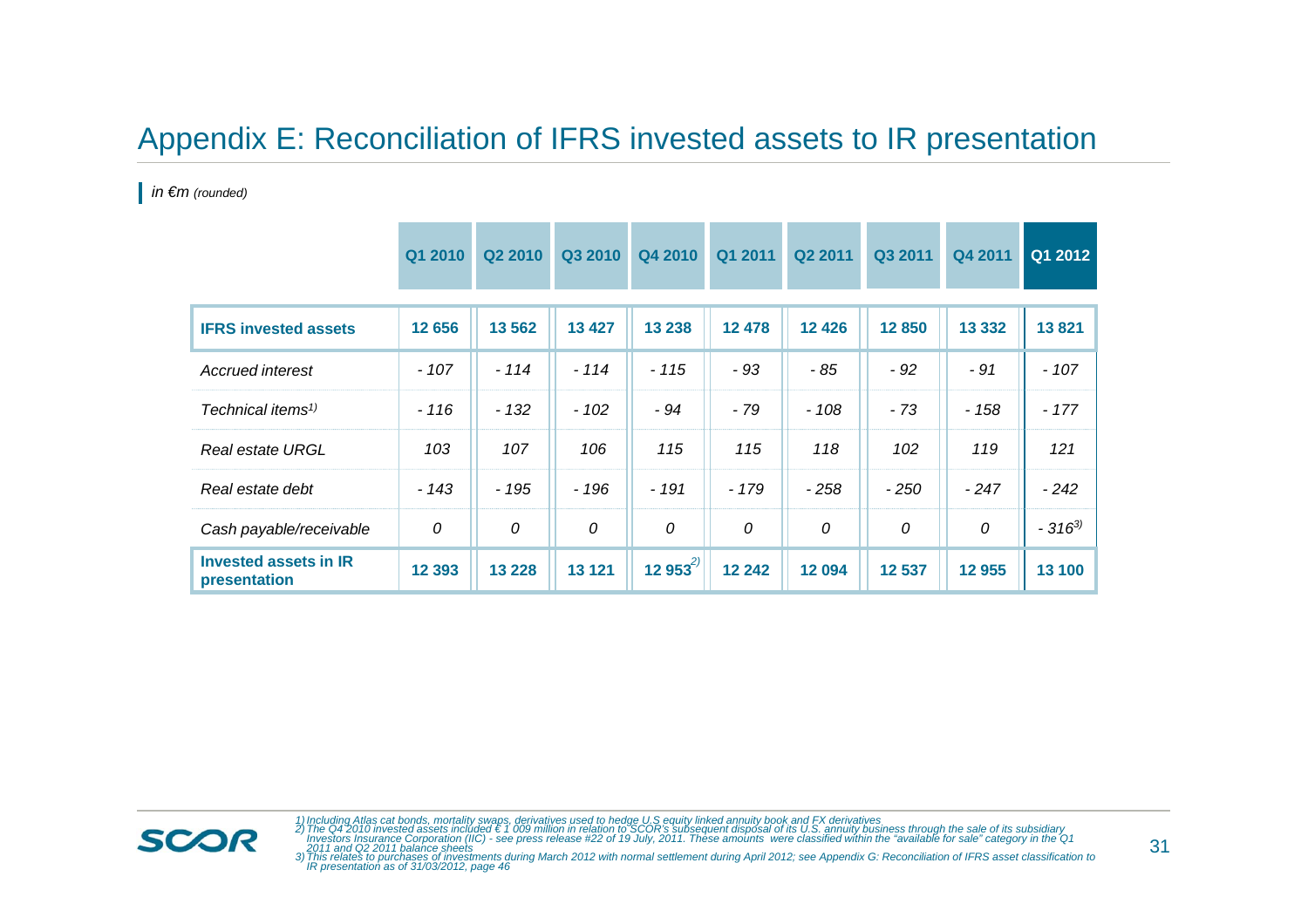# Appendix E: Details of investment returns

|                                                       |                              |           | 2011             |                       |         | 2012           |
|-------------------------------------------------------|------------------------------|-----------|------------------|-----------------------|---------|----------------|
| <b>Annualized returns:</b>                            | Q <sub>1</sub><br><b>QTD</b> | Q2<br>QTD | Q3<br><b>QTD</b> | Q <sub>4</sub><br>QTD | 2011    | Q <sub>1</sub> |
| <b>Average investments</b>                            | 19 183                       | 19 200    | 19597            | 20 26 5               | 19561   | 20 697         |
| Total net investment income <sup><math>1</math></sup> | 168                          | 176       | 120              | 160                   | 624     | 134            |
|                                                       |                              |           |                  |                       |         |                |
| Net return on investments (ROI)                       | 3.5%                         | 3.7%      | 2.5%             | 3.2%                  | 3.2%    | 2.6%           |
| Return on Invested Assets <sup>2)</sup>               | 4.3%                         | 4.5%      | 2.7%             | 3.6%                  | 3.7%    | 2.9%           |
| Thereof:                                              |                              |           |                  |                       |         |                |
| Income                                                | 2.5%                         | 3.4%      | 2.4%             | 2.7%                  | 2.7%    | 2.1%           |
| Realized capital gains/losses                         | 1.7%                         | 1.1%      | 1.6%             | 1.6%                  | 1.5%    | 0.9%           |
| Impairments & real estate<br>amortization             | 0.0%                         | $-0.1%$   | $-1.2%$          | $-0.8%$               | $-0.5%$ | $-0.2%$        |
| Fair value through income                             | 0.0%                         | 0.1%      | $-0.2%$          | 0.0%                  | 0.0%    | 0.1%           |
| <b>Return on funds withheld</b>                       | 2.6%                         | 2.6%      | 2.6%             | 2.8%                  | 2.6%    | 2.6%           |

*in €m (rounded)*



*1)Net of management expenses 2)Excluding funds withheld by cedants*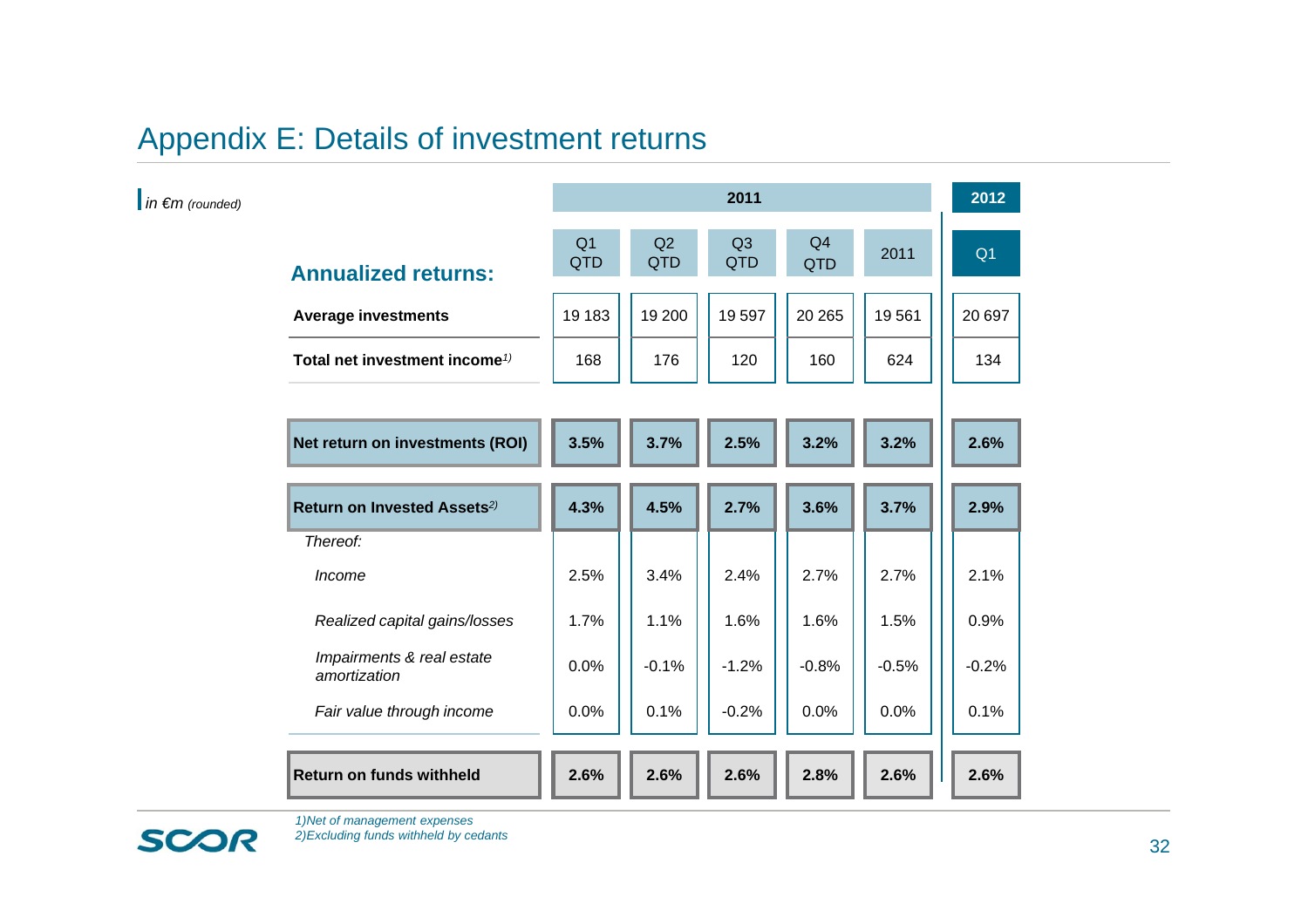# Appendix E: QTD Investment income development

| $\ln \epsilon m$ (rounded) |                                                                             | Q <sub>1</sub><br>2011 | Q2<br>2011 | Q3<br>2011     | Q4<br>2011   | 2011<br><b>YTD</b> | Q <sub>1</sub><br>2012 |
|----------------------------|-----------------------------------------------------------------------------|------------------------|------------|----------------|--------------|--------------------|------------------------|
|                            | Income on invested assets                                                   | 75                     | 104        | 76             | 89           | 344                | 69                     |
|                            | Realized gains/losses on fixed income                                       | 22                     | 16         | 43             | 37           | 118                | 23                     |
|                            | Realized gains/losses on equities                                           | 28                     | 15         | 6              | $\Omega$     | 49                 | 6                      |
|                            | Realized gains/losses on real estate                                        | 0                      | 0          | 0              | 17           | 17                 | 0                      |
|                            | Realized gains/losses on other investments                                  | 2                      | 1          | 3              | $-3$         | 3                  | $\mathbf 0$            |
|                            | Capital gains/losses on sale of invested assets                             | 52                     | 33         | 50             | 51           | 186                | 29                     |
|                            | Fixed income impairments                                                    | 5                      | 3          | $-1$           | $-2$         | 6                  | 2                      |
|                            | <b>Equity impairments</b>                                                   | $-2$                   | 0          | $-31$          | $-17$        | - 50               | $-5$                   |
|                            | Real estate impairments / amortization                                      | $-2$                   | - 6        | $-2$           | $-4$         | $-14$              | $-4$                   |
|                            | Other investmentS impairments                                               | $\mathbf 0$            | 0          | $-2$           | $-1$         | $-3$               | 0                      |
|                            | Change in depreciation of invested assets                                   | $\mathbf{1}$           | $-2$       | $-37$          | $-24$        | $-62$              | - 6                    |
|                            | Fair value through income                                                   | $\mathbf{1}$           | 4          | $-5$           | $\mathbf{1}$ | $\mathbf 0$        | 3                      |
|                            | Real estate financing costs                                                 | $-1$                   | $-3$       | $-2$           | $-3$         | $-9$               | $-3$                   |
|                            | <b>Total investment income on invested assets</b>                           | 128                    | 136        | 82             | 115          | 460                | 92                     |
|                            | Income on funds withheld                                                    | 46                     | 46         | 46             | 51           | 190                | 49                     |
|                            | Investment management expenses                                              | $-6$                   | $-6$       | $-8$           | $-6$         | $-26$              | $-7$                   |
|                            | <b>Total net investment income</b>                                          | 168                    | 176        | 120            | 160          | 624                | 134                    |
|                            | Currency / gains & losses                                                   | $-1$                   | 2          | 9              | 3            | 13                 | $\overline{7}$         |
|                            | Income on technical items                                                   | - 1                    | $-1$       | - 1            | - 3          | $-6$               | 0                      |
|                            | Real estate financing costs                                                 | $\mathbf{1}$           | 3          | $\overline{2}$ | 3            | 9                  | 3                      |
|                            | Total IFRS net investment income (net of investment<br>management expenses) | 167                    | 179        | 130            | 163          | 639                | 144                    |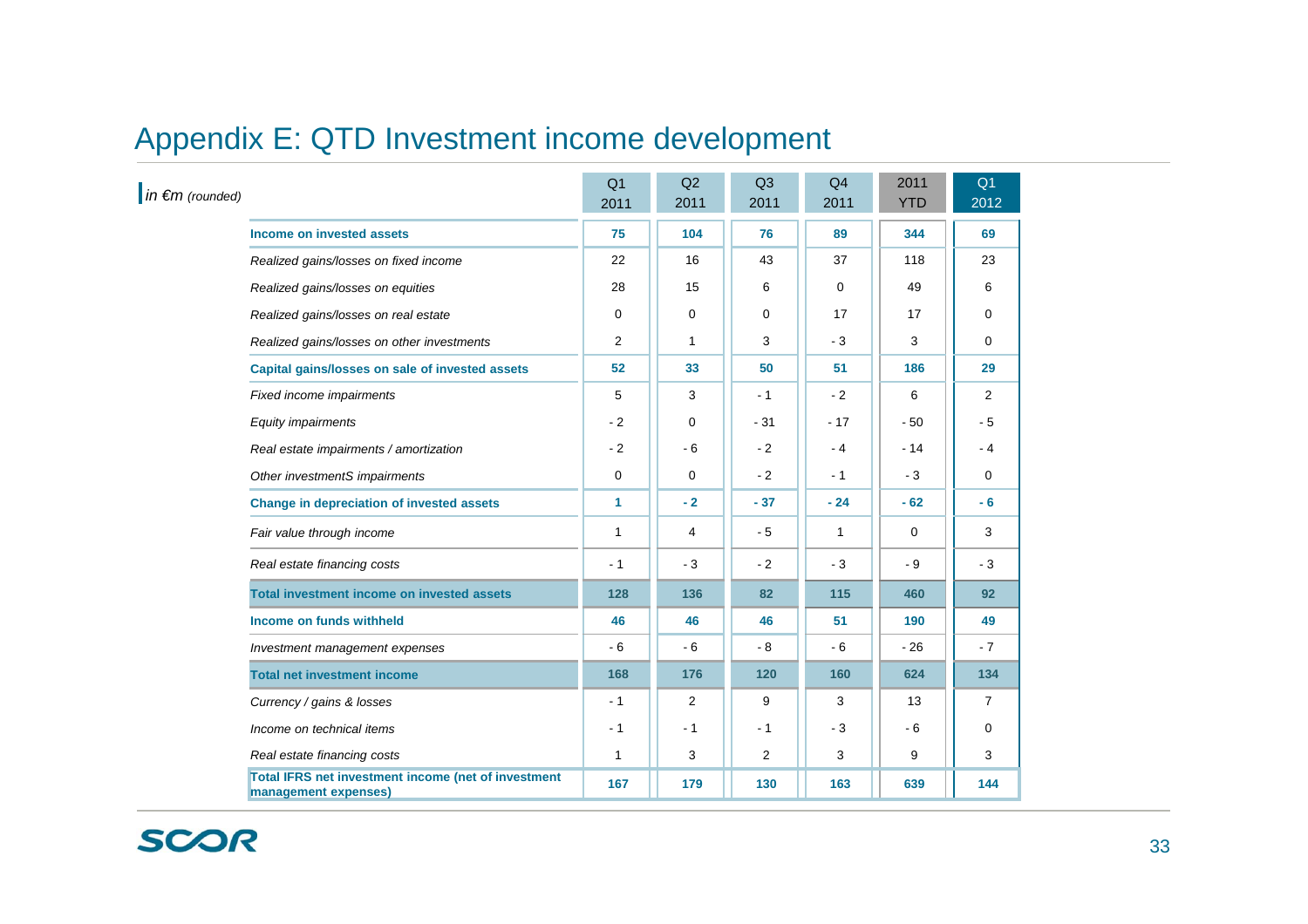## Appendix E: Government bond portfolio as of 31/03/2012



| in $\epsilon$ m (rounded)   |         |
|-----------------------------|---------|
| <b>USA</b>                  | 991     |
| Germany                     | 658     |
| Canada                      | 359     |
| UK                          | 348     |
| Supranational <sup>1)</sup> | 291     |
| France                      | 213     |
| Netherlands                 | 167     |
| Denmark                     | 78      |
| Australia                   | 76      |
| Belgium                     | 58      |
| Republic of Korea           | 56      |
| South Africa                | 41      |
| Finland                     | 35      |
| Singapore                   | 34      |
| Others $^{2)}$              | 34      |
| <b>Total</b>                | 3 4 3 9 |

- **□** No government bond exposure to Greece, Ireland, Italy, Portugal and Spain
- $\Box$  No exposure to U.S. municipal bonds

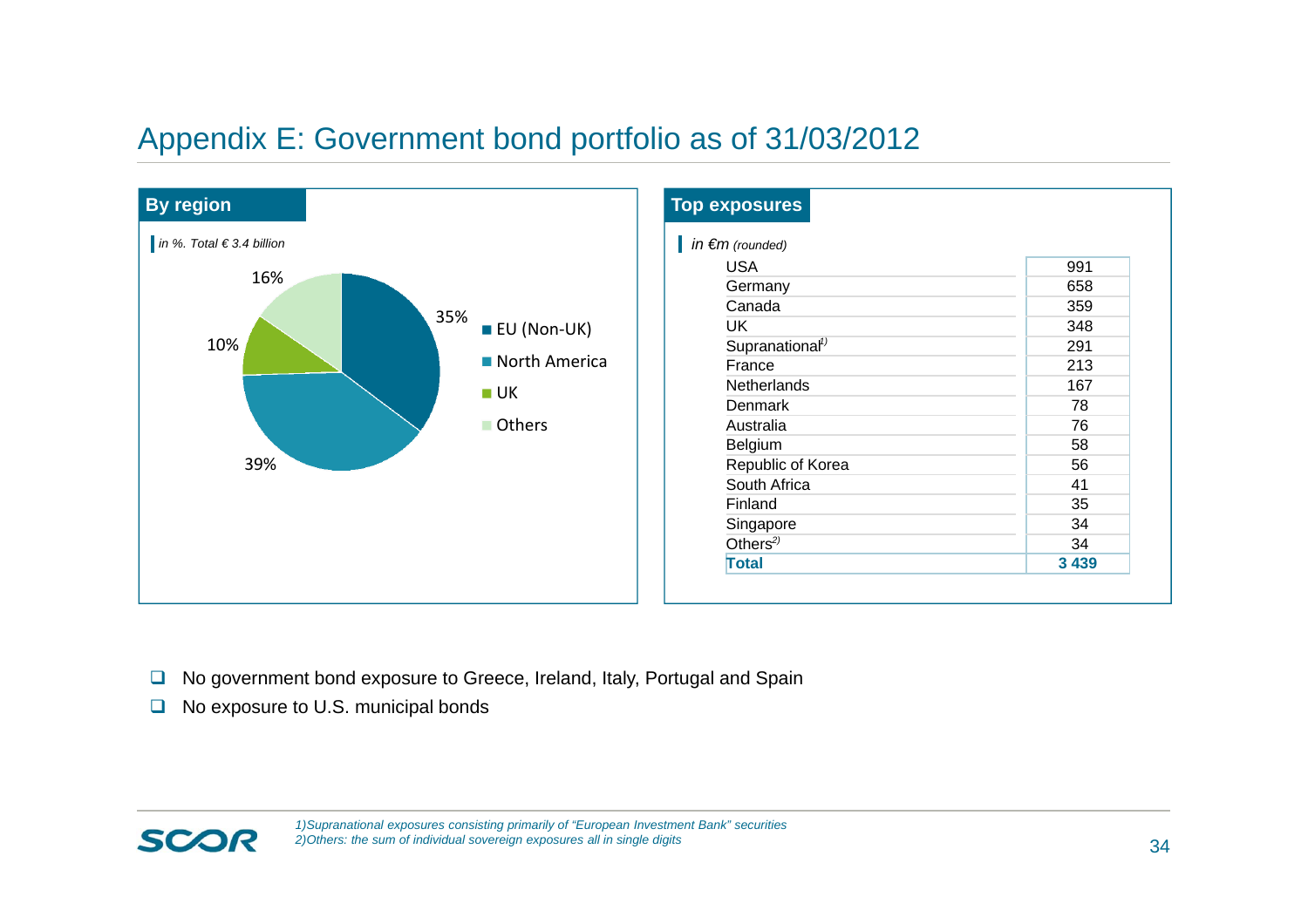### Appendix E: Corporate bond portfolio as of 31/03/2012



| <b>By sector/type</b>                |         |        |
|--------------------------------------|---------|--------|
| $\ln \epsilon$ m (rounded)           | Q1 2012 | $ln\%$ |
|                                      |         |        |
| Financial                            | 812     | 21%    |
| Consumer, Non-cyclical               | 690     | 18%    |
| Communications                       | 619     | 16%    |
| Industrial                           | 339     | 9%     |
| Consumer, Cyclical                   | 325     | 8%     |
| Energy                               | 282     | 7%     |
| <b>Utilities</b>                     | 243     | 6%     |
| <b>Basic Materials</b>               | 221     | 6%     |
| Technology                           | 209     | 5%     |
| <b>Diversified</b>                   | 131     | 3%     |
| Other                                | 14      | 0%     |
| <b>Total</b>                         | 3886    | 100%   |
| Source: Bloomberg sector definitions |         |        |



SCOR



#### *1)Including Tier 1, Upper Tier 2 and Tier 2 debts for financials*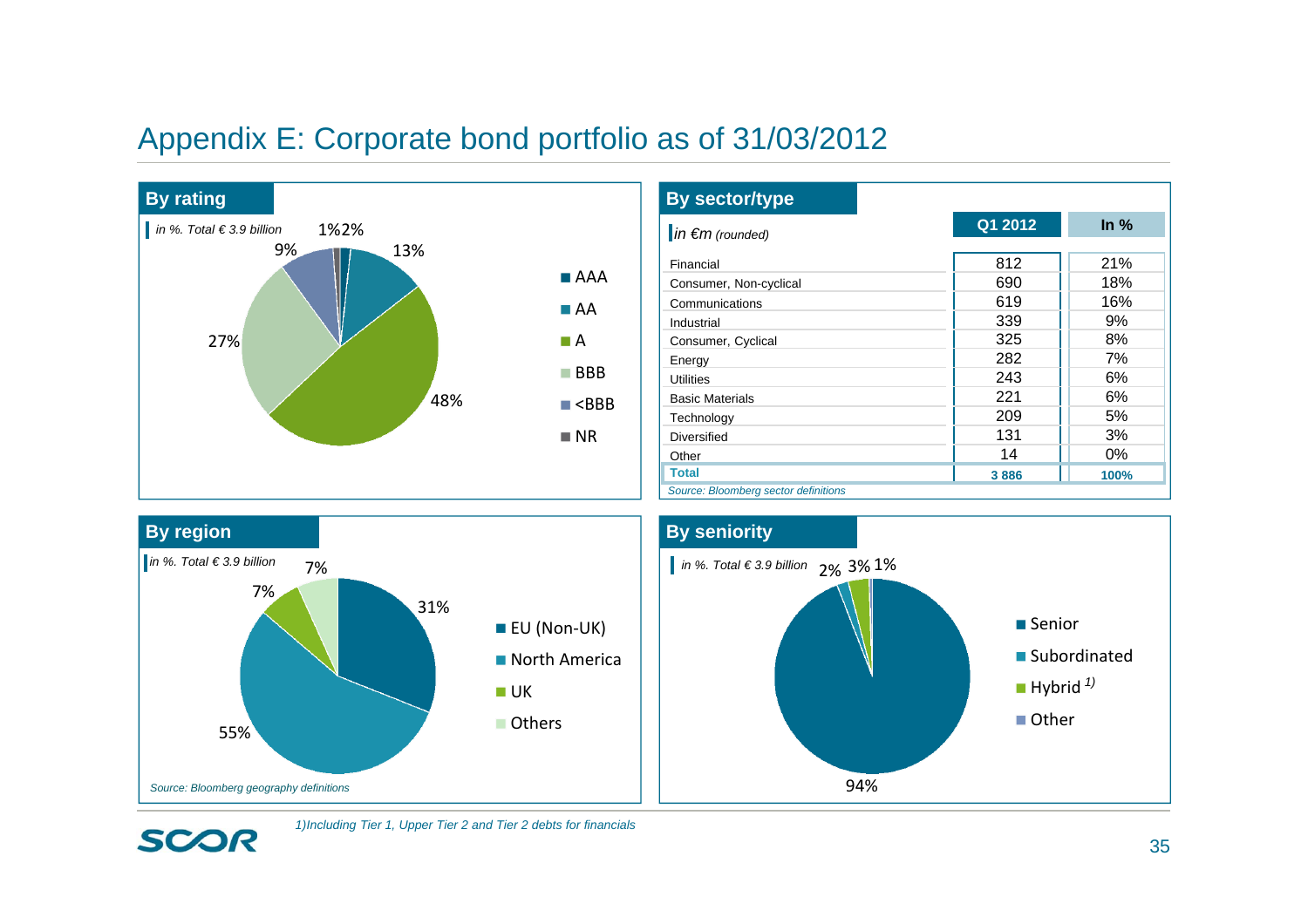# Appendix E: Corporate bond portfolio as of 31/03/2012

| <b>By seniority</b>                   |              |           |                |              |             |                |                |                                  |
|---------------------------------------|--------------|-----------|----------------|--------------|-------------|----------------|----------------|----------------------------------|
| in $\epsilon$ m (rounded)             |              |           |                |              |             |                |                |                                  |
|                                       |              |           | <b>AA</b>      | $\mathbf{A}$ | <b>BBB</b>  | Other $\eta$   | <b>Total</b>   | Market to<br><b>Book Value %</b> |
| <b>Seniority</b>                      | Senior       | 66        | 491            | 1812         | 936         | 353            | 3658           | 102%                             |
|                                       | Subordinated | $\pmb{0}$ | 1              | 50           | 21          | $\overline{c}$ | 73             | 99%                              |
|                                       | Hybrid       | $\pmb{0}$ | $\pmb{0}$      | 13           | 90          | 30             | 134            | 86%                              |
|                                       | Convertible  | $\pmb{0}$ | 0              | $\mathbf 0$  | 0           | $\mathbf 1$    | $\overline{1}$ | 82%                              |
|                                       | Other        | $\pmb{0}$ | $\overline{7}$ | 8            | $\mathbf 0$ | 6              | 20             | 102%                             |
| <b>Total corporate bond portfolio</b> |              | 66        | 498            | 1883         | 1 0 4 7     | 392            | 3886           | 101%                             |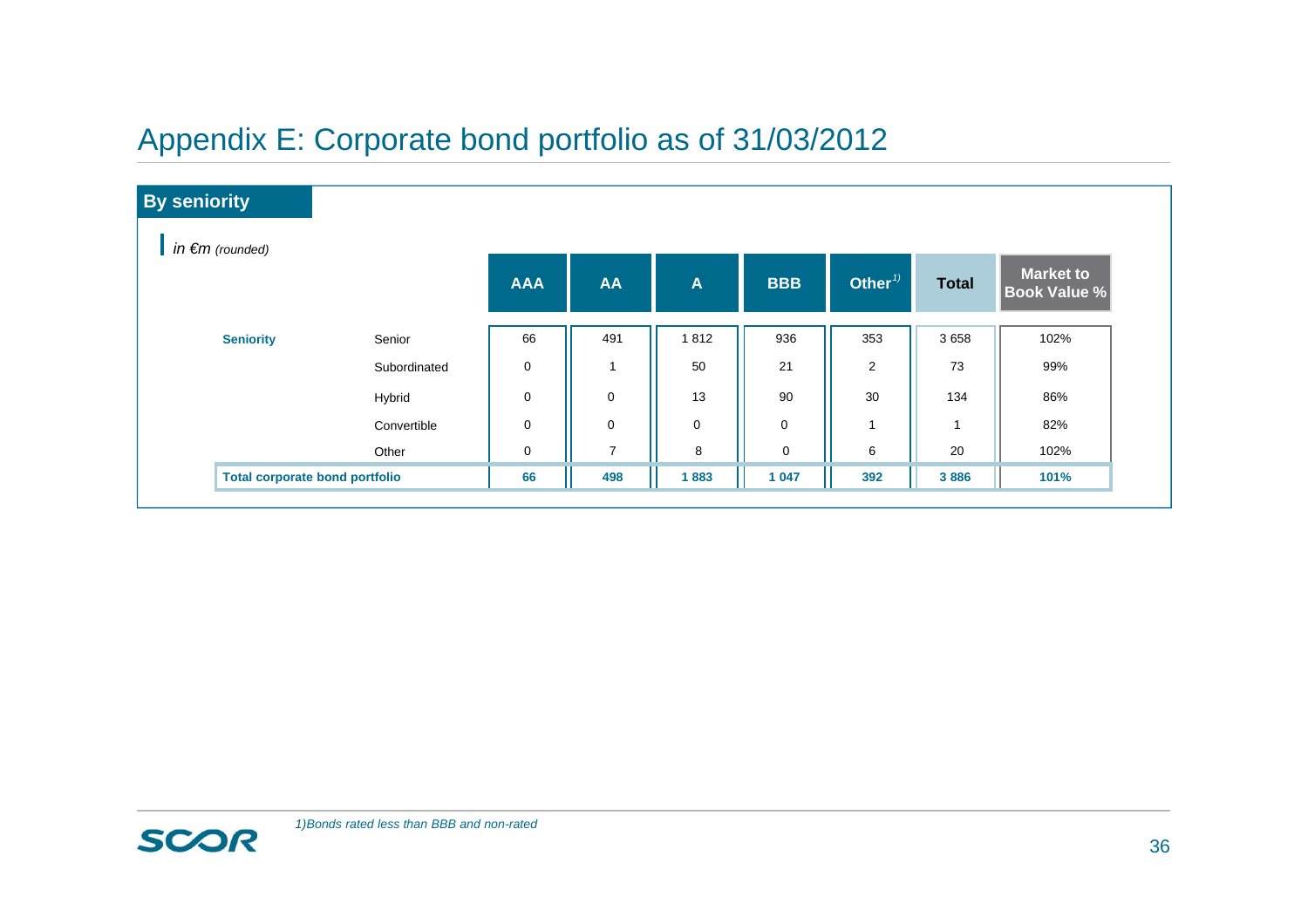#### Appendix E: "Financials" Corporate bond portfolio as of 31/03/2012





**SCOR** 

| Top 10 exposu <u>res<sup>2)</sup></u> | $\ln \epsilon$ m (rounded) |     |
|---------------------------------------|----------------------------|-----|
|                                       |                            |     |
| <b>USA</b>                            |                            | 296 |
| France                                |                            | 124 |
| Sweden                                |                            | 74  |
| Canada                                |                            | 70  |
| <b>Great Britain</b>                  |                            | 48  |
| Australia                             |                            | 47  |
| <b>Netherlands</b>                    |                            | 46  |
| Germany                               |                            | 30  |
| Switzerland                           |                            | 30  |

Italy 30 **Total 795**

*1)Including Tier 1, Upper Tier 2 and Tier 2 debts for financials*

*2)These top 10 exposures represent 98% of total Financial corporate bonds*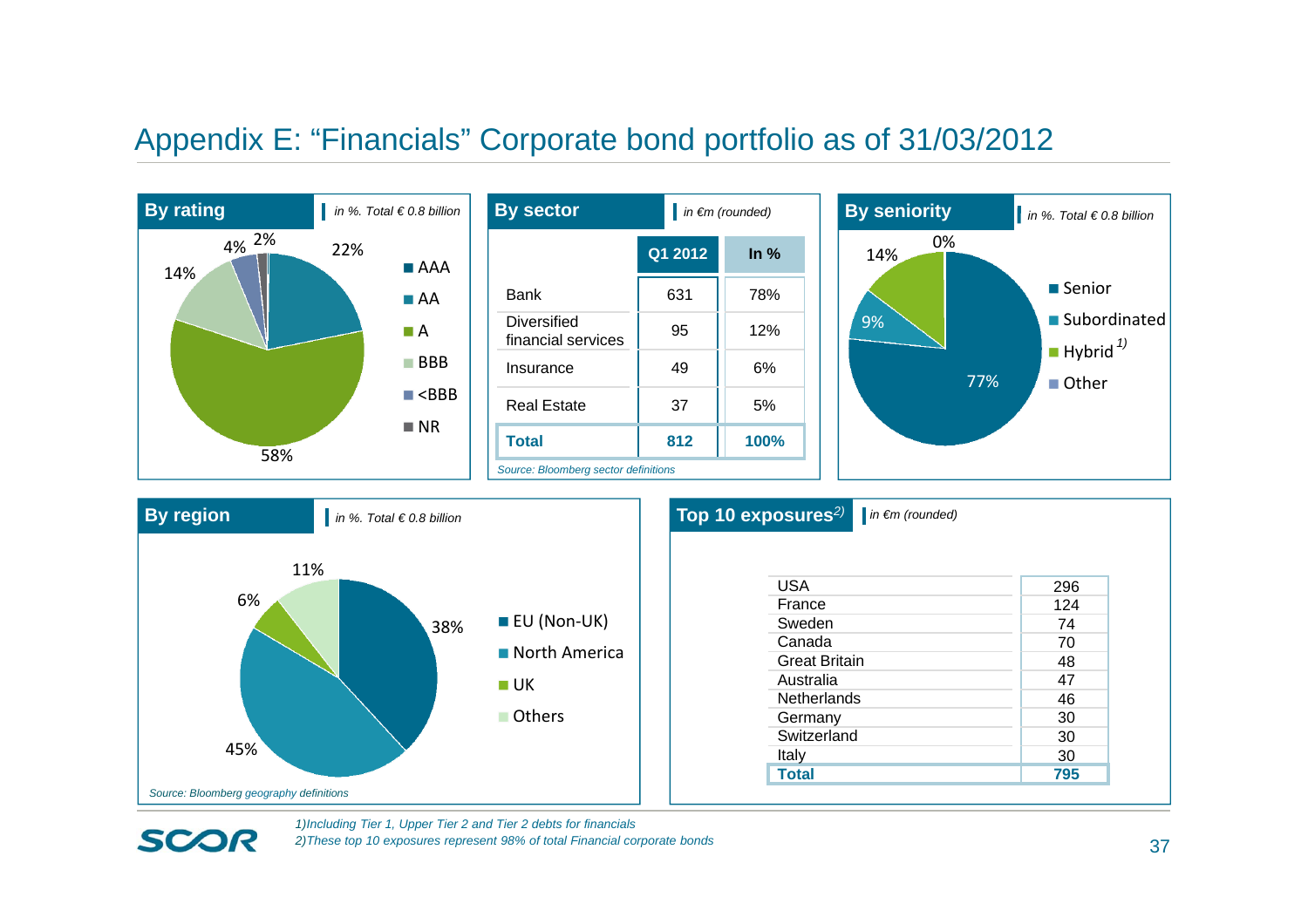#### Appendix E: "Banks" Financial Corporate bond portfolio as of 31/03/2012



*1)Including Tier 1, Upper Tier 2 and Tier 2 debts for financials*

**SCOR** 

*2)These top 10 exposures represent 98% of total "Banks" Financial corporate bonds*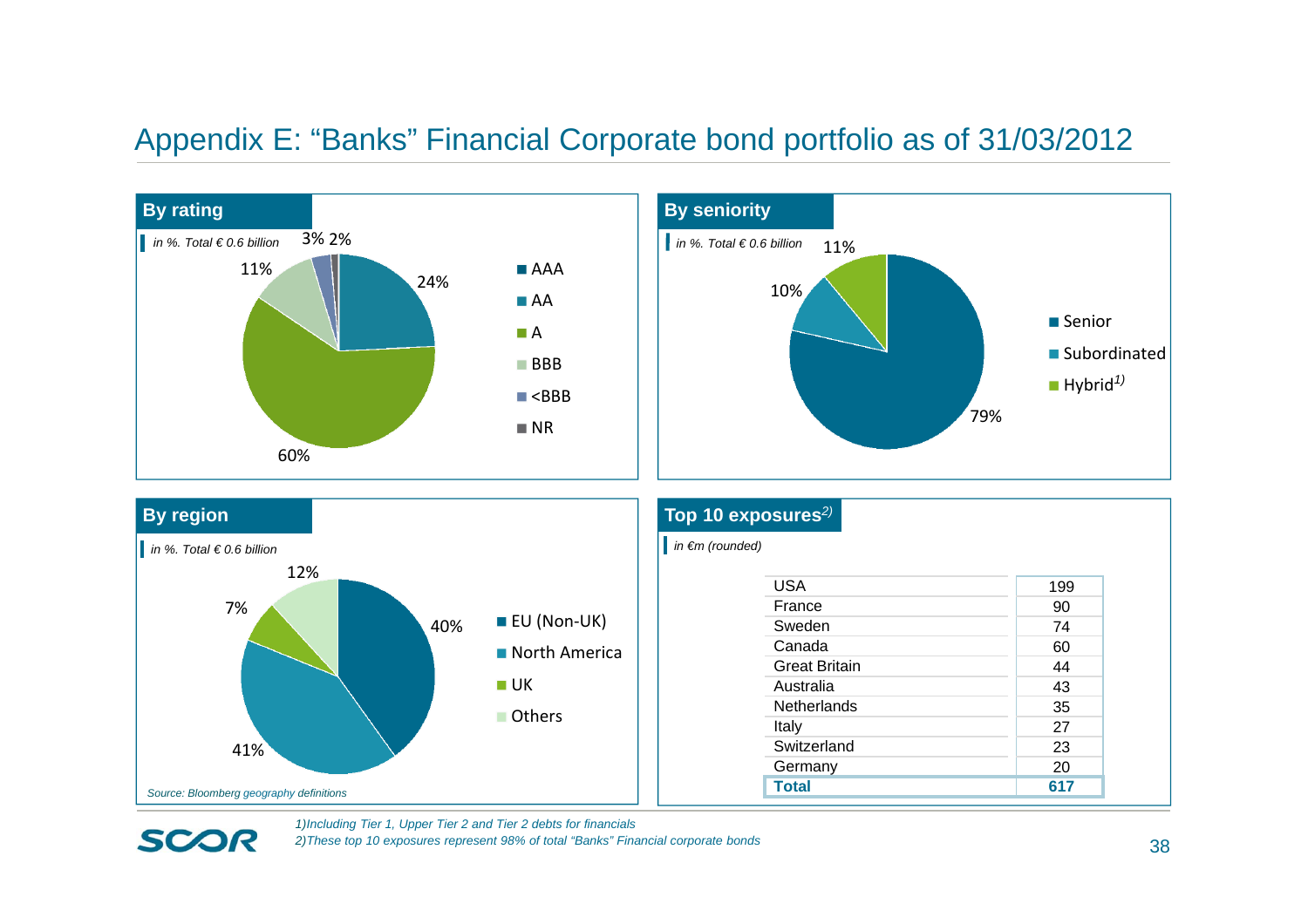### Appendix E: Structured & securitized product portfolio as of 31/03/2012

| in $\epsilon$ m (rounded) |                                                       | <b>AAA</b>  | <b>AA</b>      | A              | <b>BBB</b>  | Other $\frac{1}{2}$ | <b>Total</b> | <b>Market to</b><br><b>Book</b><br>Value % |
|---------------------------|-------------------------------------------------------|-------------|----------------|----------------|-------------|---------------------|--------------|--------------------------------------------|
| <b>ABS</b>                | <b>ABS</b>                                            | 15          | 11             | $\overline{2}$ | $\mathbf 0$ | $\Omega$            | 28           | 104%                                       |
| <b>Loan and CLO</b>       | Loan and CLO                                          | $\mathbf 0$ | 8              | 0              | 0           | 77                  | 85           | 98%                                        |
| <b>CDO</b>                | <b>CDO</b>                                            | 11          | 30             |                | 1           | 19                  | 63           | 85%                                        |
| <b>MBS</b>                | <b>CMO</b>                                            | 6           | $\overline{2}$ |                | $\mathbf 0$ | 25                  | 34           | 103%                                       |
|                           | Non-agency CMBS                                       | 75          | 8              | 0              | 0           | $\overline{2}$      | 85           | 104%                                       |
|                           | Non-agency RMBS                                       | 254         | 34             | $\overline{2}$ |             | 4                   | 295          | 99%                                        |
| <b>Others</b>             | Structured notes                                      | 21          | 36             | 30             | 0           | 0                   | 88           | 90%                                        |
|                           | <b>Others</b>                                         | $\mathbf 0$ | $\mathbf 0$    | $\mathbf 0$    | $\pmb{0}$   | 4                   | 4            | 269%                                       |
|                           | Total Structured & Securitized Products <sup>2)</sup> | 383         | 130            | 36             | 1           | 130                 | 682          | 98%                                        |

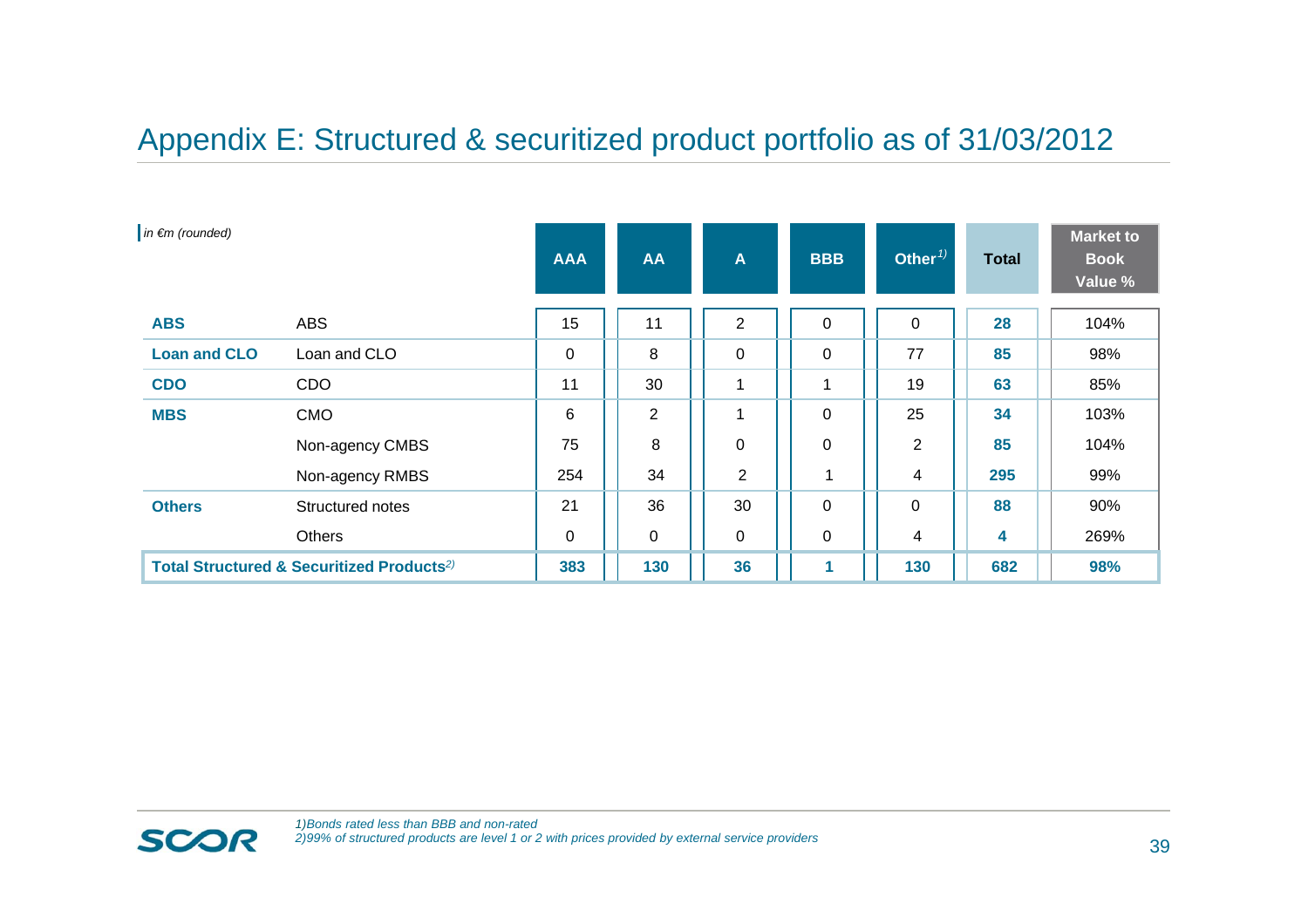# Appendix E: Equity portfolio as of 31/03/2012



| in $\epsilon$ m (rounded) | Q1 2012 | In $%$ |
|---------------------------|---------|--------|
| Diversified / Funds       | 213     | 31%    |
| Communications            | 104     | 15%    |
| Industrial                | 91      | 13%    |
| <b>Utilities</b>          | 73      | 10%    |
| Energy                    | 59      | 9%     |
| Financial                 | 55      | 8%     |
| Consumer, Non-cyclical    | 49      | 7%     |
| <b>Basic Materials</b>    | 18      | 3%     |
| Consumer, Cyclical        | 17      | 2%     |
| Technology                | 17      | 2%     |
| <b>Total</b>              | 697     | 100%   |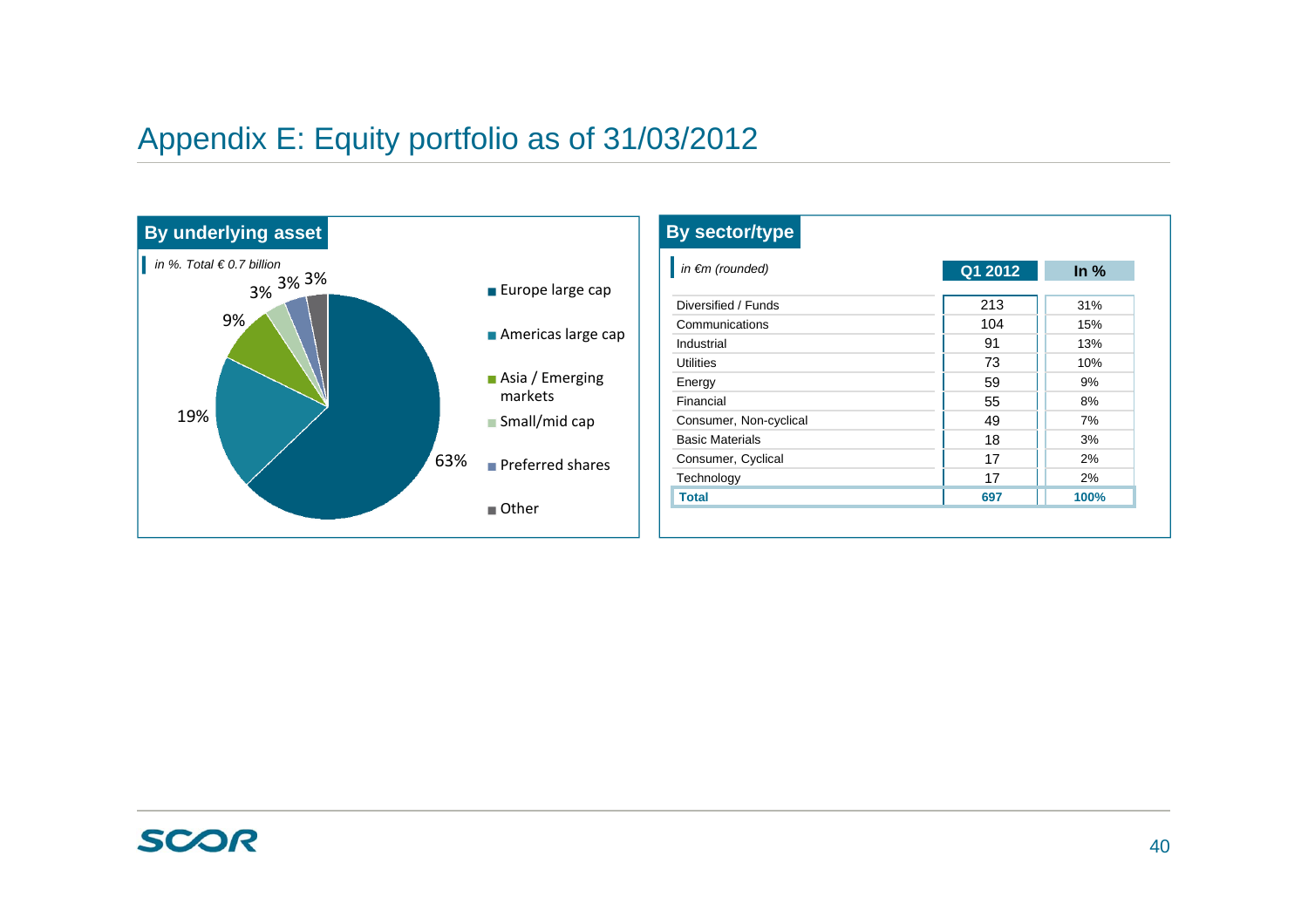# Appendix E: Real estate portfolio as of 31/03/2012

| $\ln \epsilon$ m (rounded)                        | Q1 2011 | Q2 2011 | Q3 2011 | Q4 2011 | Q1 2012 |
|---------------------------------------------------|---------|---------|---------|---------|---------|
| Direct real estate net of debt and including URGL | 313     | 379     | 352     | 371     | 376     |
| Amortized costs                                   | 377     | 518     | 500     | 499     | 497     |
| Real estate URGL                                  | 115     | 118     | 102     | 119     | 121     |
| Real estate debt                                  | -179    | $-258$  | $-250$  | $-247$  | $-242$  |
| <b>Real estate funds</b>                          | 81      | 79      | 138     | 148     | 144     |
| <b>Total</b>                                      | 394     | 458     | 490     | 519     | 520     |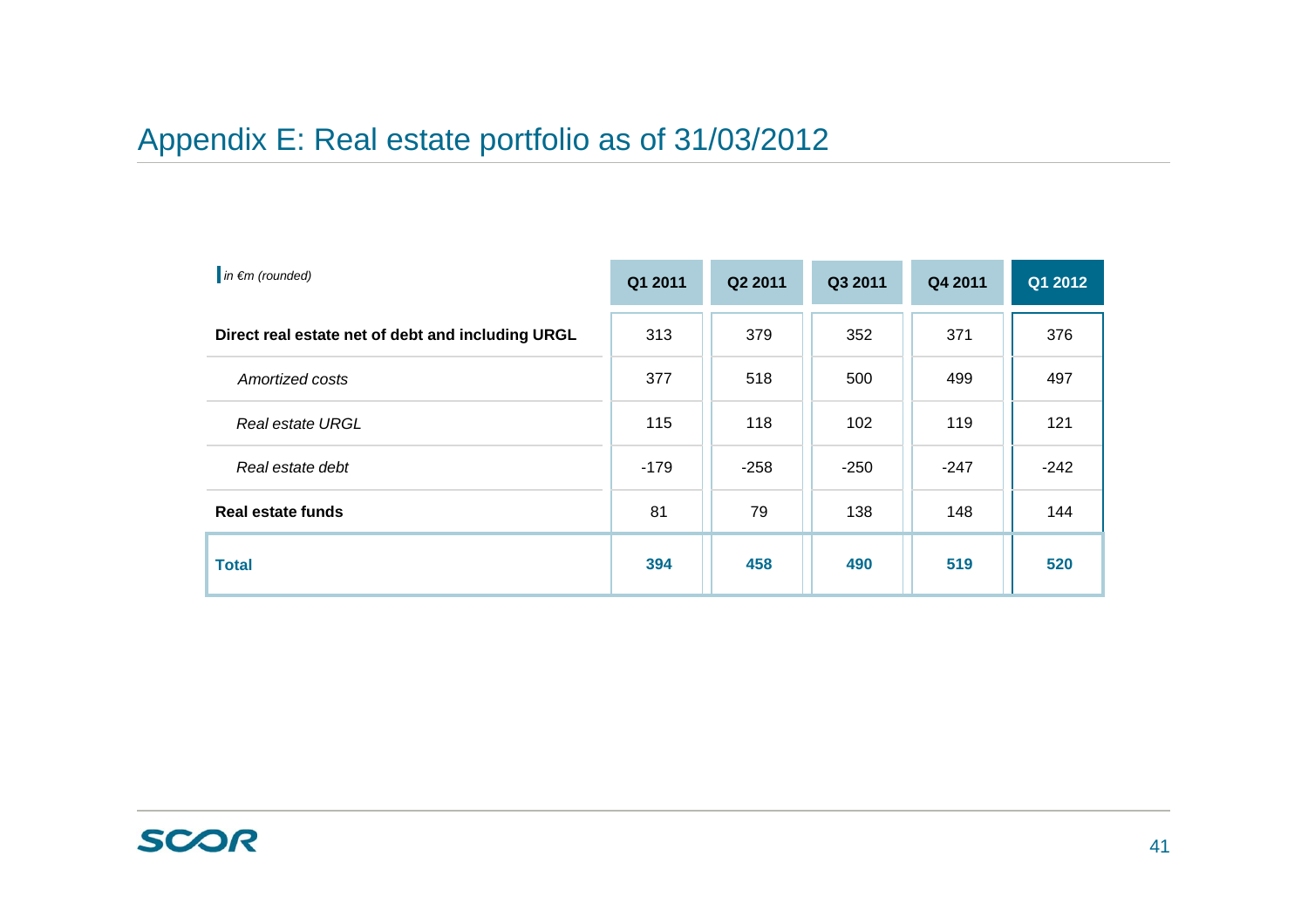# Appendix E: Other investments as of 31/03/2012

| $\ln \epsilon$ m (rounded) | Q1 2011     | Q2 2011     | Q3 2011 | Q4 2011 | Q1 2012   |
|----------------------------|-------------|-------------|---------|---------|-----------|
| Alternative investments    | 116         | 120         | 123     | 120     | 95        |
| Non-listed equities        | 46          | 46          | 47      | 44      | 57        |
| Commodities                | 62          | 51          | 40      | 38      | 38        |
| Infrastructure funds       | 31          | 35          | 38      | 40      | 43        |
| Private equity funds       | 11          | 10          | 11      | 10      | 10        |
| ILS <sup>1</sup>           | $\mathbf 0$ | $\mathbf 0$ | 17      | 44      | 76        |
| Others                     | 5           | 5           | 5       | 5       | $\pmb{0}$ |
| <b>Total</b>               | 270         | 268         | 279     | 302     | 319       |

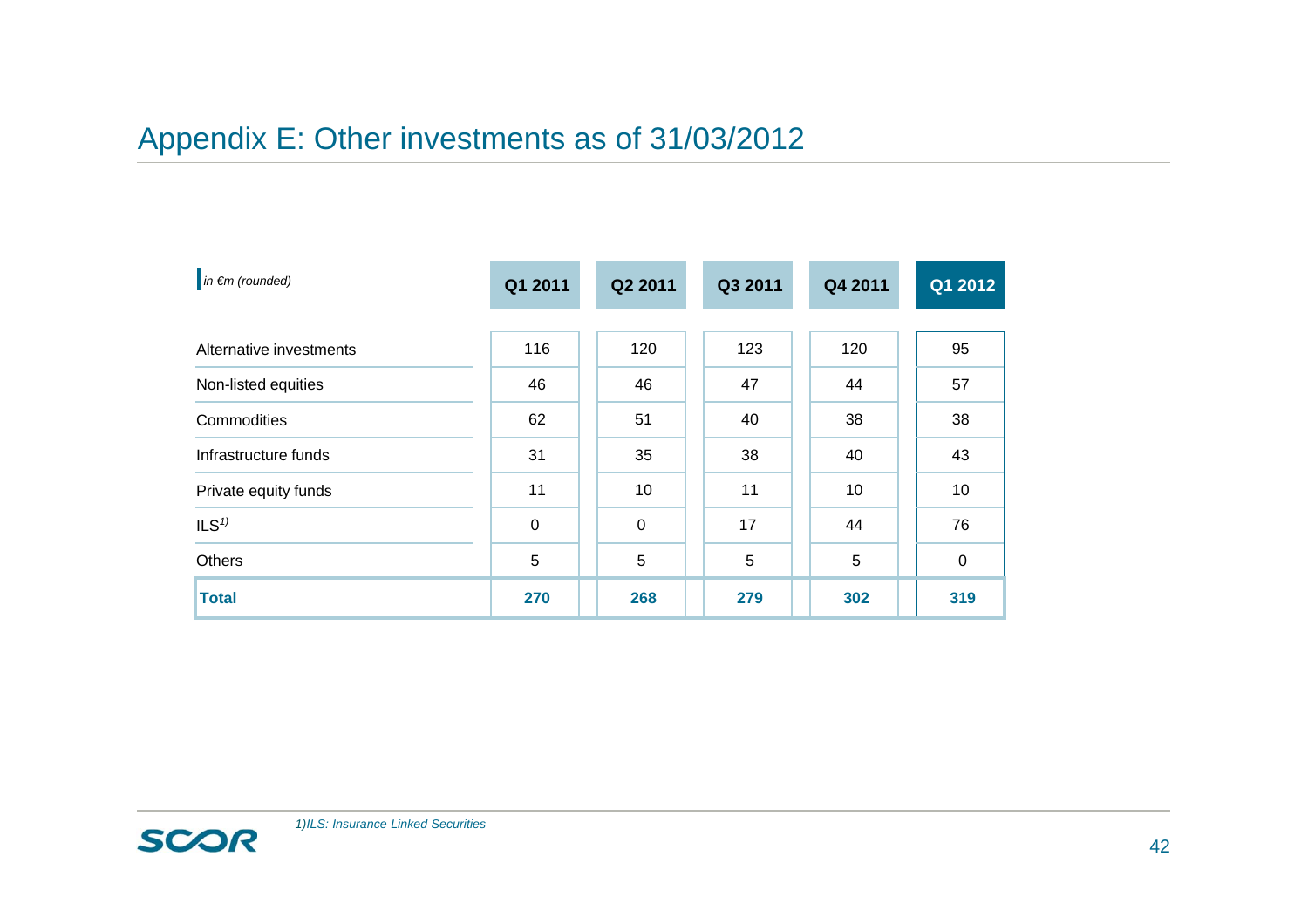# Appendix E: Unrealized gains & losses development

| Q1 2011 | Q2 2011      | Q3 2011 | Q4 2011 | Q1 2012 | Variance<br><b>YTD</b> |
|---------|--------------|---------|---------|---------|------------------------|
| 11      | 40           | 1       | -46     | 49      | 95                     |
| $-8$    | $-58$        | $-204$  | $-158$  | $-120$  | 38                     |
| 113     | 116          | 94      | 110     | 119     | $9\,$                  |
| 6       | $\mathbf{1}$ | $-5$    | $-6$    | $-4$    | $\overline{2}$         |
| 121     | 99           | $-113$  | $-99$   | 45      | 144                    |
|         |              |         |         |         |                        |

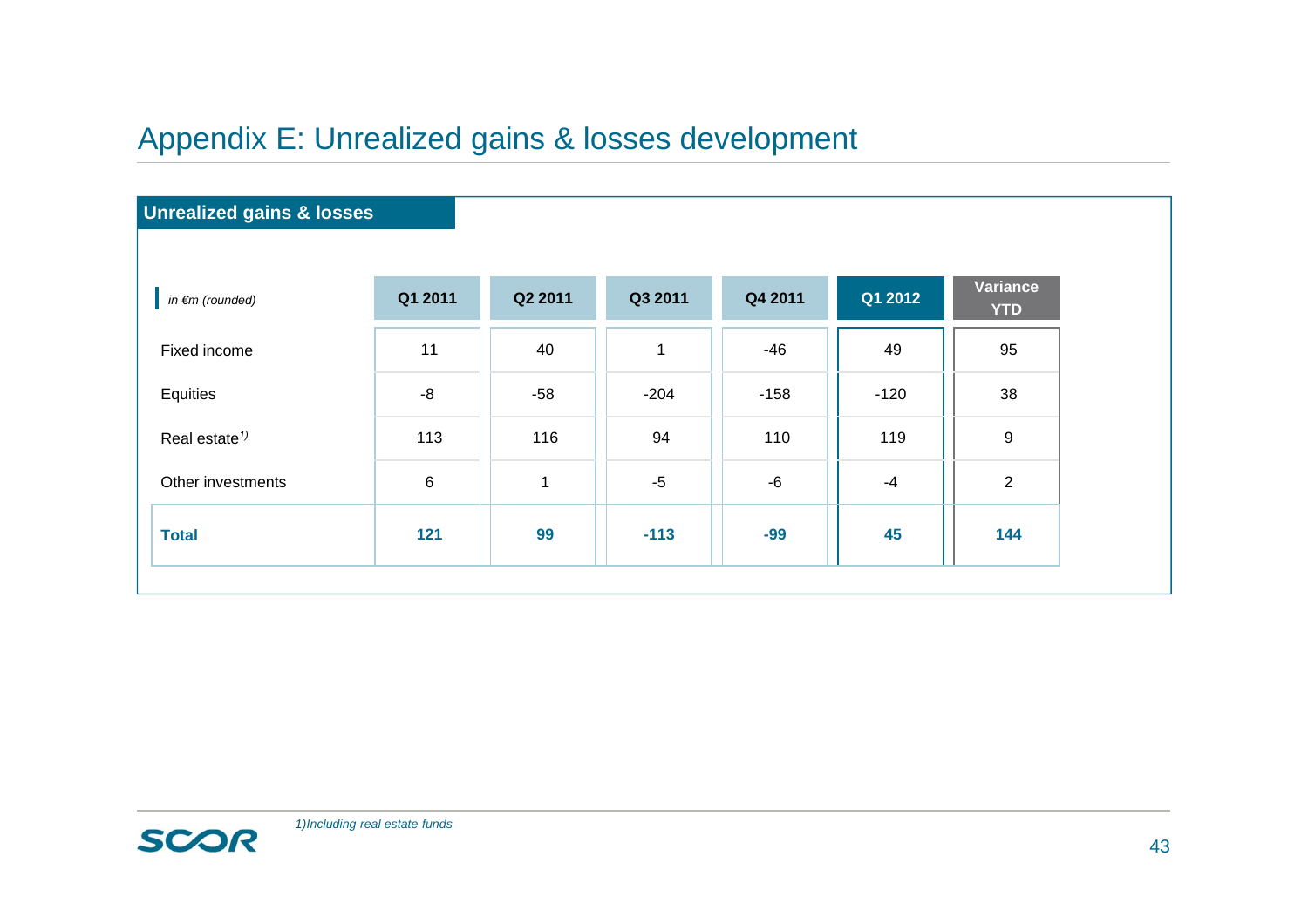#### Appendix E: Reconciliation of asset revaluation reserve

| $\ln \epsilon$ m (rounded)                   | 31/12/2011 | 31/03/2012 | <b>Variance</b><br><b>YTD</b> |
|----------------------------------------------|------------|------------|-------------------------------|
| <b>Fixed income URGL</b>                     | $-46$      | 49         | 95                            |
| Of which:                                    |            |            |                               |
| Government bonds & assimilated <sup>1)</sup> | $-4$       | $-7$       | -3                            |
| Covered bonds & agency MBS                   | 8          | 19         | 11                            |
| Corporate bonds                              | $-23$      | 54         | 77                            |
| Structured & securitized products            | $-26$      | $-16$      | 11                            |
| <b>Equities URGL</b>                         | $-158$     | $-120$     | 38                            |
| <b>Real estate funds URGL</b>                | -8         | $-2$       | 6                             |
| <b>Other investments URGL</b>                | $-6$       | $-4$       | $\overline{2}$                |
| <b>Subtotal AFS URGL</b>                     | $-218$     | $-77$      | 141                           |
| Direct real estate <sup>2)</sup>             | 119        | 121        | 3                             |
| <b>Total URGL</b>                            | $-99$      | 45         | 144                           |
|                                              |            |            |                               |
| <b>Gross asset revaluation reserve</b>       | $-218$     | $-77$      | 141                           |
|                                              |            |            |                               |
| <b>Gross asset revaluation reserve</b>       | $-218$     | $-77$      | 141                           |
| Deferred taxes on revaluation reserve        | 76         | 36         | $-40$                         |
| Shadow accounting net of deferred taxes      | $-31$      | $-21$      | 10                            |
| Other $3$                                    | $-4$       | -9         | -4                            |
| <b>Total asset revaluation reserve</b>       | $-178$     | $-71$      | 107                           |

*1)Including short-term investment*

SCOR

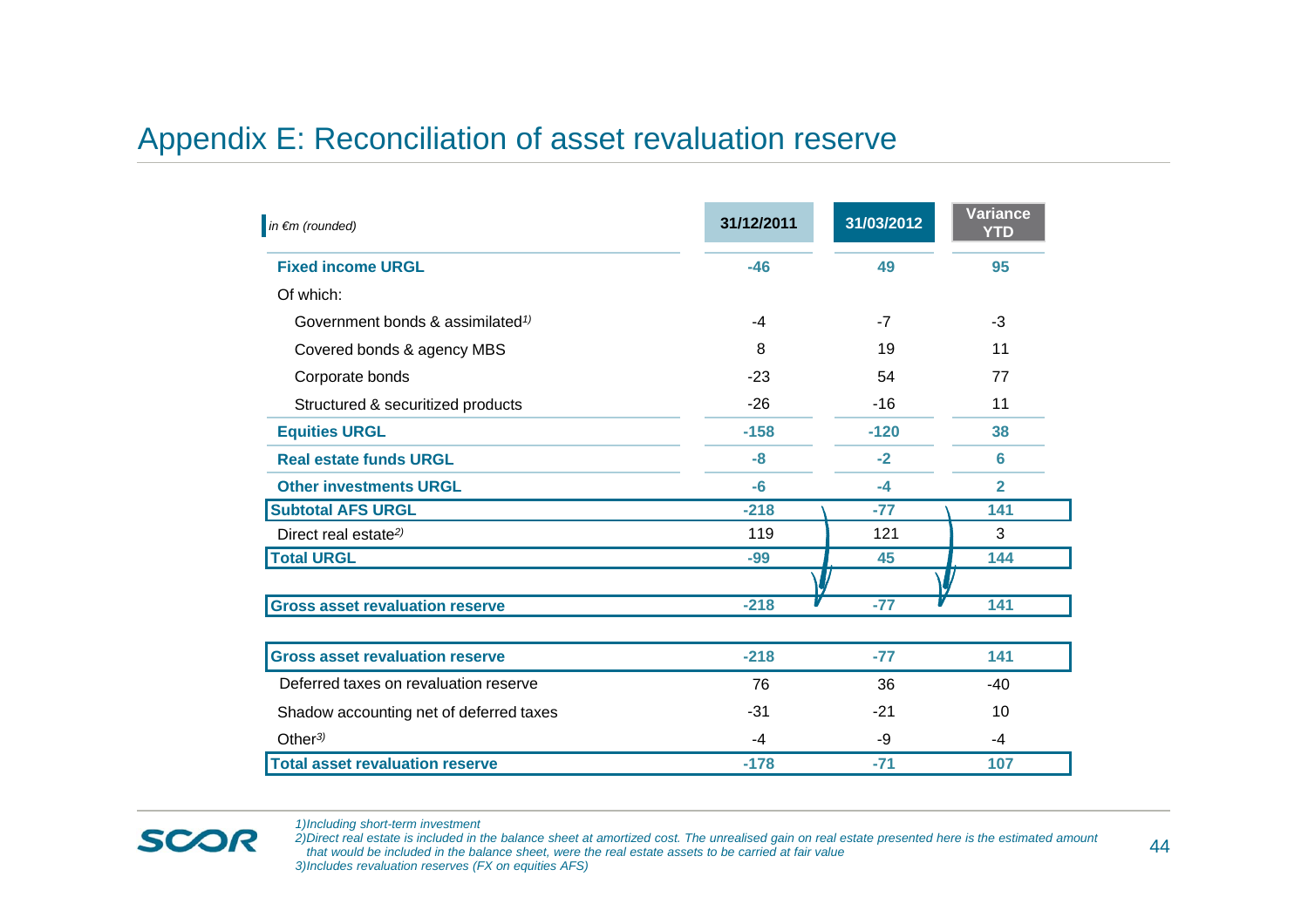### Appendix F: SCOR's impairment policy

#### **SCOR's impairment policy as defined in section 20.1.6.1 Note 1 (H) of the 2011 "Document de Reference"**

At each balance sheet date, the Group assesses whether there is any evidence of impairment. The amount of impairment is recorded by asset category, as set forth below.

- □ For available-for-sale equity securities which are listed on an active market, a line-by-line analysis is performed when there has been a fall in fair value as compared to the initial purchase price of more than 30%, or a consistent unrealized loss over a period of more than twelve months. The different factors considered in this analysis include the existence or not of significant adverse changes in the technological, market, economic or legal environment in which the issuer operates. After consideration of these factors if <sup>a</sup> security remains unimpaired the **Group ultimately considers objective evidence of impairment**, as per IAS 39, by reference to three further key criteria being the existence or not of:
	- $\mathbf{r}$ <sup>a</sup> consistent decline of more than 30% for twelve months; or
	- × <sup>a</sup> magnitude of decline of more than 50%; or
	- <sup>a</sup> duration of decline of more than twenty-four months
- For certain investments, in addition to the above impairment guidelines, SCOR takes into consideration **other important factors** such as:
	- the fact that the asset is specifically excluded from any actively traded portfolio;
	- $\mathbf{R}^{(1)}$ SCOR's ability and intent to continue to hold the investment for <sup>a</sup> significantly longer period than <sup>a</sup> normal investment;
	- **SCOR's business relationship with the investee; and**
	- **The estimated long term intrinsic value of the investment**
- For **unlisted equity instruments**, impairment is assessed using <sup>a</sup> similar approach to listed equities
- □ For fixed income securities, and loans and accounts receivable, an objective indicator of impairment relates primarily to proven default credit risk. Different factors are considered to identify those fixed income securities potentially at risk of impairment, including significant financial difficulty or default in payments, to enable the Group to conclude whether there is objective evidence that the instrument or group of instruments is impaired
- □ For financial instruments where the fair value cannot be measured reliably and they are measured at cost a regular analysis is completed to determine if this remains appropriate given the nature of the investment and factors such as amounts realized and the appearance or re-appearance of <sup>a</sup> market or reliable value. Impairment assessments are completed dependent on the underlying nature of the investment and the expected future cash flo w
- If an **available-for-sale financial asset is impaired** and <sup>a</sup> decline in the fair value of this asset has been recognized in other comprehensive income, the cumulative loss is reclassified from equity to the statement of income. The cumulative loss is computed as the difference between the cost of the asset (net of any principle repayment and amortization) and its current fair value, less any impairment previously recognized in the statement of income.
- □ Any impairment reversals in respect of equity instruments classified as available-for-sale are not recognized in the statement of income. Reversals of impairment losses on fixed income securities classified as available-for-sale are reversed through the statement of income if the increase in fair value of the instrument can be objectively related to an event occurring after the impairment losses were recognized in the statement of income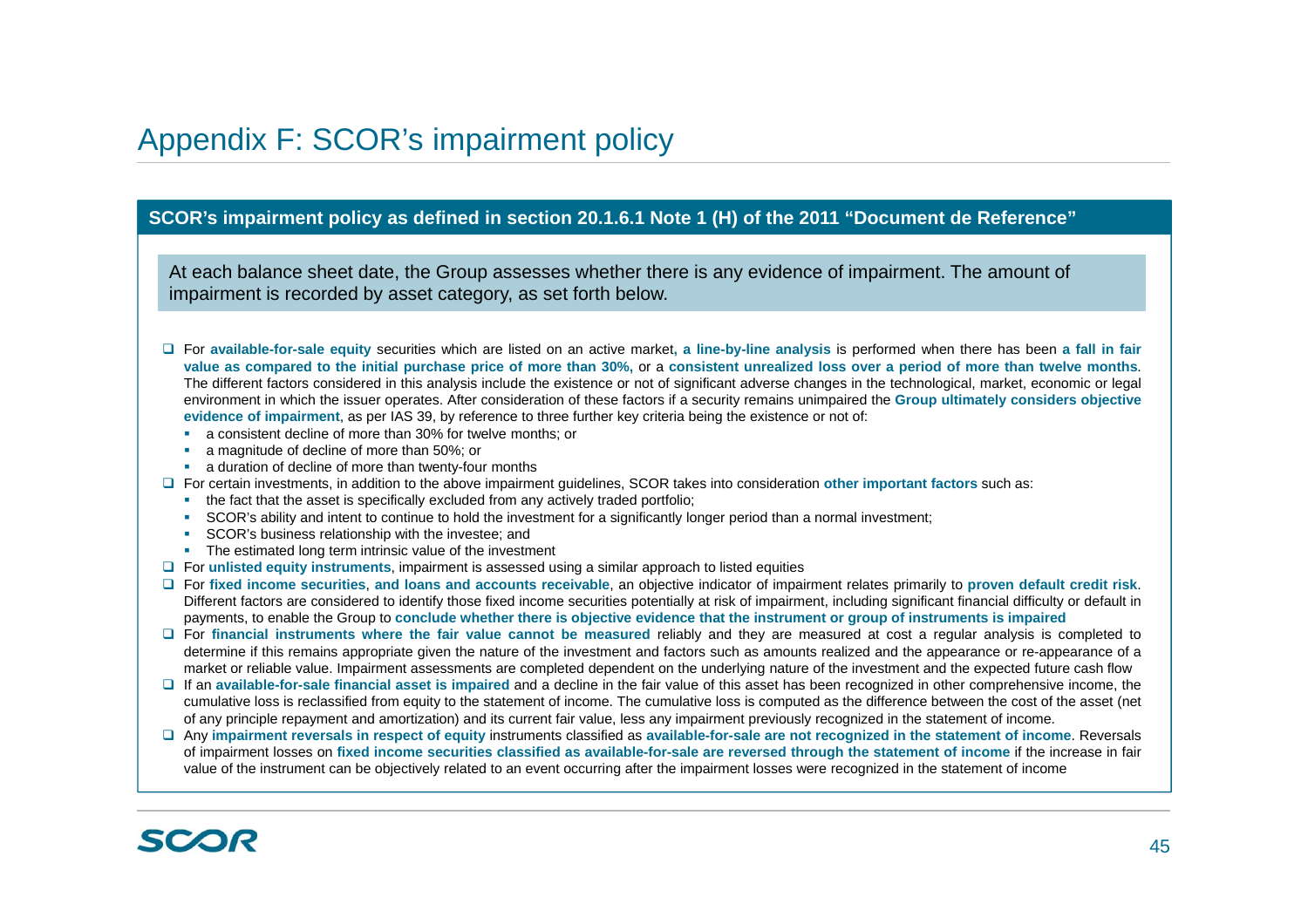# Appendix G: Reconciliation of IFRS asset classification to IR presentation as of 31/03/2012

| IR classification<br><b>IFRS</b><br>classification    | Cash and<br>short-term | Fixed<br>income | Equities | Real<br>estate | Other<br>investments | <b>Total</b><br>invested<br>assets | <b>Funds</b><br>cedants | <b>Total</b><br>withheld by investments | Accrued<br>interests | Technical<br>items $\frac{1}{2}$ | <b>Total</b><br><b>IFRS</b> |
|-------------------------------------------------------|------------------------|-----------------|----------|----------------|----------------------|------------------------------------|-------------------------|-----------------------------------------|----------------------|----------------------------------|-----------------------------|
| <b>Direct real estate</b><br><b>investments</b>       |                        |                 |          | 497            |                      | 497                                |                         | 497                                     |                      |                                  | 497                         |
| AFS - Equities                                        |                        | 83              | 696      | 144            | 212                  | 1 1 3 5                            |                         | 1 1 3 5                                 |                      |                                  | 1 1 3 5                     |
| AFS - Fixed income                                    |                        | 9 0 8 4         | 1        |                | 1                    | 9 0 8 6                            |                         | 9086                                    | 94                   |                                  | 9 1 8 0                     |
| <b>Available-for-sale</b><br><b>investments</b>       |                        | 9 1 6 7         | 697      | 144            | 214                  | 10 222                             |                         | 10 222                                  | 94                   |                                  | 10 316                      |
| FV - Equities                                         |                        |                 | $\bf{0}$ |                | 106                  | 106                                |                         | 106                                     |                      |                                  | 106                         |
| FV - Fixed income                                     |                        | 41              |          |                |                      | 41                                 |                         | 41                                      | 1                    |                                  | 42                          |
| <b>Investments at fair value</b><br>through income    |                        | 41              | $\bf{0}$ |                | 106                  | 146                                |                         | 146                                     | 1                    |                                  | 148                         |
| <b>Loans and receivables</b>                          |                        | 1 2 5 4         |          |                |                      | 1 2 5 4                            | 8 3 0 2                 | 9557                                    | 14                   |                                  | 9570                        |
| <b>Derivative instruments</b>                         |                        |                 |          |                |                      |                                    |                         |                                         |                      | 177                              | 177                         |
| <b>Total insurance business</b><br><b>investments</b> |                        | 10 4 62         | 697      | 641            | 319                  | 12 119                             | 8 3 0 2                 | 20 4 22                                 | 109                  | 177                              | 20708                       |
| <b>Cash and cash</b><br>equivalents                   | 1 4 1 7                |                 |          |                |                      | 1 4 1 7                            |                         | 1 4 1 7                                 |                      |                                  | 1417                        |
| <b>Total</b>                                          | 1417                   | 10 4 62         | 697      | 641            | 319                  | 13 537                             | 8 3 0 2                 | 21839                                   | 109                  | 177                              | 22 1 25                     |
|                                                       |                        |                 |          |                |                      |                                    |                         |                                         |                      |                                  |                             |
| <b>Direct real estate URGL</b>                        |                        |                 |          | 121            |                      | 121                                |                         | 121                                     |                      |                                  |                             |
| <b>Direct real estate debt</b>                        |                        |                 |          | $-242$         |                      | $-242$                             |                         | $-242$                                  |                      |                                  | $-242^{27}$                 |
| <b>Cash payable/receivable</b>                        | $-316^{3}$             |                 |          |                |                      | $-316$                             |                         | $-316$                                  |                      |                                  |                             |
| <b>Total assets IR</b><br>presentation                | 1 1 0 1                | 10 4 62         | 697      | 520            | 319                  | 13 100                             | 8302                    | 21 402                                  |                      |                                  |                             |

**SCOR** 

*in €m (rounded)*

*1)Including Atlas cat bonds and FX derivatives*

*2)Included in financial debt to entities in the banking sector on page 25*

*3)This relates to purchases of investments during March 2012 with normal settlement during April 2012*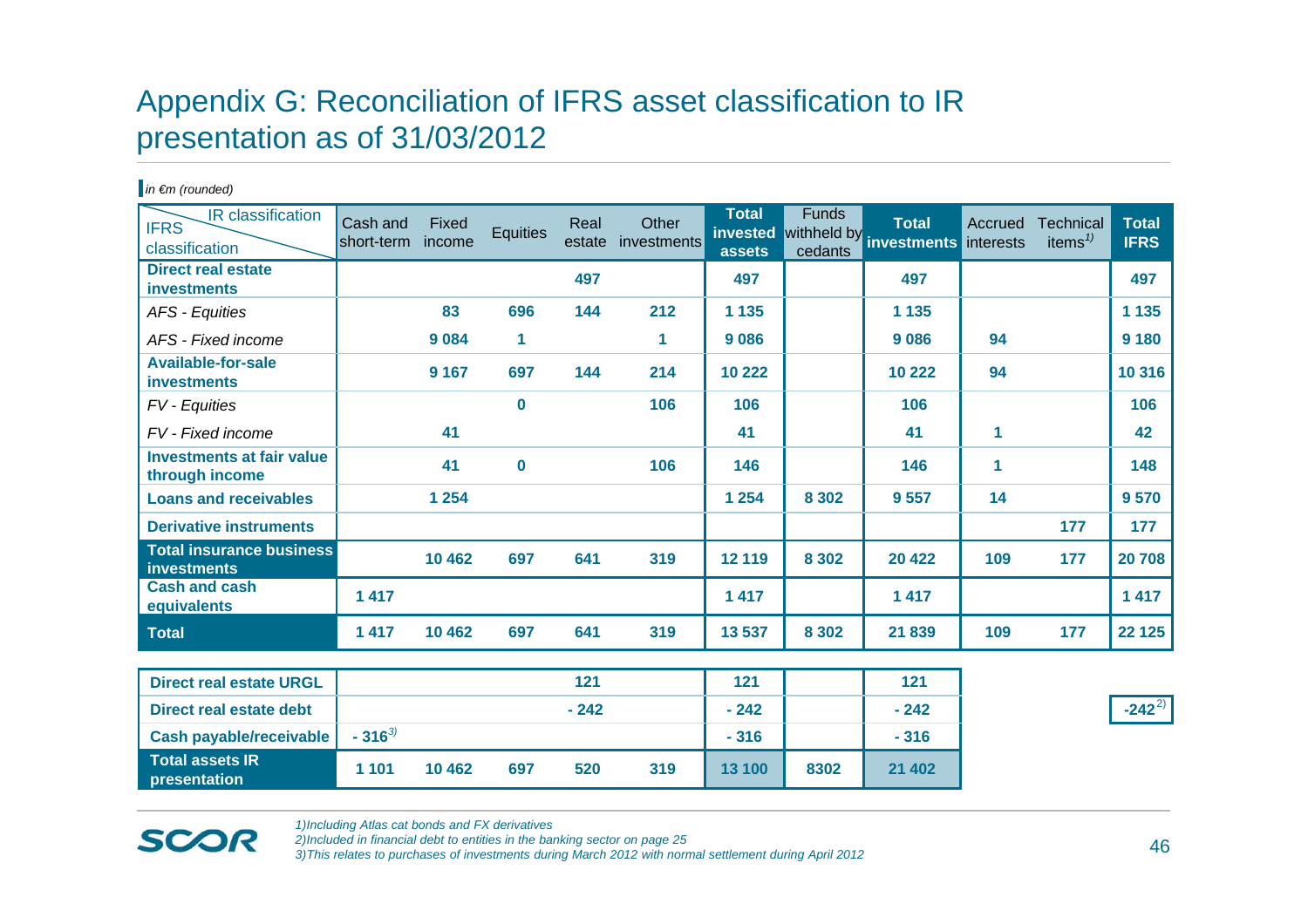# Appendix H: Debt structure

| <b>Debt</b>                   | Original<br>amount issued            | <b>Current</b><br><b>Amount</b><br><b>Outstanding</b><br>(Book Value) | <b>Issue date</b>          | <b>Maturity</b>              | <b>Floating/</b><br><b>Fixed rate</b> | Coupon + Step-up                                                                                                           | <b>Next call date</b> |
|-------------------------------|--------------------------------------|-----------------------------------------------------------------------|----------------------------|------------------------------|---------------------------------------|----------------------------------------------------------------------------------------------------------------------------|-----------------------|
| Subordinated<br>debt          | U.S.\$ 100 million U.S.\$ 67 million |                                                                       | 7 June 1999                | 30 years<br>2029             | Floating                              | First 10 years: 3-month Libor<br>rate + 0.80% and 1.80%<br>thereafter                                                      | 25 June 2012          |
| Subordinated<br>debt          | € 100 million                        | €94 million                                                           | 6 July 2000                | 20 years<br><b>July 2020</b> | Floating                              | First 10 years: 3-month Euribor<br>+1.15% and 2.15% thereafter                                                             | 6 July 2012           |
| Subordinated<br>debt          | €50 million                          | €50 million                                                           | 23 March 1999              | Perpetual                    | Floating                              | First 15 years: 6-month Euribor<br>+0.75% and 1.75% beyond the<br>15 years                                                 | 24 March 2014         |
| Super<br>subordinated<br>debt | €350 million                         | € 261 million                                                         | 28 July 2006               | Perpetual                    | Fixed                                 | Initial rate at 6.154% p.a. until<br>July 28 2016, floating rate<br>indexed on the 3-month<br>Euribor +2.90% margin        | 28 July 2016          |
| Subordinated<br>debt          | CHF 650 million                      | CHF 650<br>million                                                    | 2 February<br>$2011^{1/2}$ | Perpetual                    | Fixed                                 | Initial rate at 5.375% p.a. until<br>August 2 2016, floating rate<br>indexed to the 3-month CHF<br>Libor $+3.7359%$ margin | 2 August 2016         |